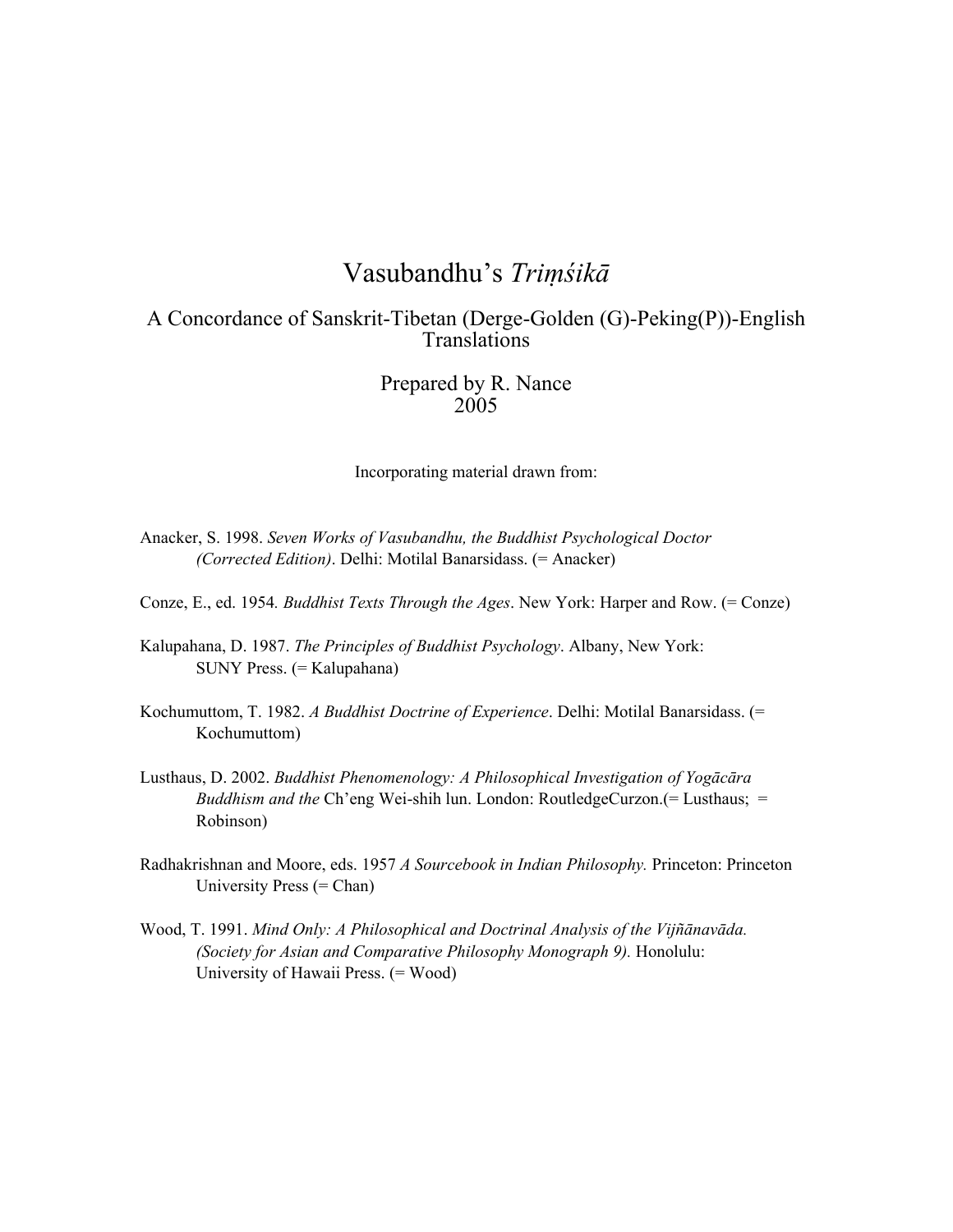*ātmadharmopacāro hi vividho yaḥ pravartate vijñānapariṇāme 'sau pariṇāmaḥ sa ca tridhā*

#### Tibetan:

bdag dang chos su nyer 'dogs pa sna tshogs dag ni gang byung ba de ni rnam par shes par gyur gyur pa de yang rnam gsum ste

Anacker:

The metaphors of "self" and "events" which develop in so many different ways Take place in the transformation of consciousness: and this transformation is of three kinds:

Chan:

Because our ideation gives rise to the false ideas of the ego and *dharmas* (elements of existence), There are various revulsions of appearances. This ideation, depending on the mind, goes through certain transformations. These transformations are of three kinds.

Kalupahana:

Whatever, indeed, is the variety of ideas of self and elements that prevails, it occurs in the transformation of consciousness. Such transformation is threefold, [namely,]

Kochumuttom:

Various indeed are the usages Of the terms *ātman* and *dharma*: They [all] refer To the transformations of consciousness Threefold is such transformation:

Robinson:

The metaphor of 'Self' and 'Elements', which functions in several ways Is upon the transformation of consciousness. This transformation is of three kinds;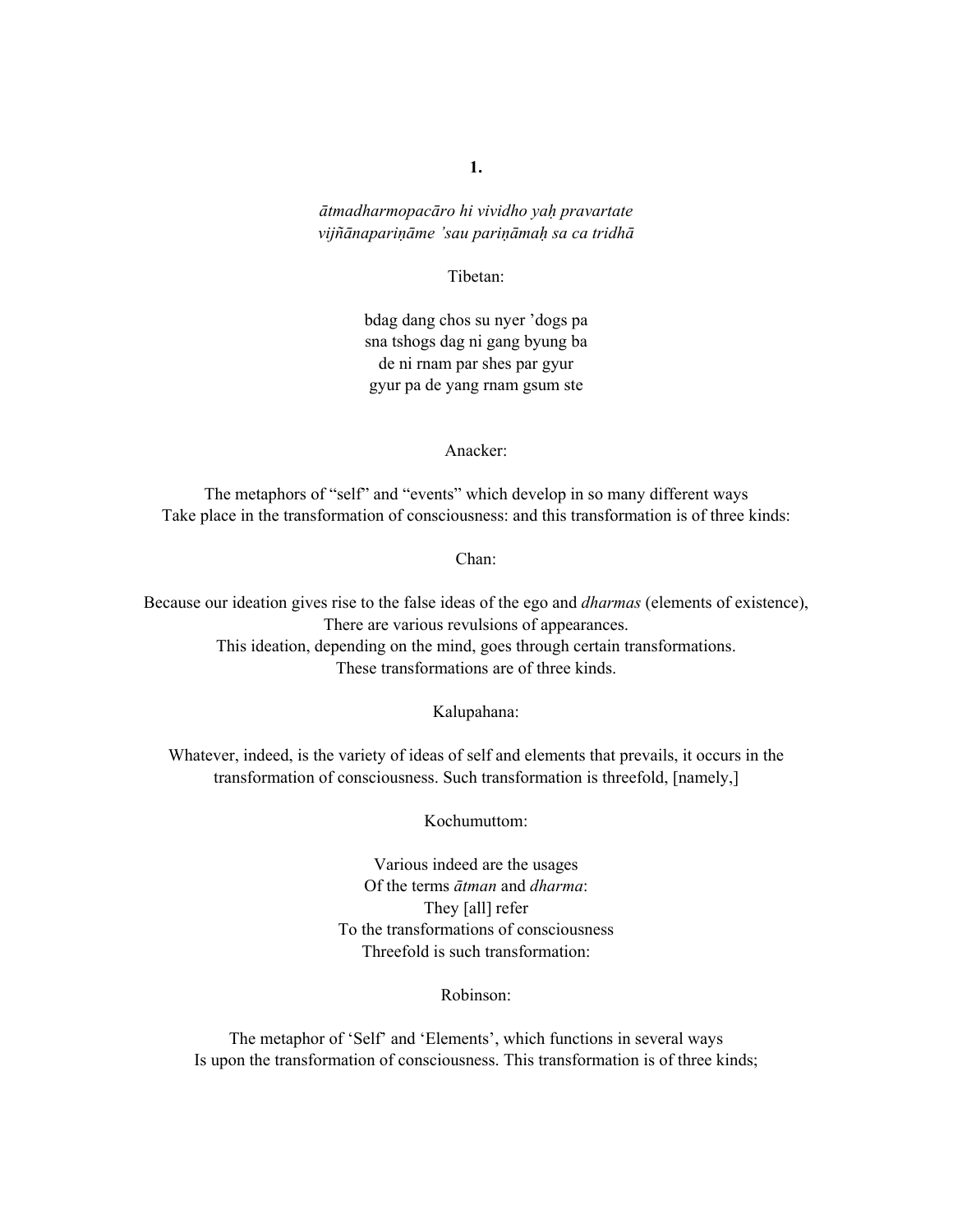The usages of the terms "ātman" and "dharma" are manifold, but both terms just refer to the transformations of consciousness. That transformation is three-fold.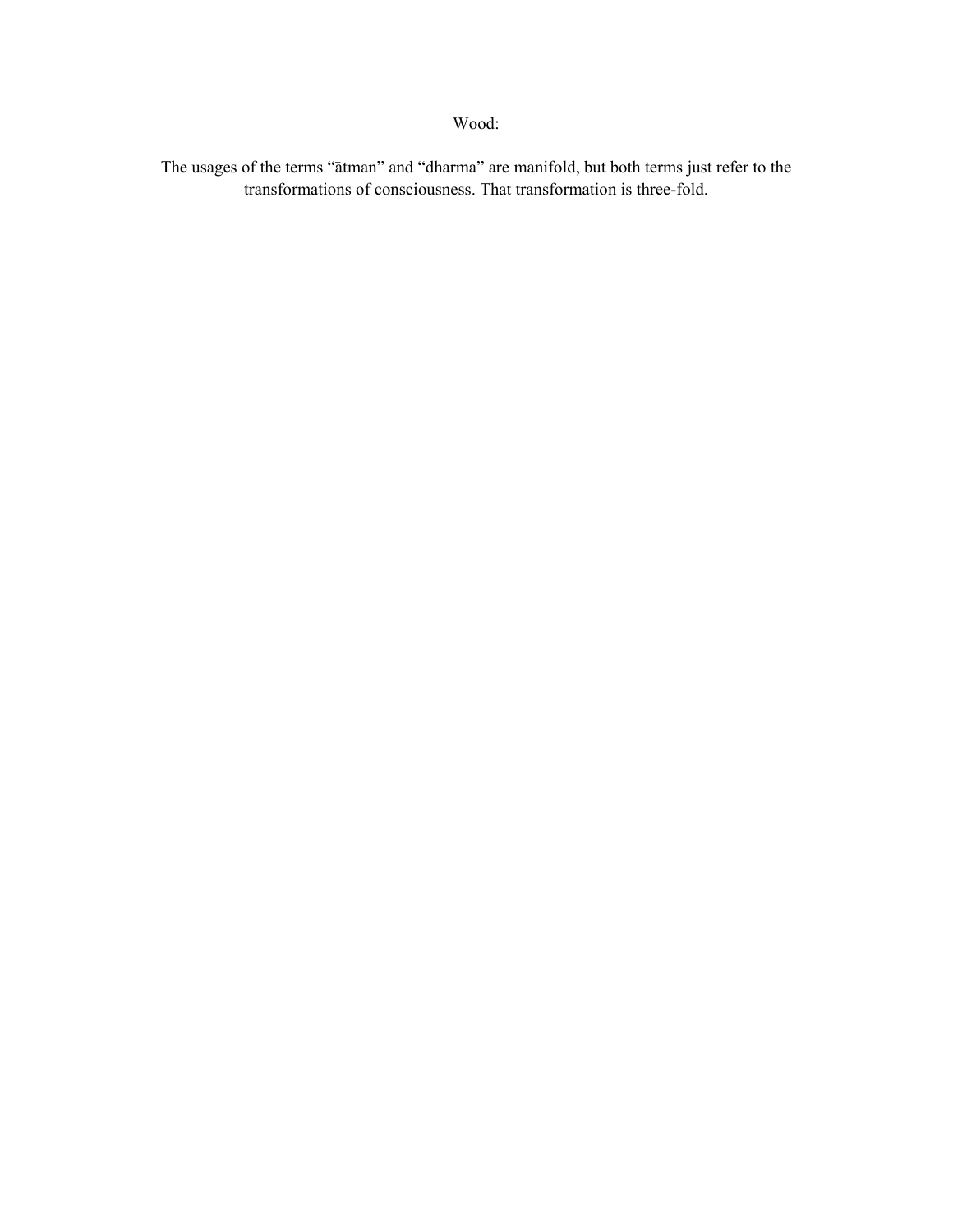*vipāko mananākhyaś ca vijñaptir viṣayasya ca tatrālayākhyaṃ vijñānaṃ vipākaḥ sarvabījakam* 

Tibetan:

rnam par smin dang ngar sems dang yul<sup>1</sup> la rnam par rig pa'o de la kun gzhi rnam shes ni rnam smin sa bon thams cad pa

Anacker:

Maturation, that called "always reflecting," and the perception of sense objects. Among these, "maturation" is that called the store-consciousness" which has all the seeds.

Chan:

They are the consciousness of "ripening in a different life," The consciousness of intellection, and the consciousness of the discrimination of the objective world. First of all, the *ālaya* (ideation-store) consciousness, Which brings into fruition all seeds [or effects of good and evil deeds].

Kalupahana:

the resultant, what is called mentation, as well as the concept of the object. Herein, the consciousness called *ālaya*, with all its seeds, is the resultant.

Kochumuttom:

They are, namely, Maturing, thinking, and representation of consciousness of object. There the maturing [consciousness] Is otherwise called the store-consciousness Which carries the seeds of all [past experiences].

Robinson:

(1) Retribution, (2) Mentation, and (3) perception of the sense-fields, Among them, retribution is the so-called store-consciousness, which has all the seeds.

 1 P: *g.yul*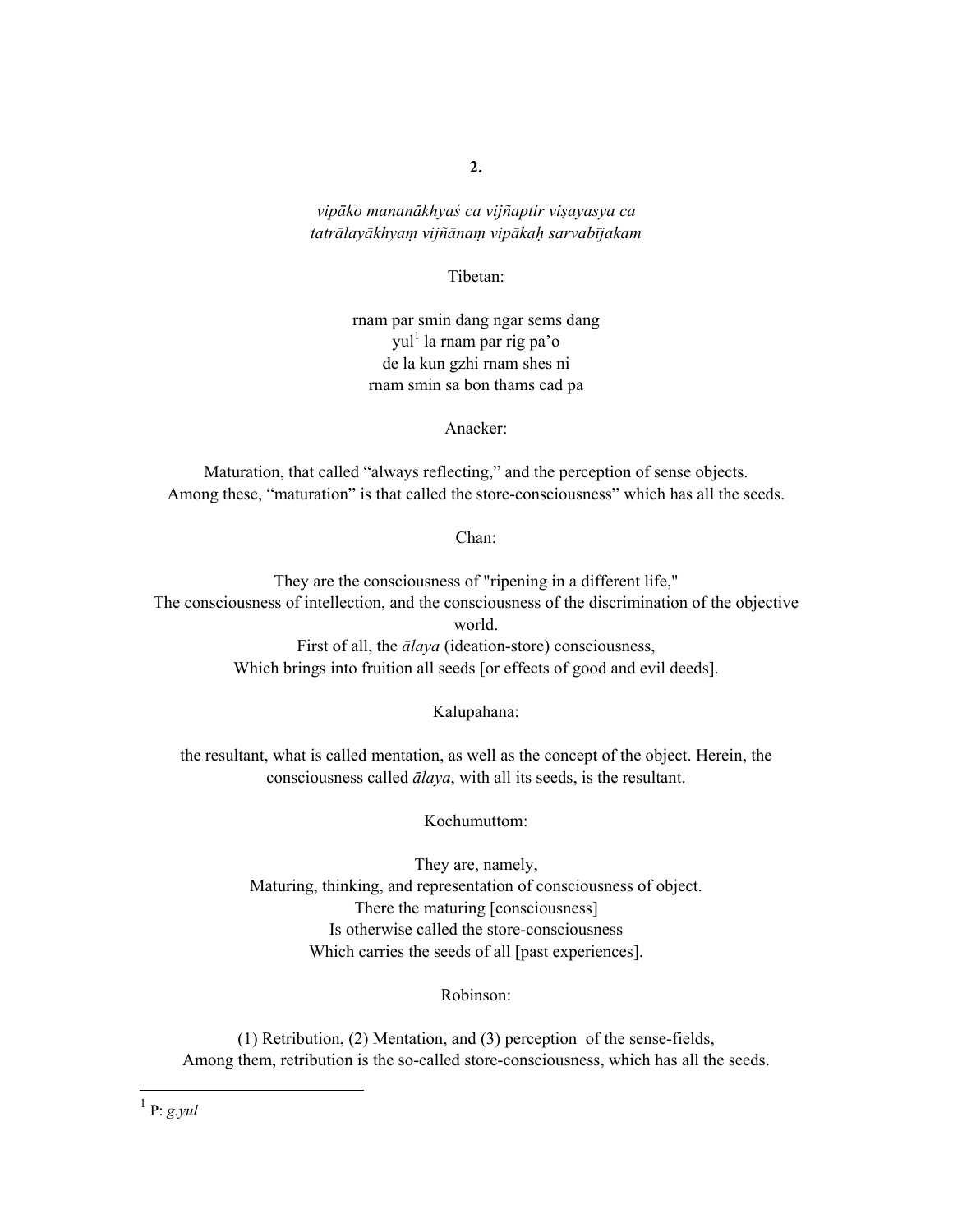The three-fold transformations are fruition, thinking, and representations of objects. The first, which is also known as the store-consciousness, is the fruition of all the seeds.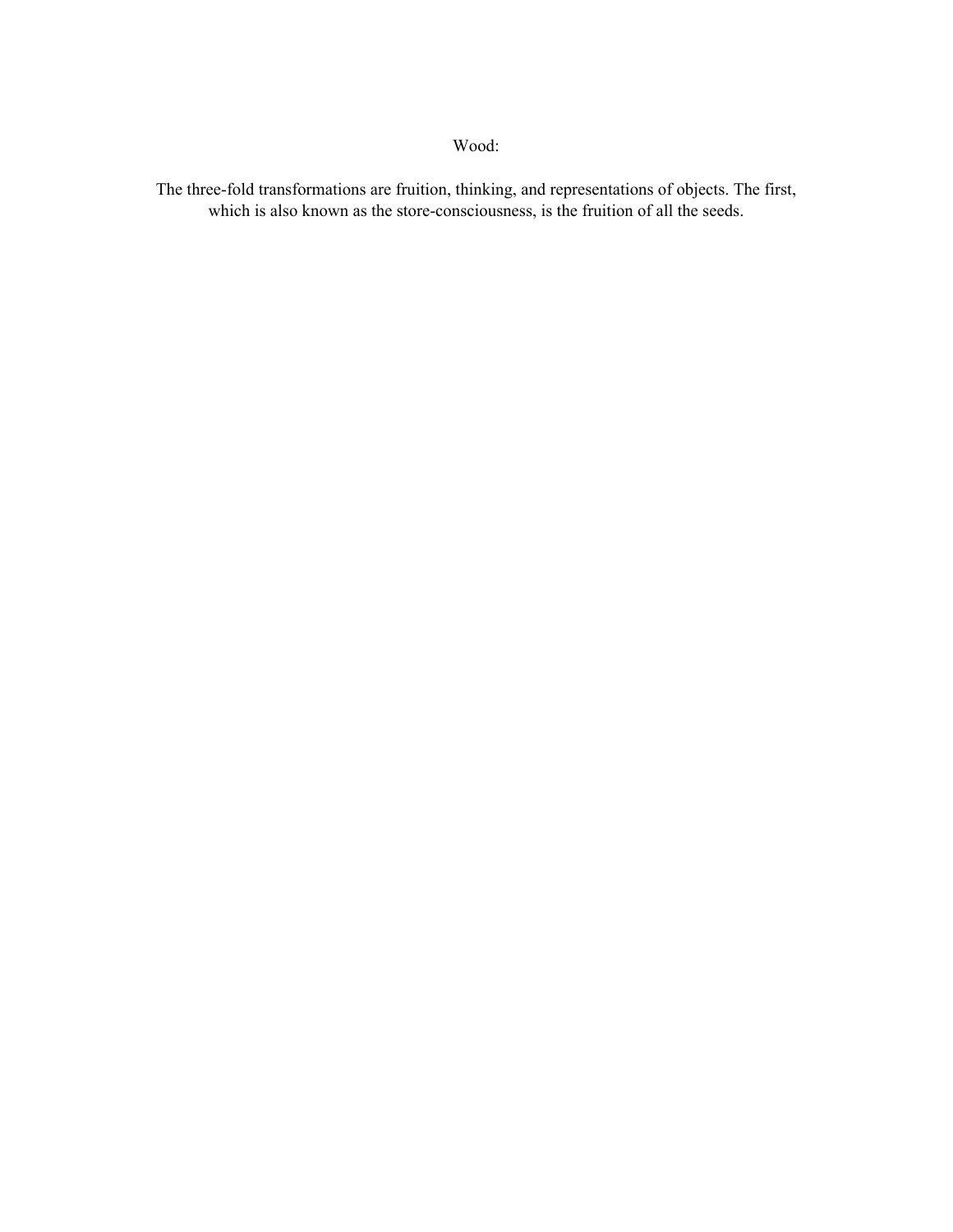*asaṃviditakopādisthānavijñaptikaṃ ca tat sadā sparśamanaskāravit saṃjñācetanānvitam* 

Tibetan:

de ni len pa dag dang gnas rnam par rig pa mi rig pa rtag tu reg dang yid byed dang rig dag<sup>2</sup> 'du shes sems par ldan

Anacker:

Its appropriations, states, and perceptions are not fully conscious, Yet it is always endowed with contacts, mental attentions, feelings, cognitions, and volitions.

Chan:

[In its state of pure consciousness], it is not conscious of its clingings and impressions, In both its objective and subjective functions, it is always associated with touch, Volition, feeling, thought, and cognition. But it is always indifferent to its associations.

Kalupahana:

It is unidentified in terms of concepts of object and location, and is always possessed of [activities such as] contact, attention, feeling, perception and volition.

Kochumuttom:

It has [within itself] The representations of consciousness Of unknown objects and places; It is always associated with Touch, attentiveness, knowledge Conception and volition.

Robinson:

Its appropriation and its perception of location are not discerned consciously. It is always associated with contact, (attention), sensation, ideation, and volition.

2 G, P *dang*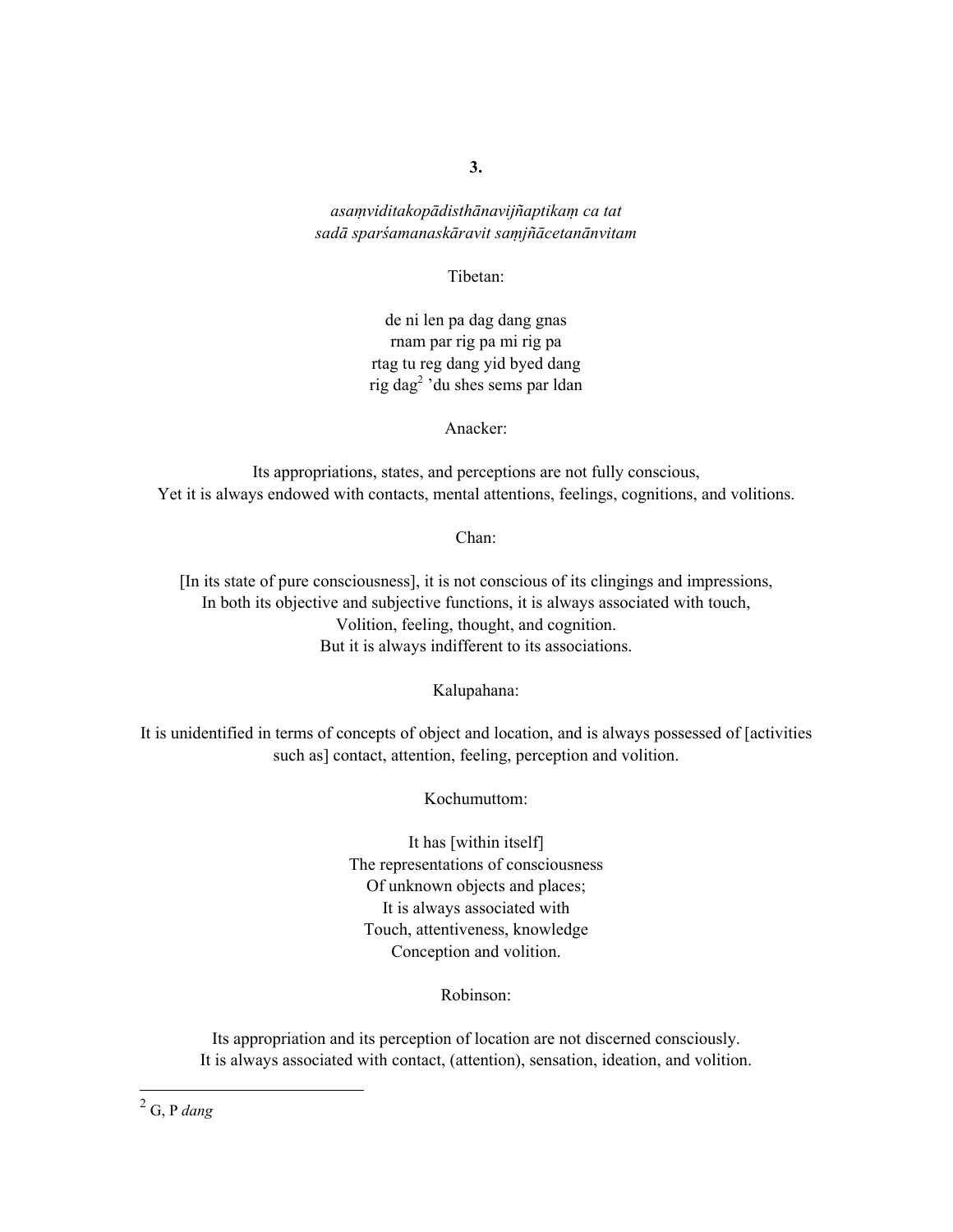The store-consciousness is the perception, abiding in, and grasping of what is unperceived. It is always associated with touch, attentiveness, knowledge, conception and willing.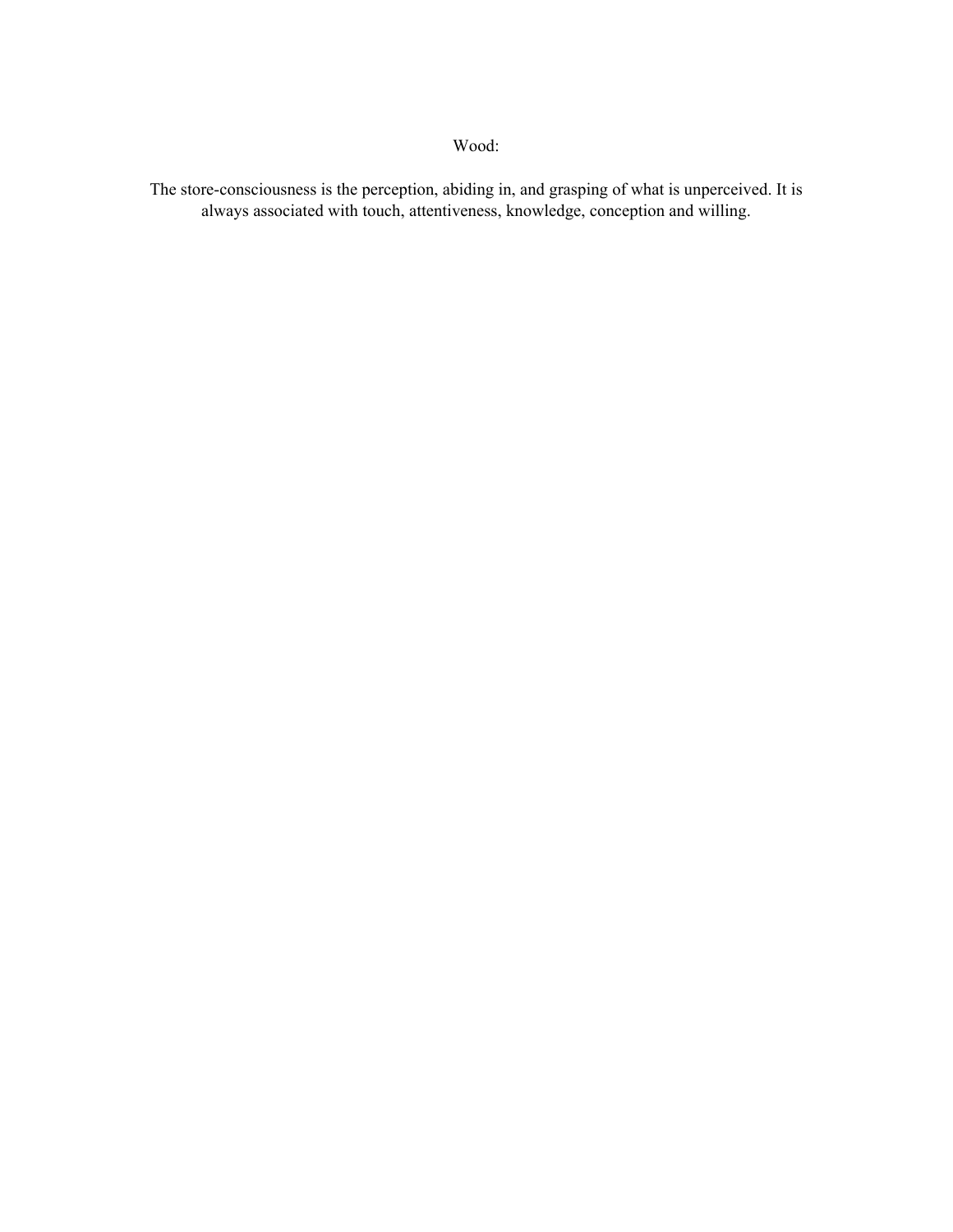*upekṣā vedanā tatrānivṛtākhyākṛtaṃ ca tat tathā sparśādayas tac ca vartate srotasaughavat* 

#### Tibetan:

de la tshor ba gtang<sup>3</sup> snyoms te de ni ma bsgribs lung ma bstan reg la sogs pa 'ang<sup>4</sup> de bzhin no de ni rgyun 'bab chu bo bzhin

Anacker:

Its feelings are equiniminous: it is unobstructed and indeterminate. The same for its contacts, etc. It develops like the currents in a stream.

Chan:

It is not affected by the darkness of ignorance or by the memory [of the distinction of good and evil]. The same is true in the case of touch, etc. It is always flowing like a torrent, And is abandoned in the state of the arhat.

Kalupahana:

In that context, the neutral feeling is uninterrupted and is not defined. So are contact, etc. And it proceeds like the current of a stream.

Kochumuttom:

The feeling [therein] is that of indifference; It [i.e. the store-consciousness] is unobscured and undefined; Similarly indifferent are touch etc., And it [i.e. the store consciousness] is like a torrent of water.

#### Robinson:

In it, the sensation is indifference and it is pure and morally neutral. The same for contact, etc. It flows on like the current of a river.

4 P omits *'ang*

 3 G, P: *btang*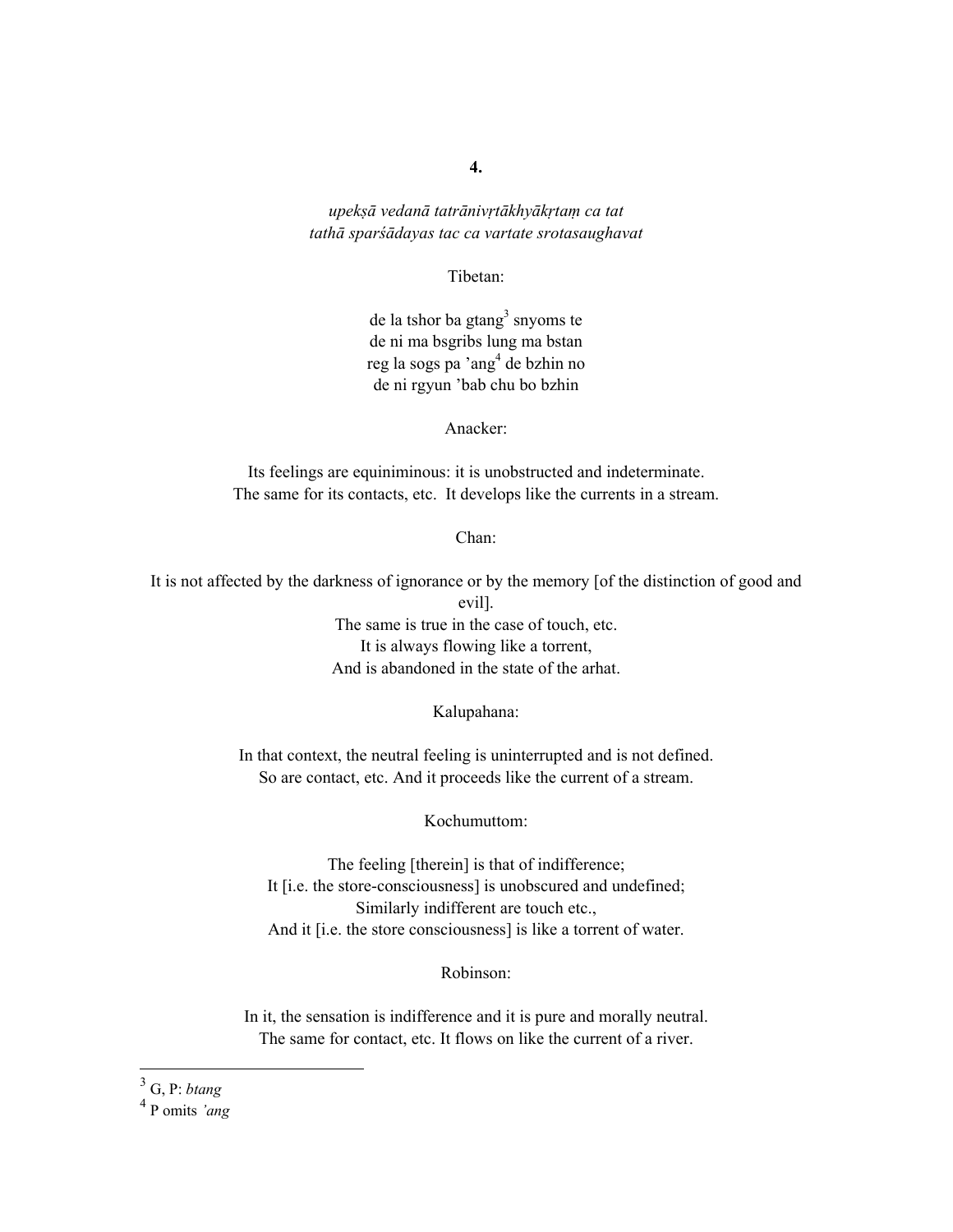The feeling that pertains to it is that of indifference. The store consciousness is undefiled and undefined. Touch etc. are also indifferent in feeling. The store consciousness is constantly evolving like a torrent of water.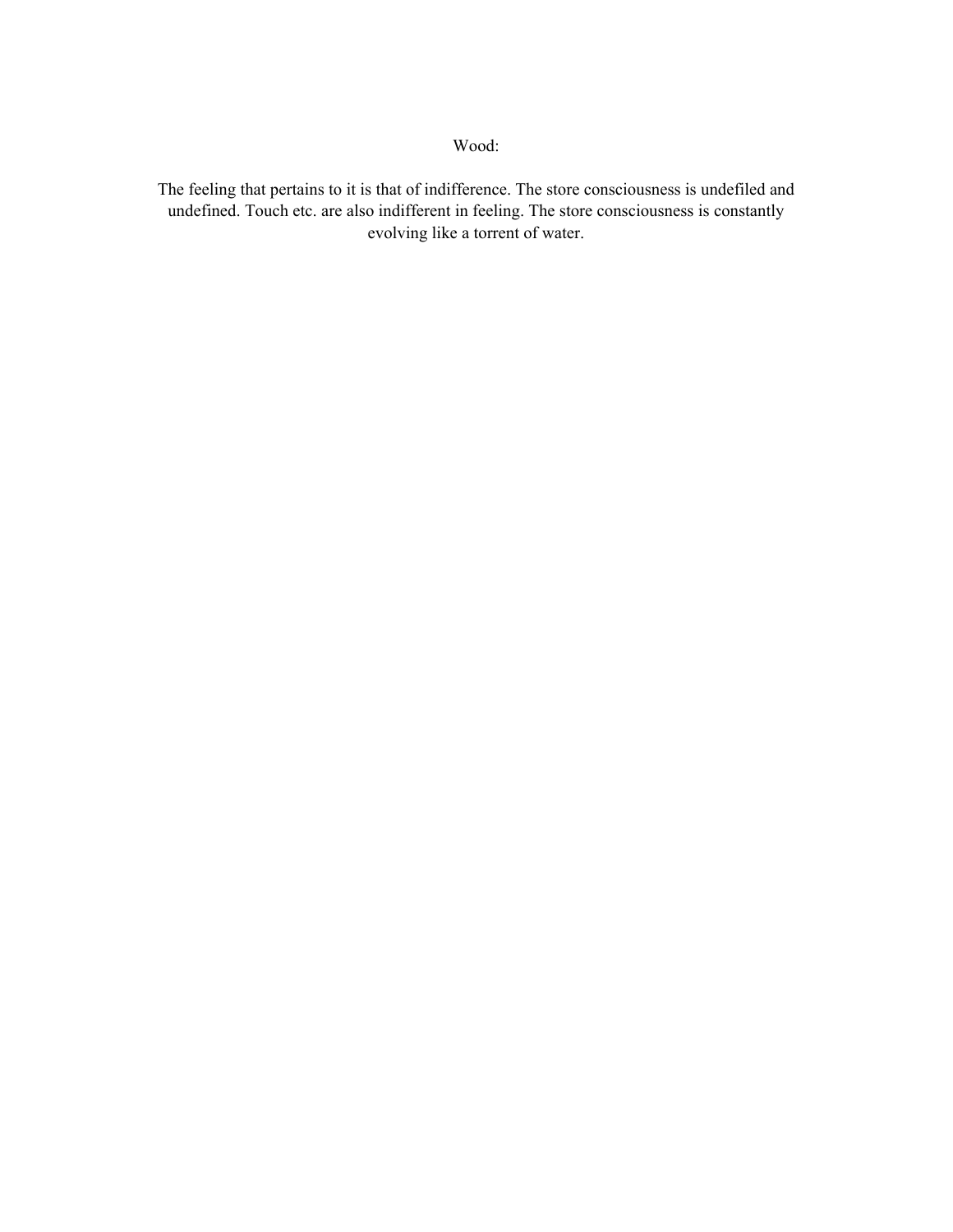*tasya vyāvṛtir arhatve tad āśritya pravartate tad ālaṃbam manonāma vijñānaṃ mananātmakam* 

Tibetan:

dgra bcom nyid na de ldog go de la gnas te rab<sup>5</sup> 'byung zhing de la dmigs pa yid ces bya rnam shes ngar sems bdag nyid can

Anacker:

Its de-volvement takes place in a saintly state: Dependent on it there develops a consciousness called "manas," having it as its object-of-consciousness, and having the nature of always reflecting.

Chan:

The second transformation Is called the mind-consciousness, Which, while it depends on the ideation-store consciousness, in turn conditions it. Its nature and characteristic consist of intellection.

Kalupahana:

Its (i.e. *ālaya*'s) dissipation occurs in *arhat*ship. Associated with this process and depending upon it occurs the consciousness called *manas*, which is of the nature of mentation.

Kochumuttom:

And it ceases to exist at the attainment of arhattva. The consciousness called *manas*  Has the store-consciousness for its support and object. It is essentially an act of thinking.

Robinson:

Its reversal takes place in the state of Arhatship. Based on it, there functions, with it as object, the consciousness called mind, which consists of mentation.

5 G: *rang*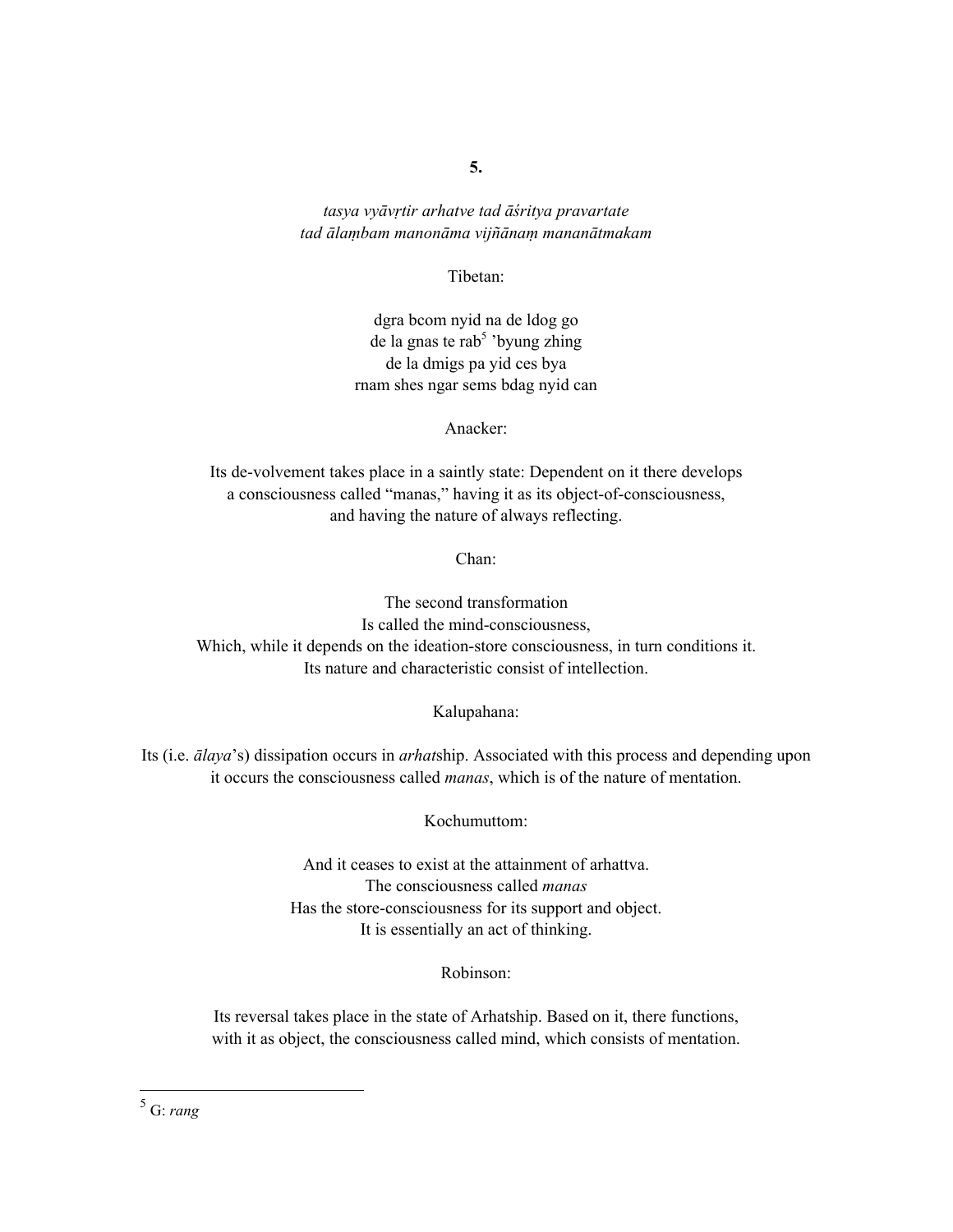In the state of Arhatship there is a turning away from the store consciousness. The second transformation of consciousness, called the mano-vijñāna, evolves when it takes the storeconsciousness as object and support. The essential nature of mano-vijñāna is to think.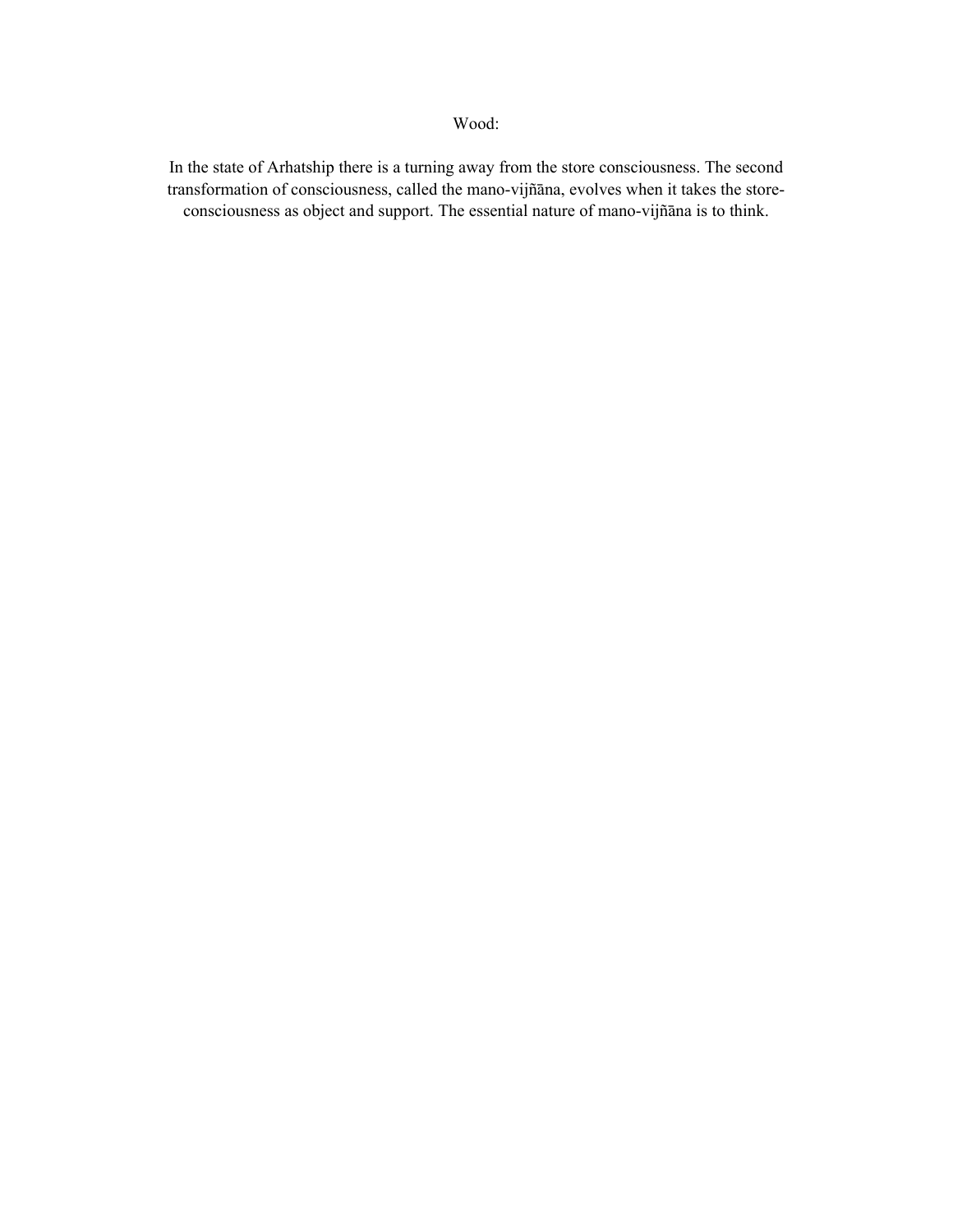#### *kleśaiś caturbhiḥ sahitaṃ nivṛtākhyākṛtaiḥ sadā ātmadṛṣṭyātmamohātmamānātmasnehasaṃjñitaiḥ*

#### Tibetan:

bsgribs la lung du ma bstan pa'i nyon mongs bzhi dang rtag tu 'grogs bdag tu lta dang bdag tu rmongs bdag rgyal bdag chags 'du shes pa

Anacker:

It is always conjoined with four afflictions, obstructed-but-indeterminate, known as view of self, confusion of self, pride of self, and love of self.

Chan:

It is always accompanied by the four evil desires, Namely, ignorance of the self, view of the self (as being real and permanent), Self pride, and self-love, And by touch, etc. [volition, feeling, thought, and cognition].

#### Kalupahana:

Endowed with the four types of defilements, constantly concealed and undefined, involving selfview, self-confusion, self-esteem and self-love,

#### Kochumuttom:

It is always associated with four defilements, Which are themselves obscured and undefined; These four defilements are, namely, Belief in self, ignorance about self, Pride in self, and love of self.

Robinson:

It is always accompanied by four passions which are impure but morally neutral, Known as notion of self, delusion of self, pride of self, and love of self.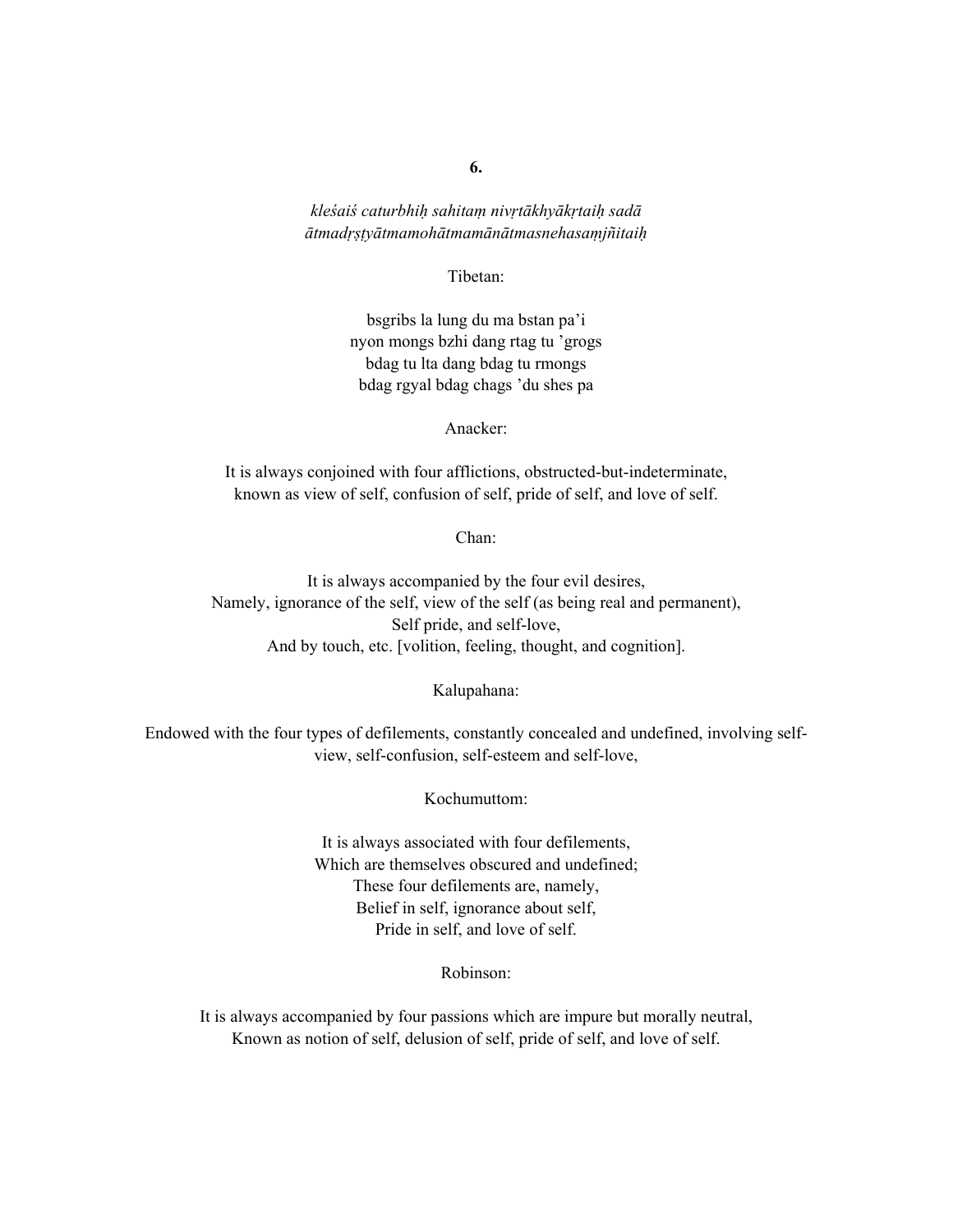It is always associated with the four defilements which are obscured and undeveloped: selfregard, self-delusion, self-pride and self-love.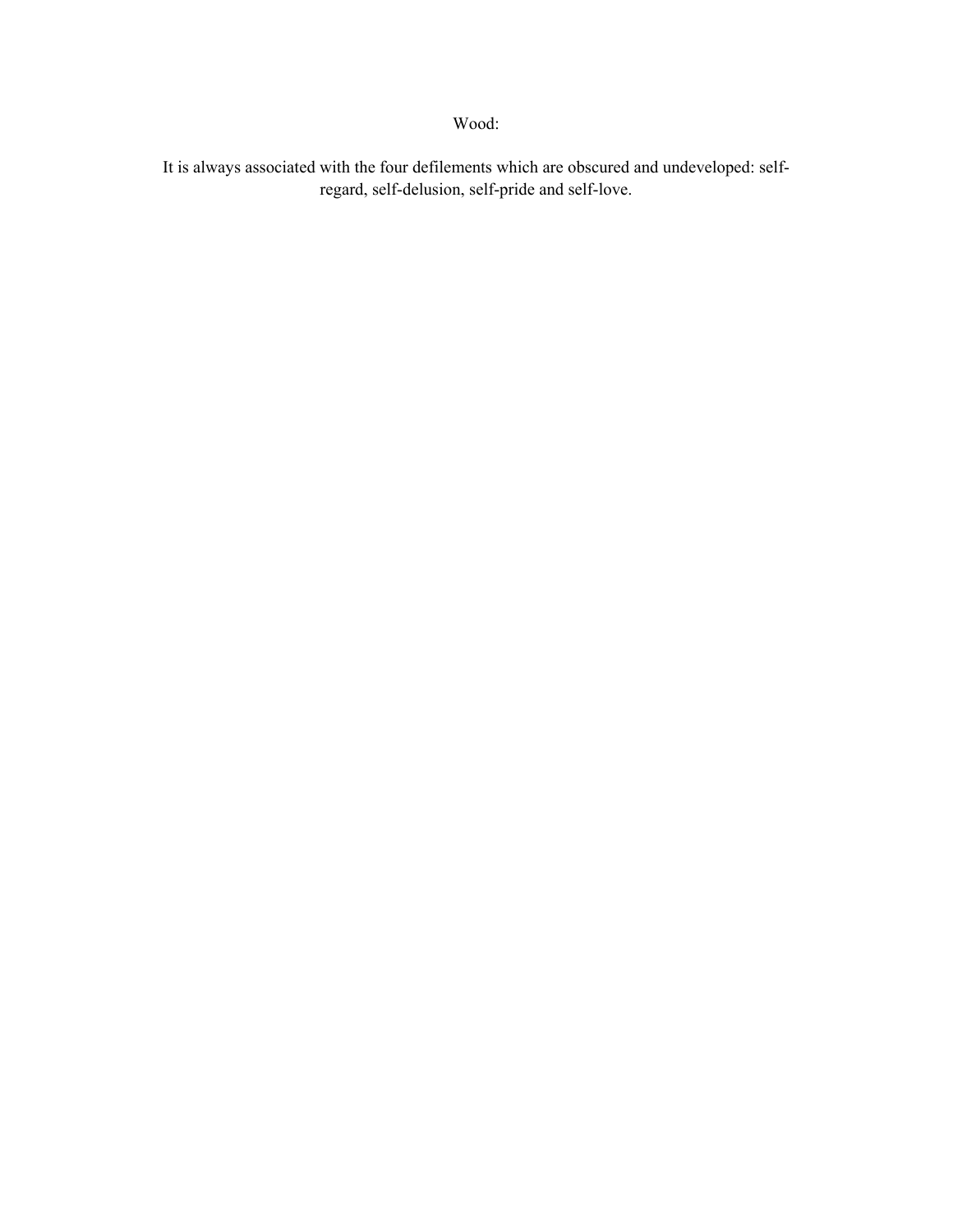#### *yatrajatastanmayaiḥ sparśādyaiś cārhato na tat na nirodhasamāpattau mārge lokottare na ca*

#### Tibetan:

gang du skyes pa de'i 'o gzhan reg sogs kyang de dgra bcom med 'gog ba'i snyoms par 'jug la med 'jig rten 'dag<sup>6</sup> pa'i lam na'ang med

Anacker:

And whenever it arises, so do contact and the others. But it doesn't exist in a saintly state, or in the attainment of cessation, or even in a supermundane path.

Chan:

It is free from the memory [of the distinction of good and evil] but not from the darkness of ignorance.

It follows its objects in their emergence and dependence.

It is abandoned by the *arhat* when he arrives at the state of complete extinction of sensation and thought,

And transcends this mundane world.

Kalupahana:

And also possessed of other forms of contact, etc. (i.e. attention, feeling, perception and volition) born of such (self-view, etc.) and made of such (self-view, etc.). It is not found in the state of cessation nor in the supra-mundane path.

Kochumuttom:

It [i.e. the consciousness called *manas*] is associated Also with others like touch etc. Which are all of the same nature as the region in which one is born. It does not belong to one in the state of arhatship; Nor does it operate In the state of suppressed consciousness, Nor in the supra-mundane path.

Robinson:

With those from where it is born, also with others—contact, etc.

 $\overline{a}$ 

<sup>6</sup> G, P: *'das*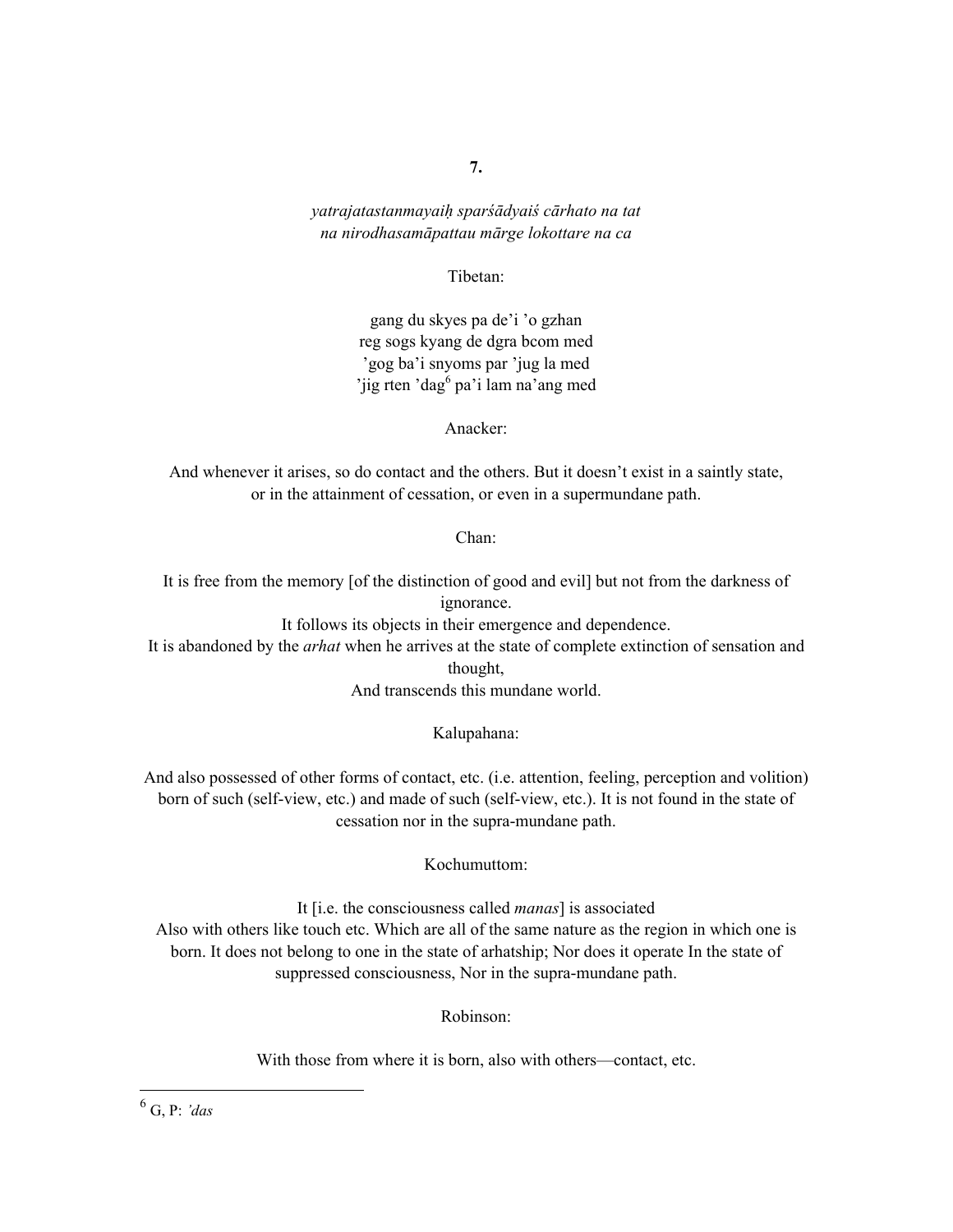It doesn't exist in the Arhat, In the attainment of cessation, nor in the supra-mundane path.

Wood:

Wherever the mano-vijñāna arises there are the associated mental states of touch, etc. which are of the same nature. The mano-vijñāna does not exist in the Arhat, nor in the state of cessation, nor in the world transcending path.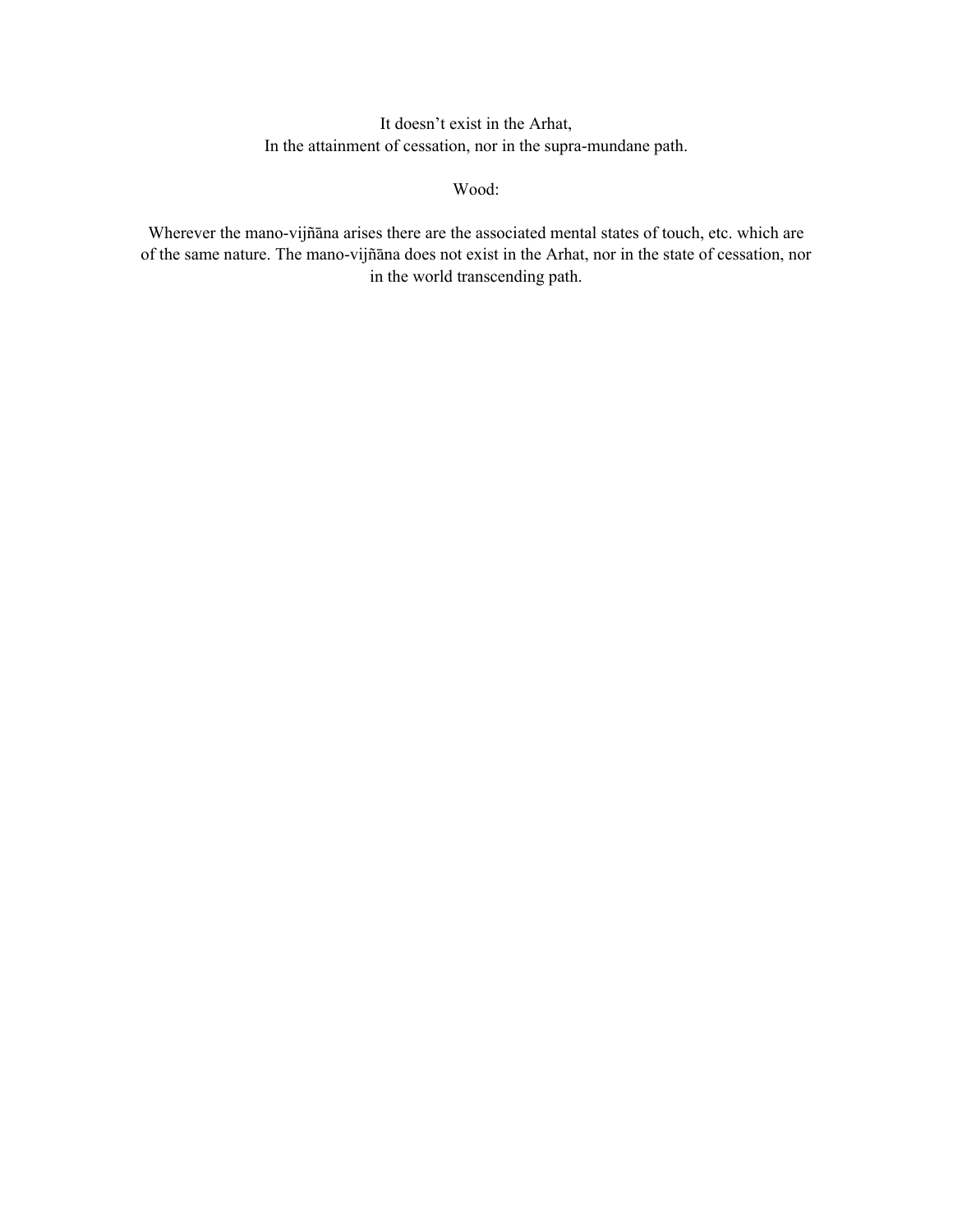*dvitīyaḥ pariṇāmo 'yaṃ tṛtīyaḥ ṣaḍvidhasya yā viṣayasyopalabdhiḥ sā kuśalākuśalādvayā*

Tibetan:

'di ni gyur pa gnyis pa'o gsum pa yul rnam drug po la dmigs pa gang yin de dag ste dge dang mi dge gnyi ga min

Anacker:

This is the second transformation. The third is the apprehension of sense objects of six kinds: it is either beneficial, or unbeneficial, or neither.

Chan:

Next comes the third transformation, Which consists in the last six categories of discrimination [the consciousness of touch, sight, hearing, smell, taste, and the sense-center consciousness]. Its nature and characteristic consist of the discrimination of objects, It is neither good nor evil.

Kalupahana:

Such is the second transformation. The third represents the acquisition of the sixfold object, and this is either good, bad, or indeterminate.

Kochumuttom:

It [i.e. the above described] is the second transformation [of consciousness]. The third transformation of consciousness Is the same as the perception of the sixfold object; It could be either good or bad or indifferent in character.

Robinson:

This is the second transformation. The third is the sixfold. Perception of the sense-field, which is good, bad, or neither.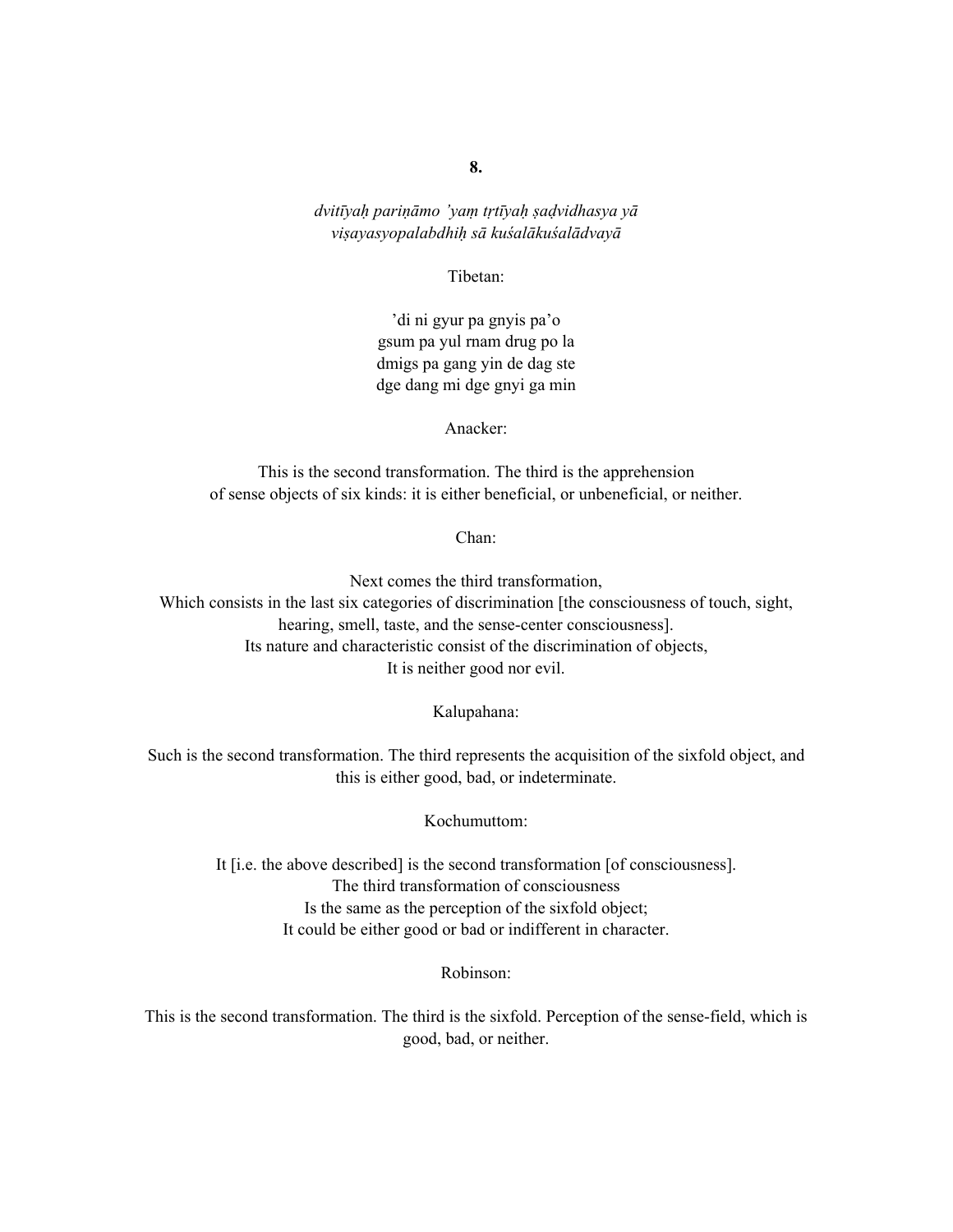This is the second transformation of consciousness. The third transformation of consciousness is the perception of the six-fold objects. The mano-vijñāna is good, bad, and neither.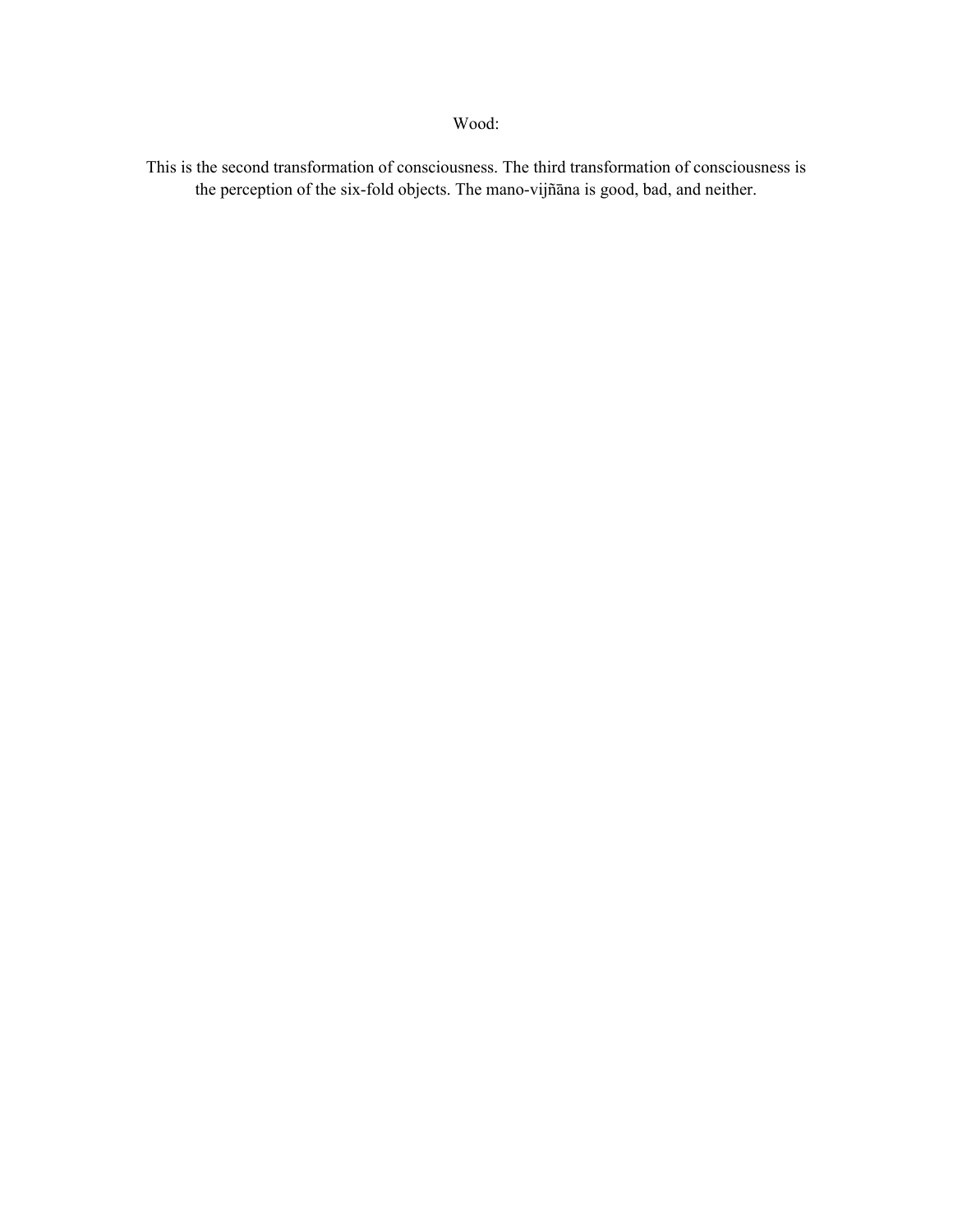*sarvatragaiṛ viniyataiḥ kuśalaiś caitasair asau saṃprayuktā tathā kleśair upakleśais trivedanā*

Tibetan:

kun tu 'gro dang bye brag nges sems las byung ba dge ba dang de bzhin nyon mongs nye nyon mongs tshor ba gsum dang de mtshungs ldan

Anacker:

It is always connected with sarvatragas, and sometimes with factors that arise specifically, with beneficial events associated with citta, afflictions, and secondary afflictions: its feelings are of three kinds.

Chan:

Mental functions consist of general mental functions, Particular mental functions, good functions, evil functions, Minor evil functions, and indeterminate mental functions. They all impress the mind in three ways [of joy, of suffering, and of indifference].

Kalupahana:

That [acquisition of the sixfold object] is associated with wholesome psychological conditions, both universal and particular, and similarly with primary as well as secondary defilements. That indicates the threefold feeling.

Kochumuttom:

It is associated with three kinds of mental factors: Universal, specific, and good; It is associated, similarly, With primary as well as secondary defilements; It is subject to three kinds of feelings, too.

Robinson:

And associated with the universal mental (elements), specially determined, and good, And also with the passions and sub-passions. It has three sensations.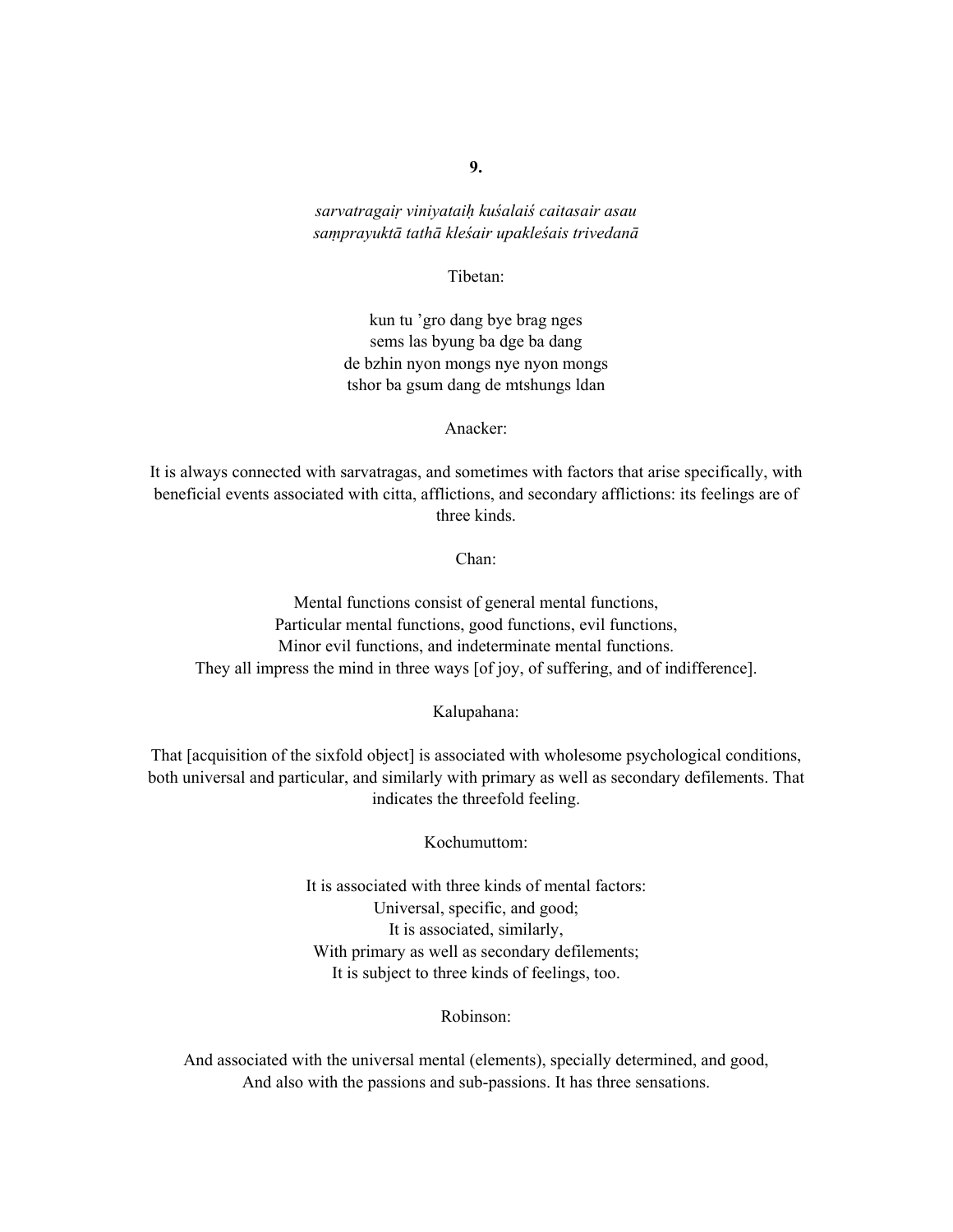These six-fold objects are the mental associates that are universal, specific and good, as well as the primary defilements, secondary defilements, and the three kinds of feelings.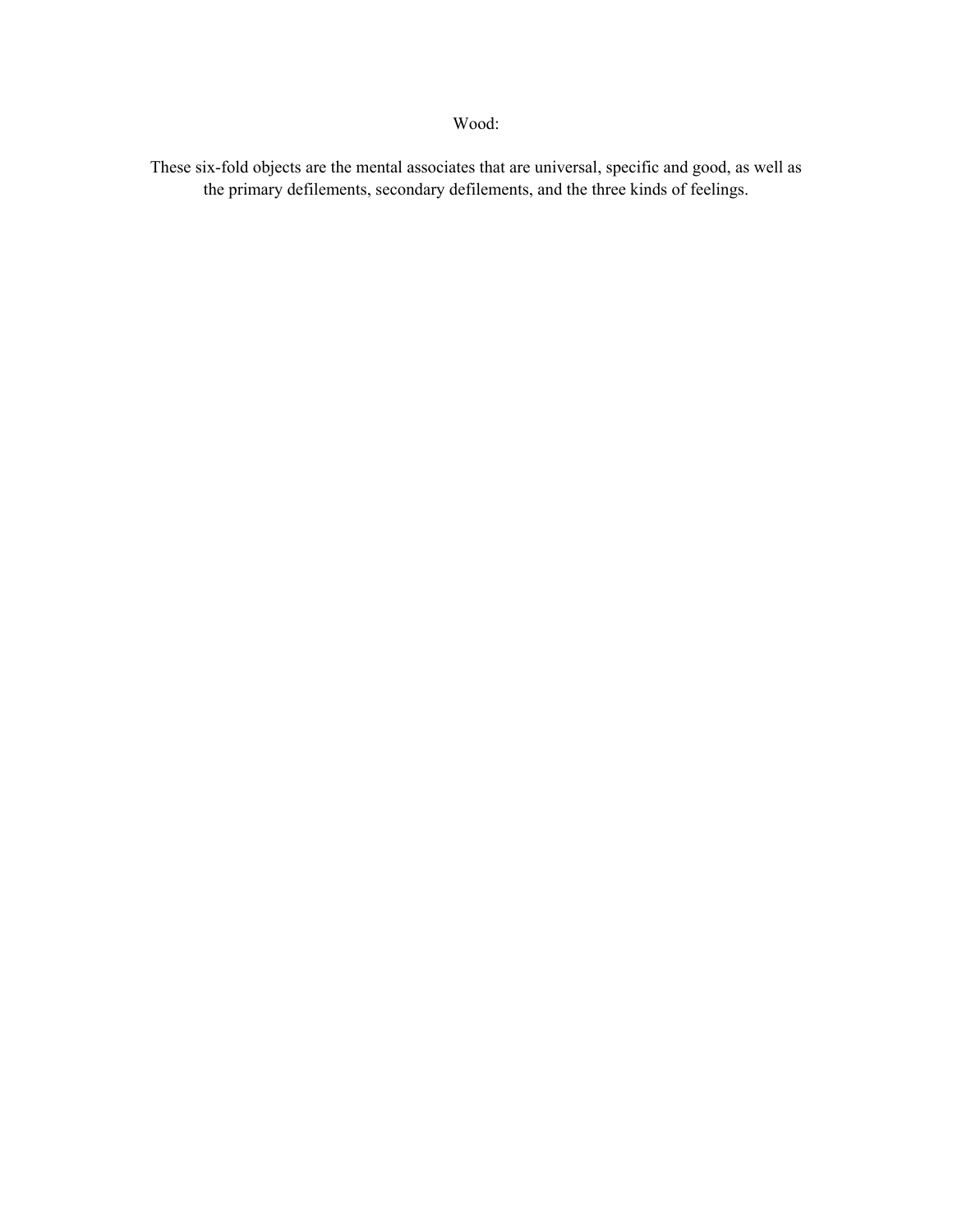*ādyāḥ sparṣādayaś chandādhuimokṣasmṛtayaḥ saha samādhidhībhyāṃ niyatāḥ śraddhātha hrīrapatrapā*

Tibetan:

dang po'i reg la sogs pa dang 'dun mos dran dang bcas pa dang ting nge 'dzin blo bye brag nges dad dang ngo tsha khrel yod dang

Anacker:

The first are contact, etc.; those arising specifically are zest, confidence, memory, concentration and insight.

Chan:

General mental functions are touch, etc. [volition, feeling, thought, cognition]. Particular mental functions are desire, Resolve, remembrance, concentration, and wisdom, Each depending on different conditions.

Kalupahana:

The first [i.e. universals] are contact, etc. Yearning, resolve, memory together with concentration and wisdom are particulars. Confidence, shame and remorse,

Kochumuttom:

Of those associates the first [namely the universal] ones Are touch etc. [The second, namely] the specific ones, Are desire, resolve and memory. Together with concentration and knowledge. Faith, sense of shame, fear of censure,

Robinson:

The first are contact, etc. Desire, decision, memory, Concentration and intelligence are determined. Faith, conscience, shame,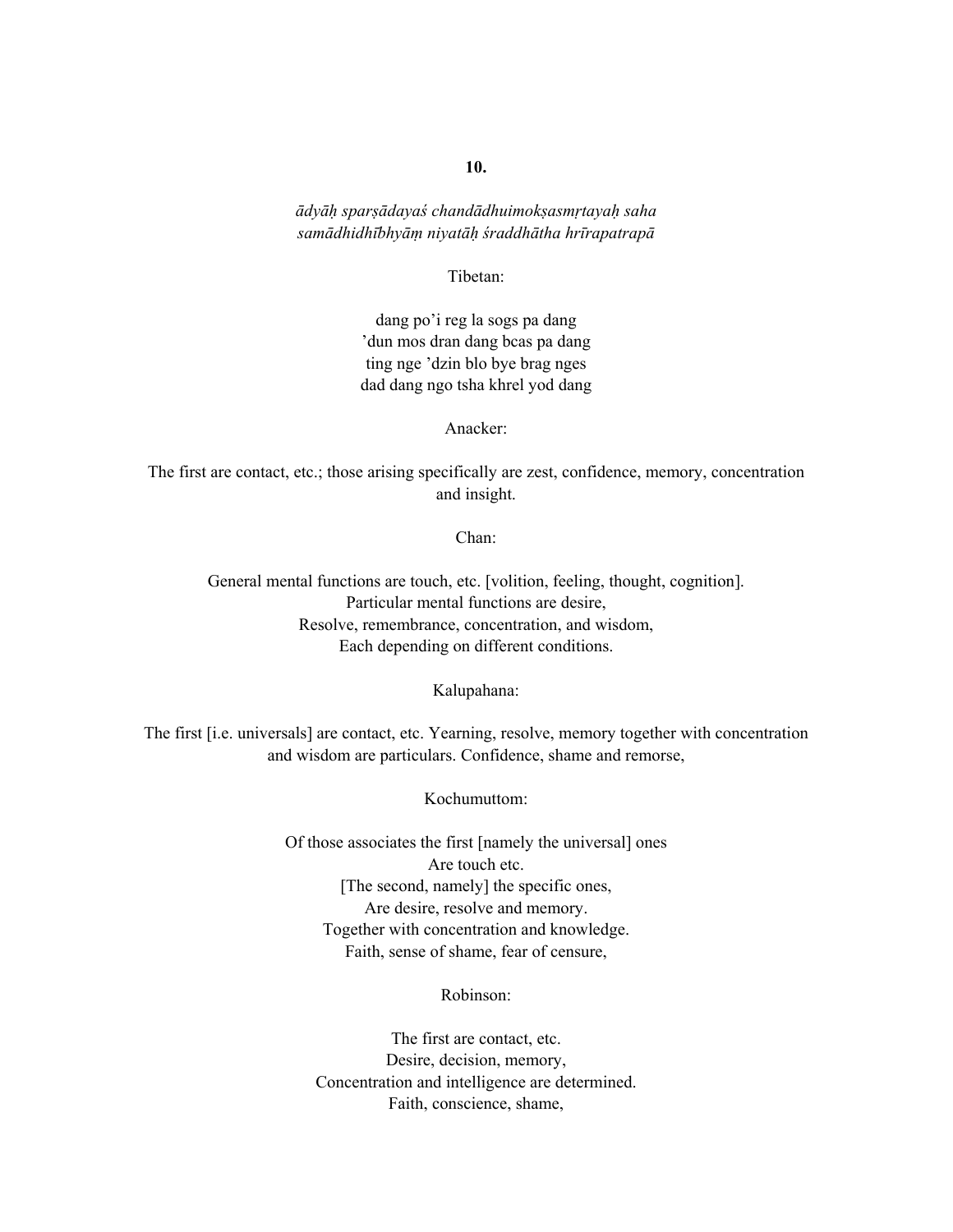The universal mental associates are touch etc. The specific mental associates are desire, resolve and memory, together with concentration and thought. The good mental associates are faith, sense of shame, fear of censure,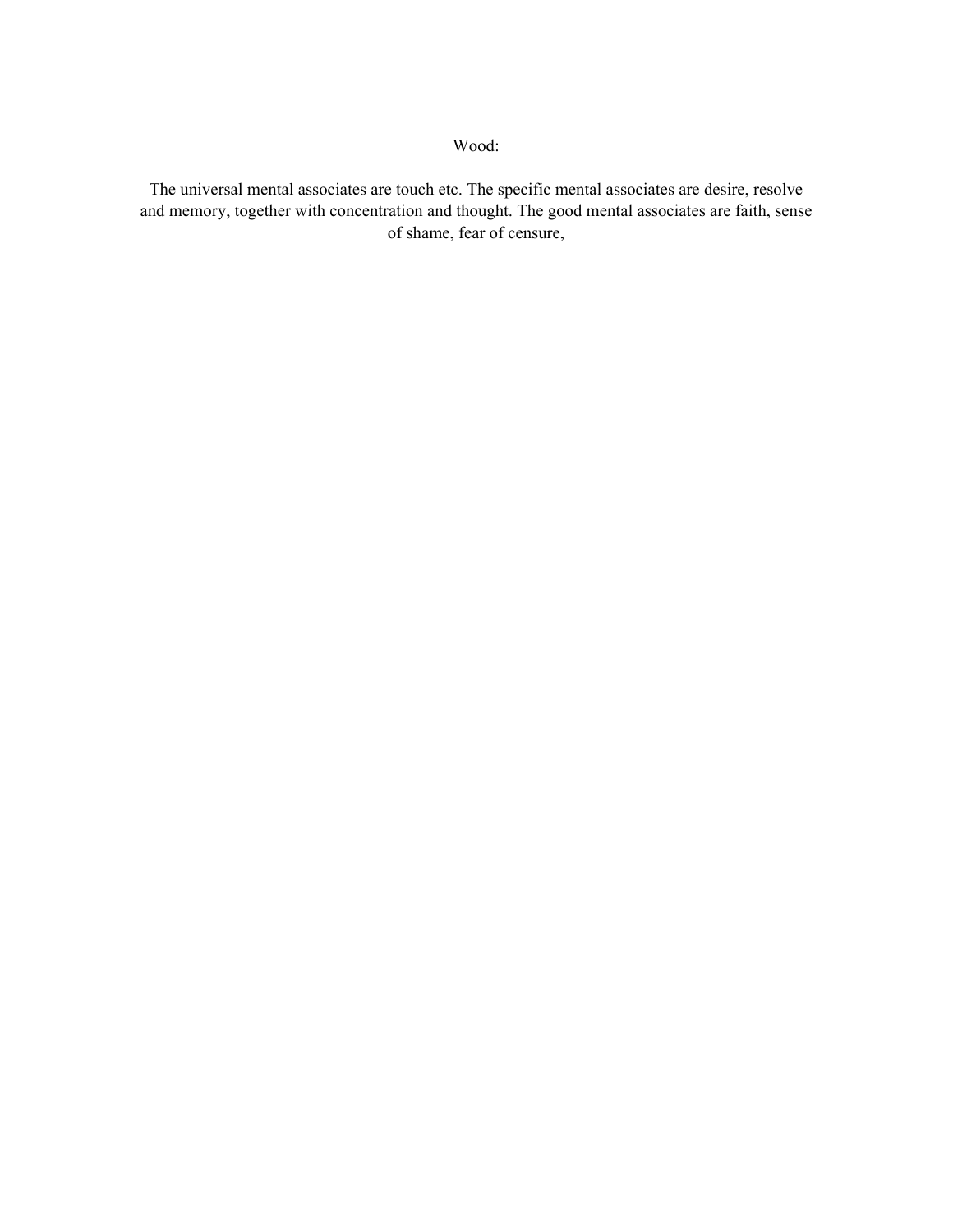*alobhādi trayaṃ vīryaṃ praśrabdhiḥ sāpramādikā ahiṃsā kuśalāḥ kleśā rāgapratighamūḍhayaḥ*

Tibetan:

ma chags la sogs gsum brtson 'grus shin tu sbyang<sup>7</sup> dang bag yod bcas rnam mi 'tsho<sup>8</sup> dge nyon mongs ni 'dod chags khong khro gti mug dang

Anacker:

The beneficial are faith, inner shame, dread of blame, the three starting with lack of greed, vigor, tranquility, carefulness, and non-harming; the afflictions are attachment, aversion, and confusion.

Chan:

Good mental functions are belief, sense of shame, bashfulness, The three roots of the absence of covetousness, etc. [the absence of hatred and the absence of attachment], Energy, repose of mind, vigilance, Equanimity, and non-injury.

Kalupahana:

The triad consisting of absence of greed, etc., effort, deligence [sic] and non-violence are wholesome [psychological conditions]. The primary defilements are lust, aversion and confusion,

Kochumuttom:

The triad of non-covetousness etc, courage, Composure, equanimity along with alertness, And harmlessness are [the third, namely] the good ones. The defilements are passionate attachment, Grudge, stupidity,

7 G, P: *sbyangs*

8 G: *'tshe*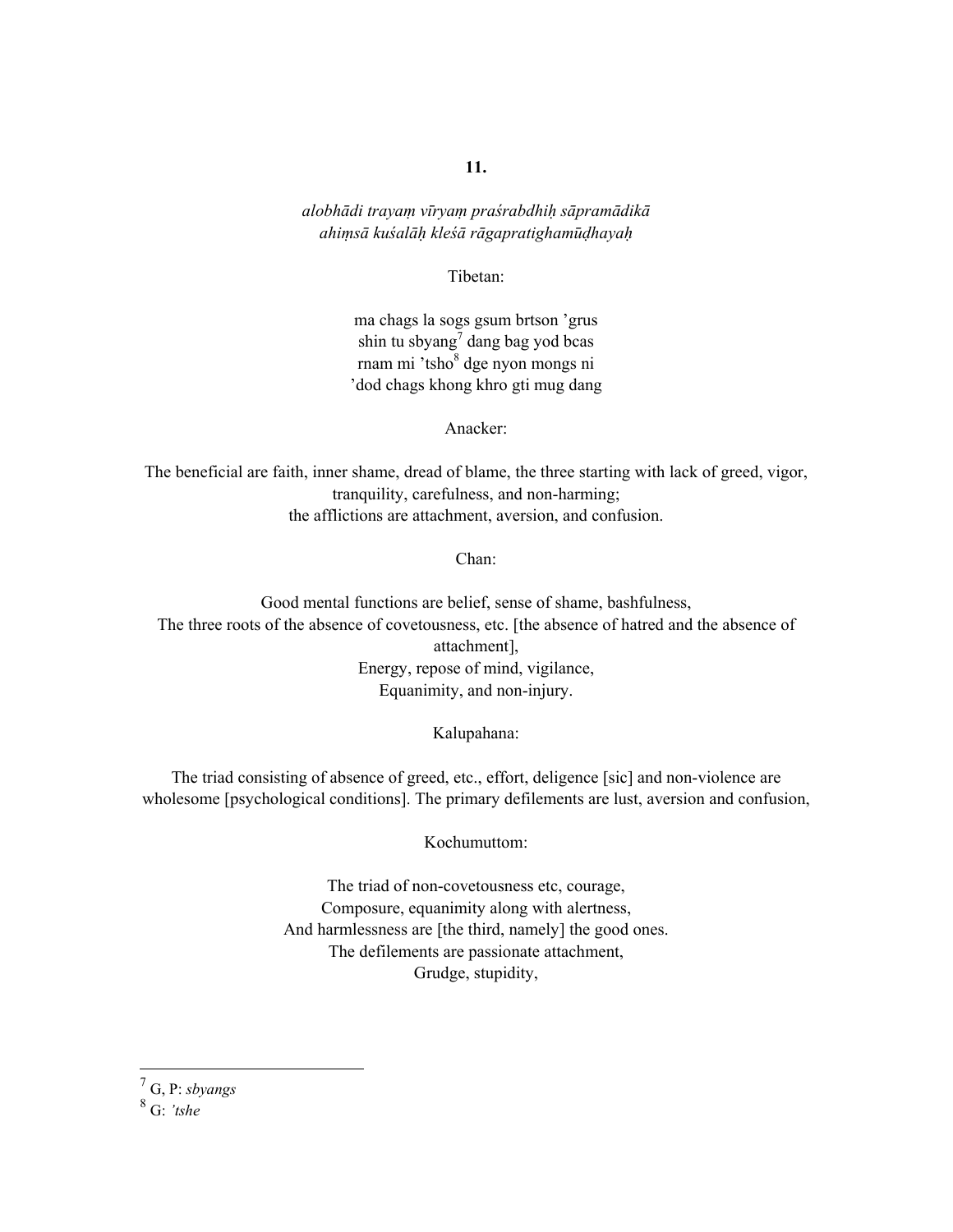### Robinson:

Greedlessness, with the two others, energy, serenity, vigilance's companion (indifference), And harmlessness are the good (elements). The passions are lust, ill-will, delusion,

#### Wood:

the triad of non-covetousness, etc., courage, equanimity, vigilance and harmlessness. The primary defilements are attachment, anger, delusion,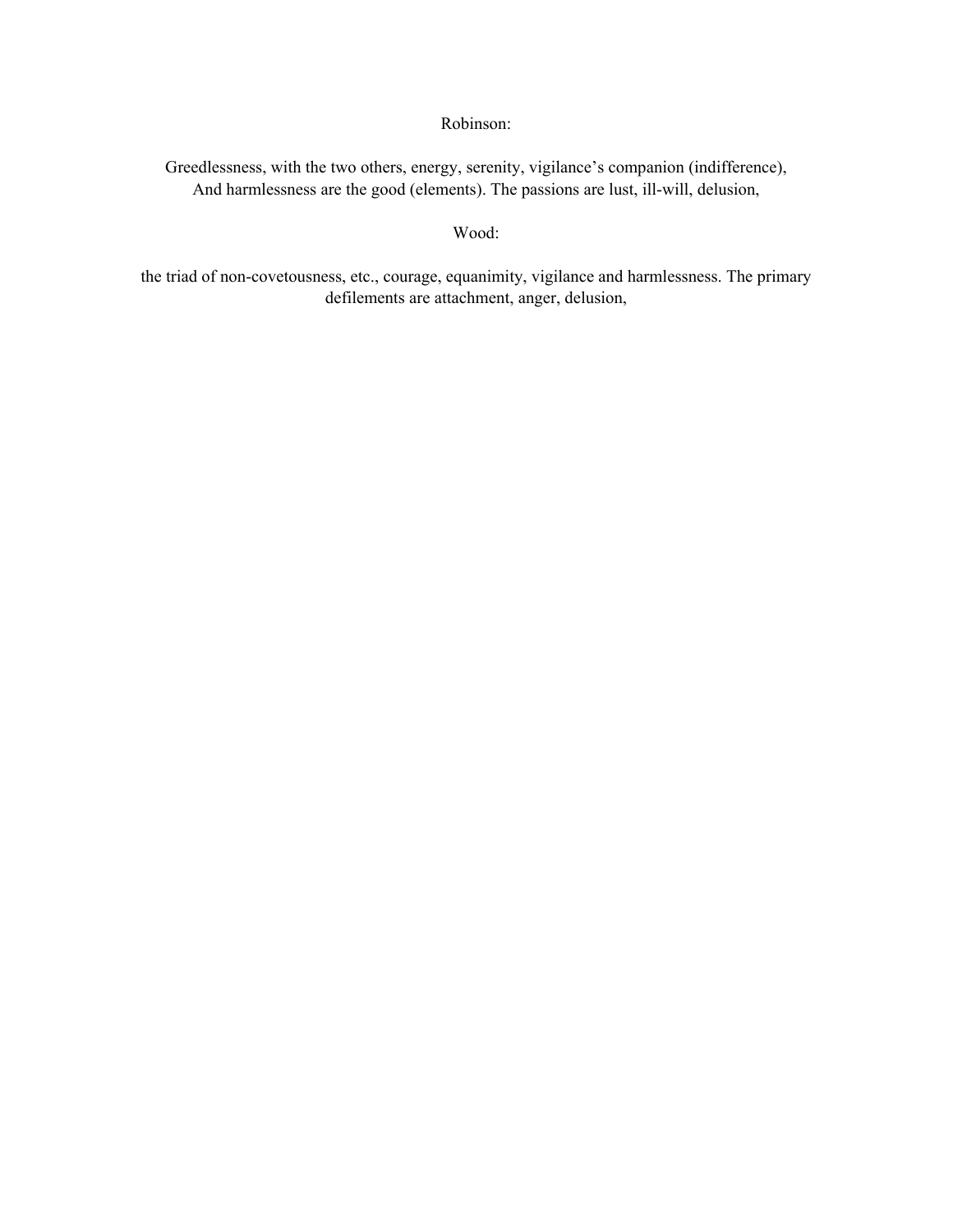*mānadṛgvicikitsāś ca krodhopanahane punaḥ mrakṣaḥ pradāśa īrṣārtha mātsaryaṃ saha māyayā* 

Tibetan:

nga rgyal lta ba the tshom mo khro dang khon du 'dzin pa dang 'chab dang 'tshig dang phrag dog dang ser sna dang ni sbya<sup>9</sup> bcas dang

Anacker:

pride, views, and doubts. The secondary afflictions are anger, malice, hypocrisy, maliciousness, envy, selfishness, deceitfulness,

Chan:

Evil mental functions are covetousness, hatred, Attachment, arrogance, doubt, and false view. Minor evil mental functions are anger, Enmity, concealment, affliction, envy, parsimony,

Kalupahana:

pride, view, and doubt. Furthermore, anger, enmity, hypocricy [sic], malice, envy, avarice along with deception,

Kochumuttom:

Pride, [false] views, and doubt. Anger, hatred, Hypocrisy, envy, jealousy, spite along with deceit,

Robinson:

Pride, wrong views, doubt, anger, resentment, Dissimulation, sarcasm, envy, avarice, along with deceit,

 9 G: *sgyur*; P: *rgyur*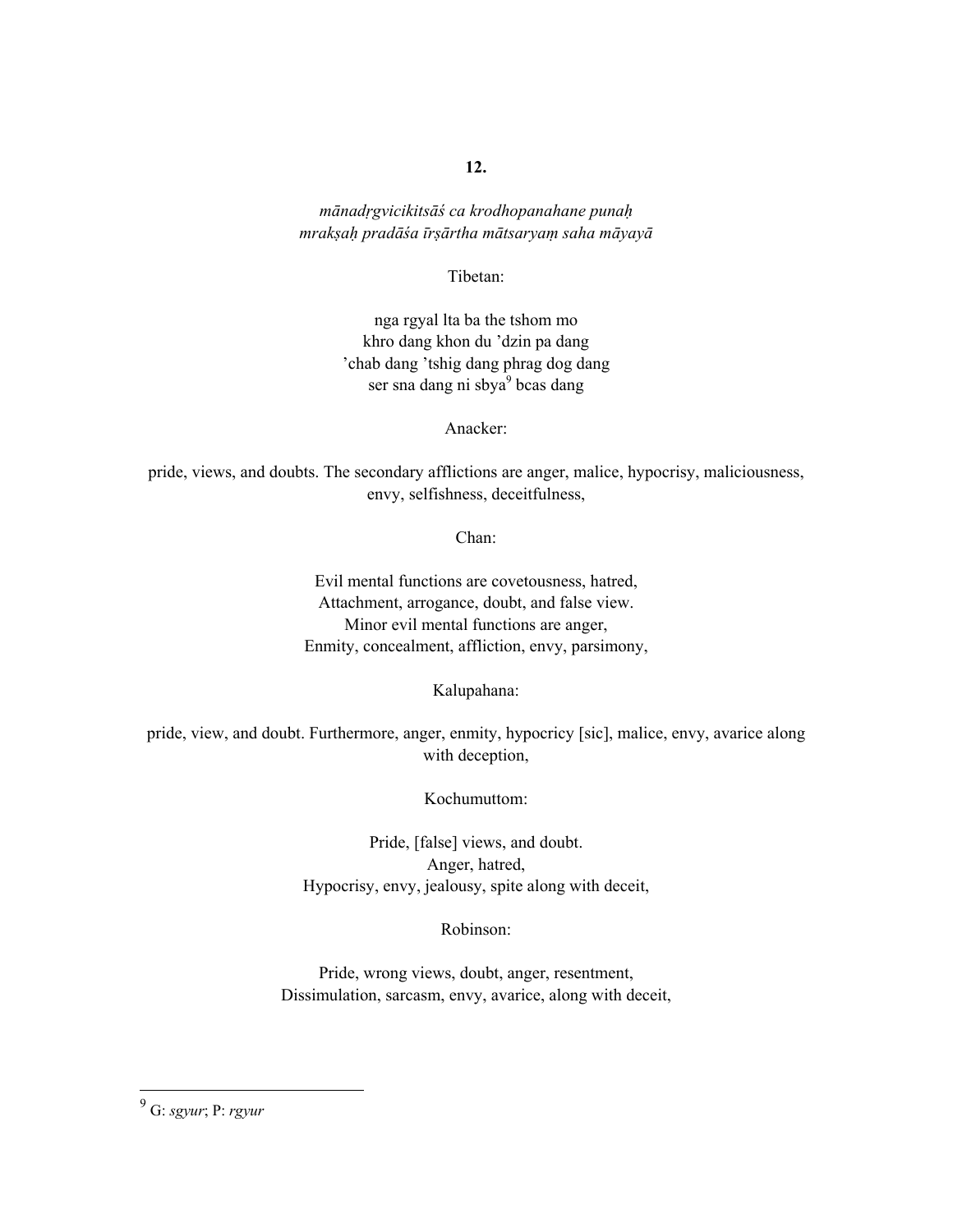pride, false views, and doubt. The secondary defilements are anger, enmity, jealousy, spite, envy, parsimony, deceit,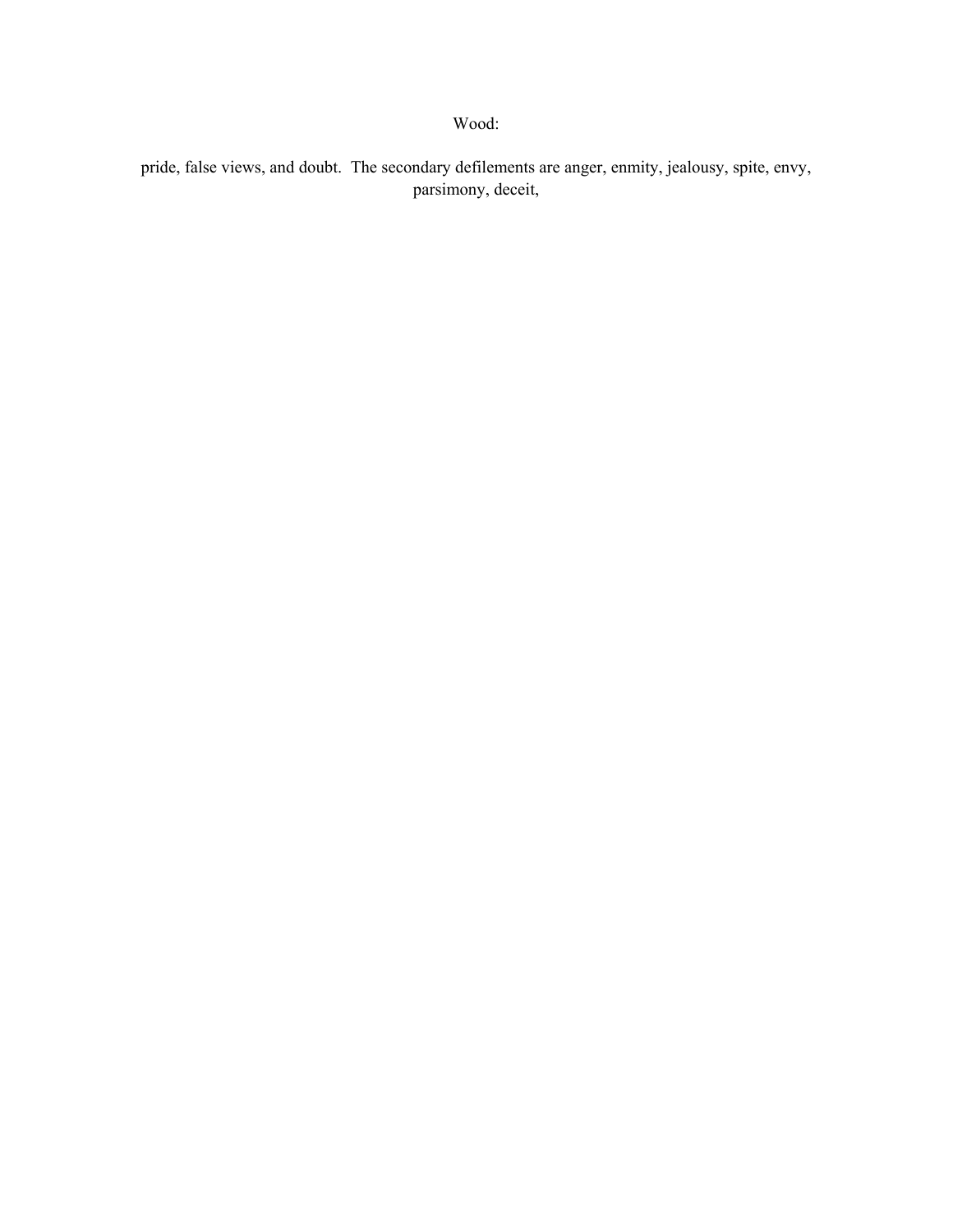*śāṭhyaṃ mado 'vihiṃsā hrīr atrapā styānam uddhavaḥ āśraddhyam atha kausīdyaṃ pramādo muṣitā smṛtiḥ*

Tibetan:

g.yo rgyags rnam 'tsho $10$  ngo tsha med khrel med rmugs dang rgod pa dang ma dad pa dang le lo dang bag med pa dang brjed ngas dang

Anacker:

guile, mischievous exuberance, desire to harm, lack of shame, lack of dread of blame, mental fogginess, excitedness, lack of faith, sloth, carelessness, loss of mindfulness,

Chan:

Deception, fraudulence, injury, pride, Absence of the sense of shame, absence of bashfulness, High-mindedness, low-mindedness Unbelief, indolence,

Kalupahana:

fraudulance [*sic*], self-esteem, violence, shamelessness, remorselessness, deceitfulness, stupidity, lack of confidence, sluggishness, indolence and forgetfulness,

Kochumuttom:

Dishonesty, arrogance, Harmfulness, shamelessness, defiance of censure, Sluggishness, conceit, unbelief, indolence, Carelessness, bad memory,

Robinson:

Hypocricy [*sic*], vanity, violence, lack of conscience, shamelessness, torpor, dissatisfaction, Unfaith, laziness, carelessness, forgetfulness,

10 G: *tshe*

 $\overline{a}$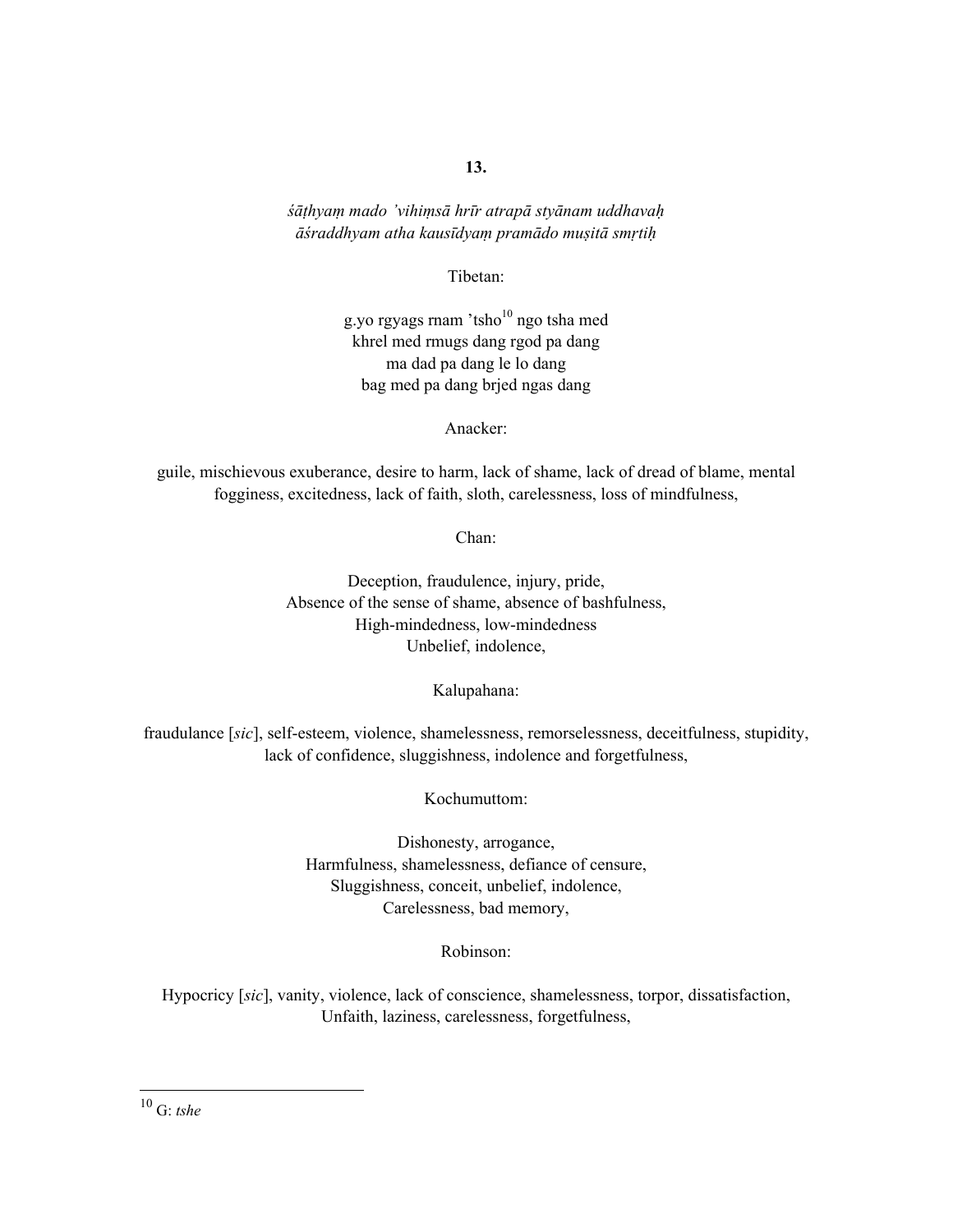deception, intoxication, harmfulness, pride, shamelessness, lack of integrity, sluggishness, restlessness, lack of faith, laziness, idleness, forgetfulness.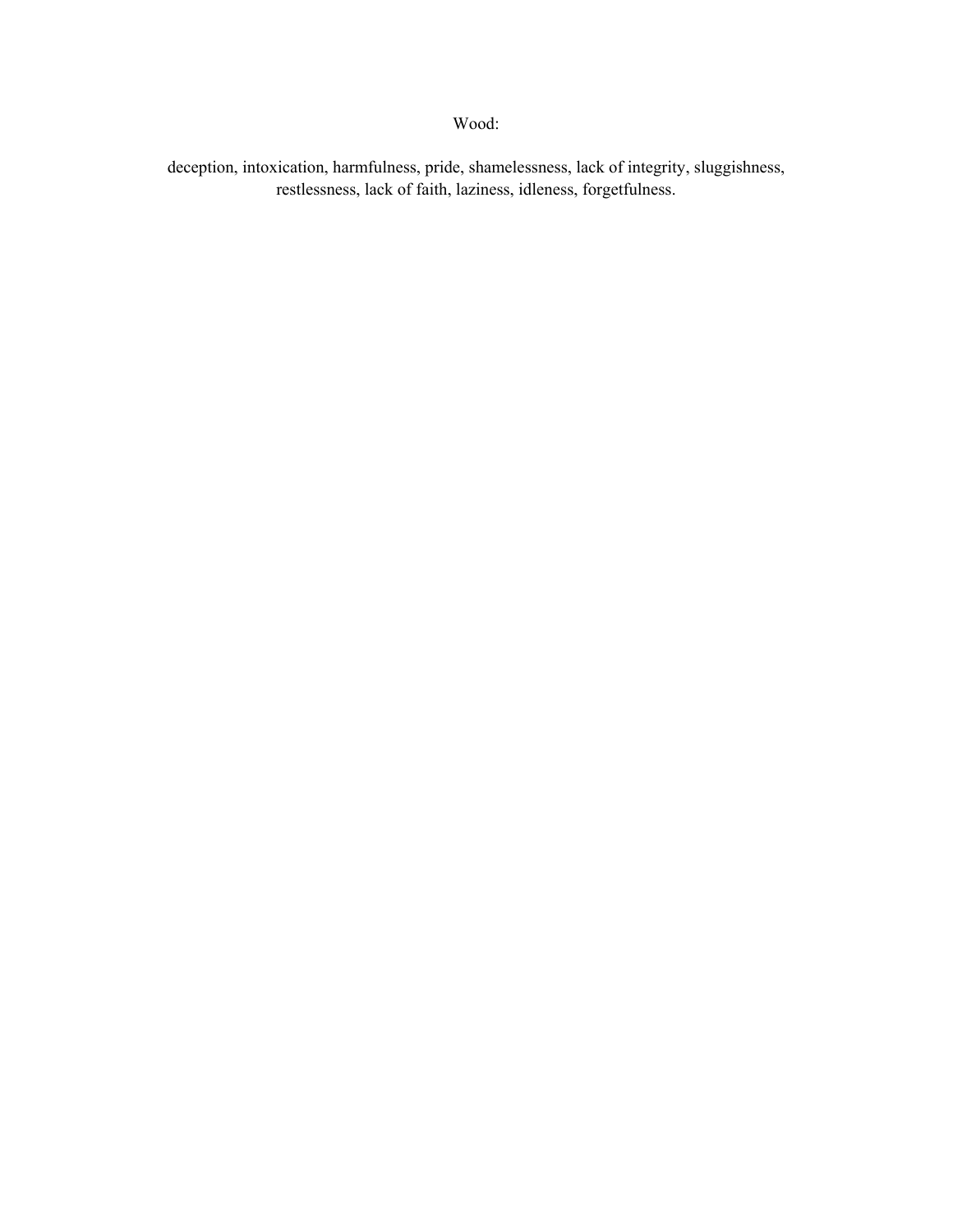*vikṣepo 'saṃprajanyaṃ ca kaukṛtyaṃ middham eva ca vitarkaś ca vicāraś cety upakleśā dvaye dvividhā*

Tibetan:

rnam g.yeng shes bzhin ma yin dang 'gyod dang gnyid kyang de bzhin te rtog pa dang ni dpyod pa dang nye ba'i nyon mongs gnyis rnam gnyis

Anacker:

distractedness, lack of recognition, regret, and torpor, initial mental application, and subsequent discursive thought: the last two pairs are of two kinds

Chan:

Idleness, forgetfulness, Distraction, and non-discernment. Indeterminate mental functions are repentance, drowsiness, Reflection, and investigation, the former two composing a difference class from the latter.

Kalupahana:

distraction, inattentiveness, worry, sloth, reflection and investigation—these are the secondary defilements, the last two being twofold [defiled and non-defiled].

Kochumuttom:

Distraction of mind, Thoughtlessness, remorse, sleepiness, Reasoning and deliberation, Are the secondary defilements. The latter two couples [namely Remorse and sleepiness, reasoning and deliberation Can be of two kinds, [namely defiled and undefiled].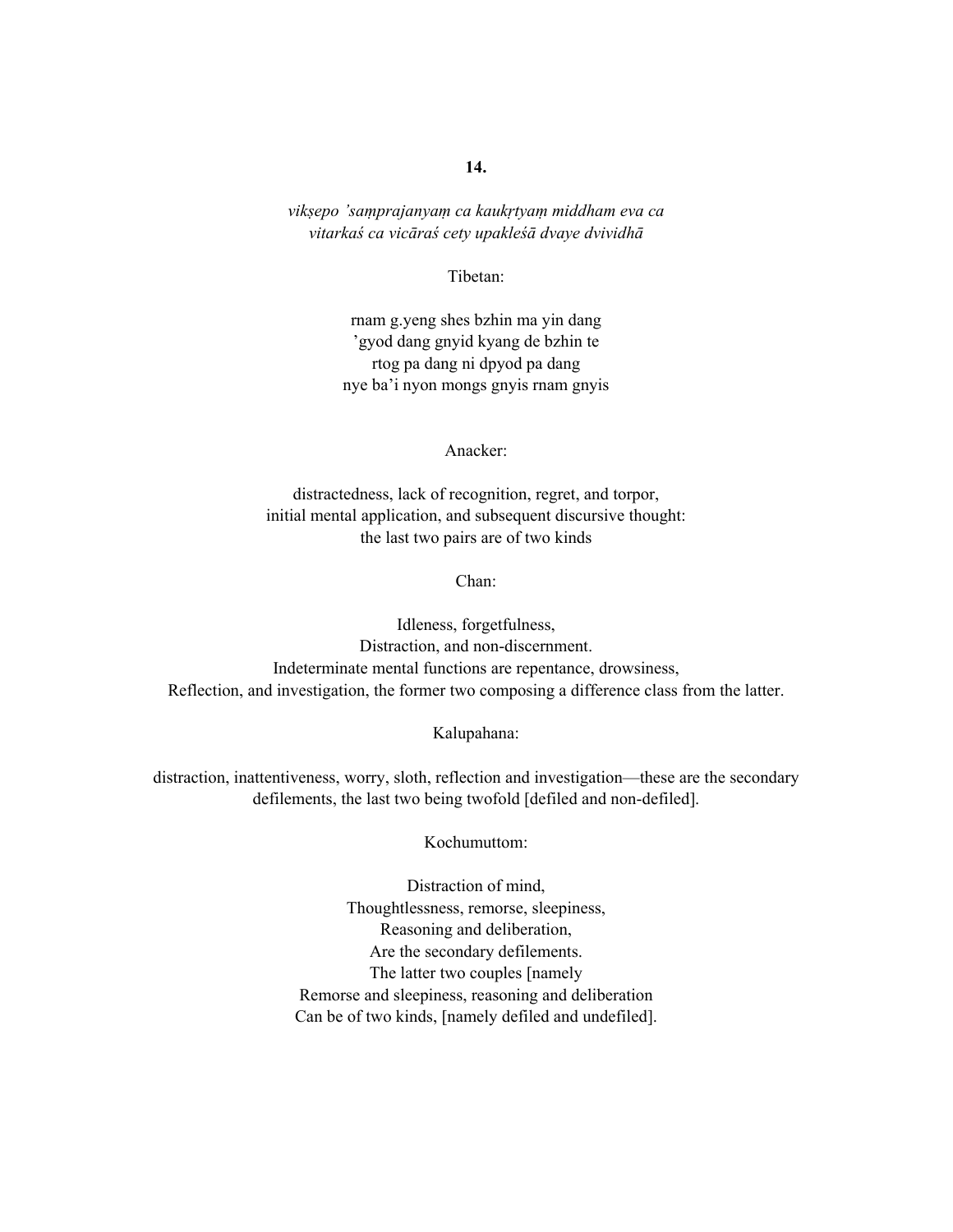# Robinson:

Distraction, wrong judgement [sic], remorse, torpor, Reflection and investigation are the sub-passions, two pairs in two ways.

### Wood:

distraction and thoughtlessness. Remorse, sleepiness, reasoning and analysis, which are of two kinds, are also secondary defilements.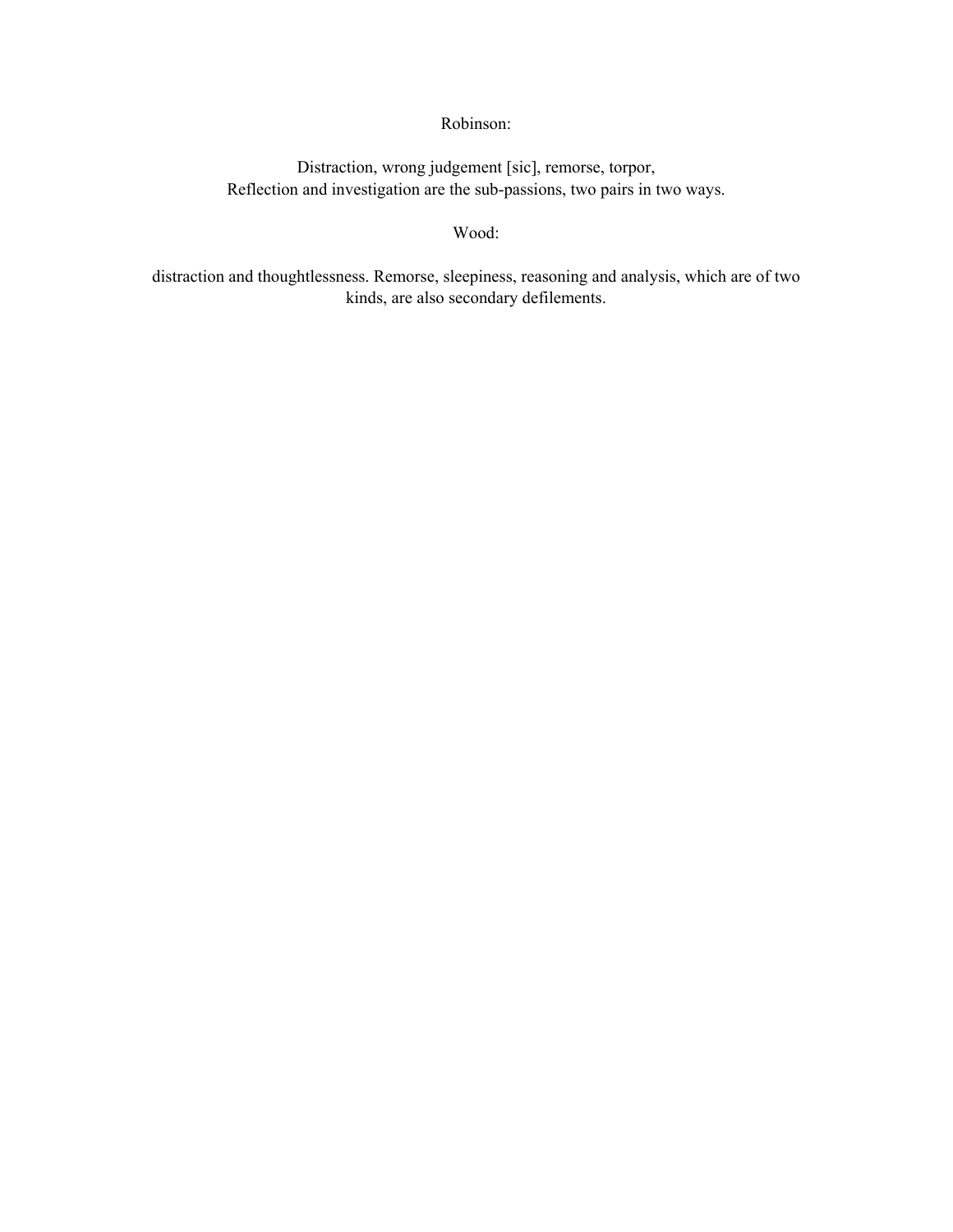*pañcānāṃ mūlavijñāne yathāpratyayam udbhavaḥ vijñānānāṃ saha na vā tara}gāṇāṃ yathā jale* 

Tibetan:

lnga rnams rtsa ba'i rnam shes las de<sup>11</sup> lta'i rkyen las 'byung ba ni rnam shes lhan cig gam $^{12}$  ma yin chu la rlabs rnams ji bzhin no

Anacker:

In the root consciousness, the arising of the other five takes place according to conditions, either all together or not, just like waves in water.

Chan:

Based on the mind-consciousness The five consciousnesses [of the senses] manifest themselves in concomitance with the objective world. Sometimes the senses manifest themselves together, and sometimes not, Just as waves are dependent on the water.

Kalupahana:

The arising of the five forms of consciousness, together or separately, within the foundation consciousness is like the waves in the water.

Kochumuttom:

Depending on the conditions available The five sense-consciousnesses, Together or separately, Originate on the root-consciousness, Just as waves originate on water.

 $\overline{a}$ 

<sup>11</sup> G, P: *ji* 12 P: *'am*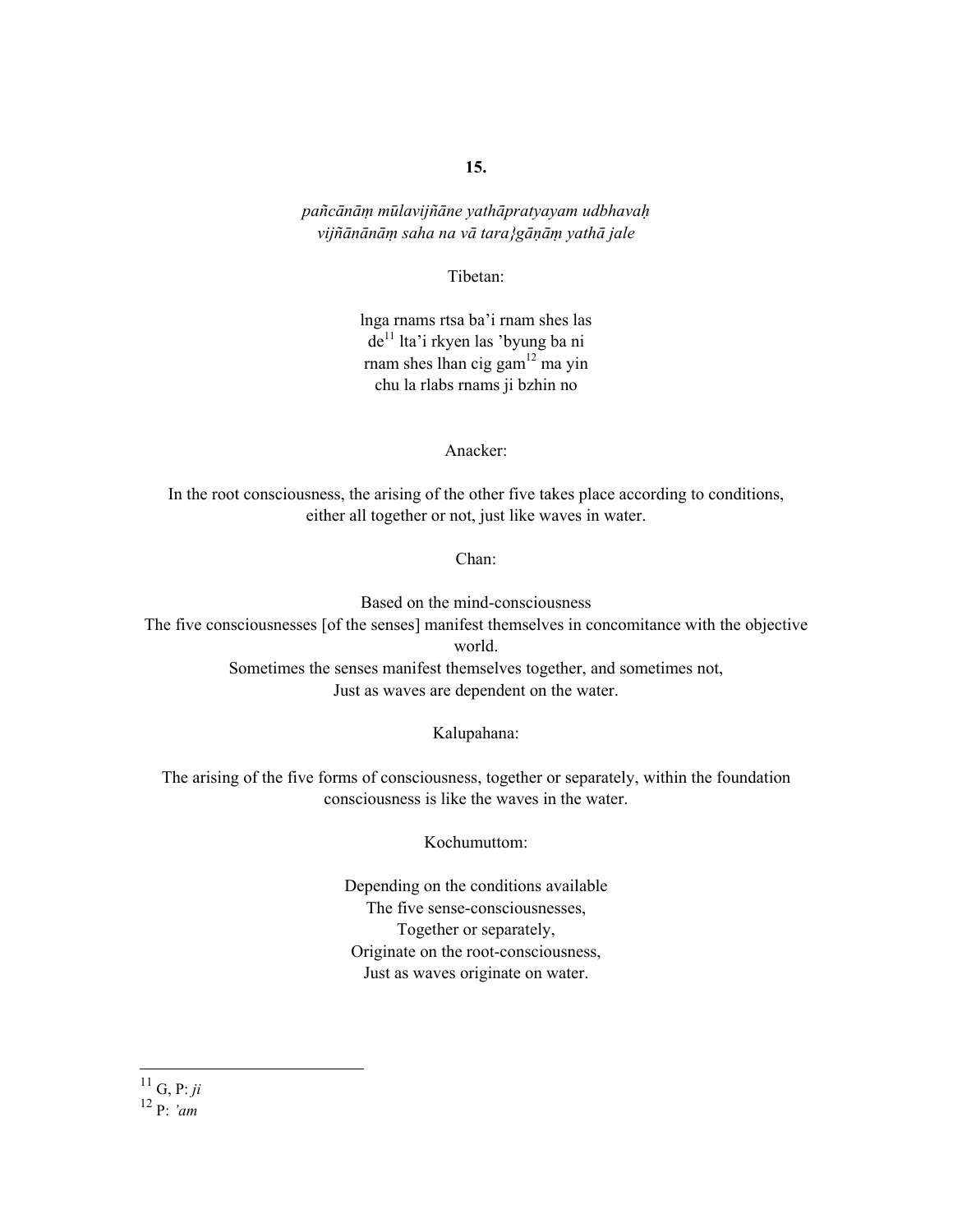Robinson:

On the fundamental consciousness the five consciousnesses originate according to conditioning factors, Whether all together or otherwise, as the waves arise upon the water.

Wood:

The five sense-consciousnesses arise in the store consciousness—either together or separately depending on causes and conditions, just as waves originate on water.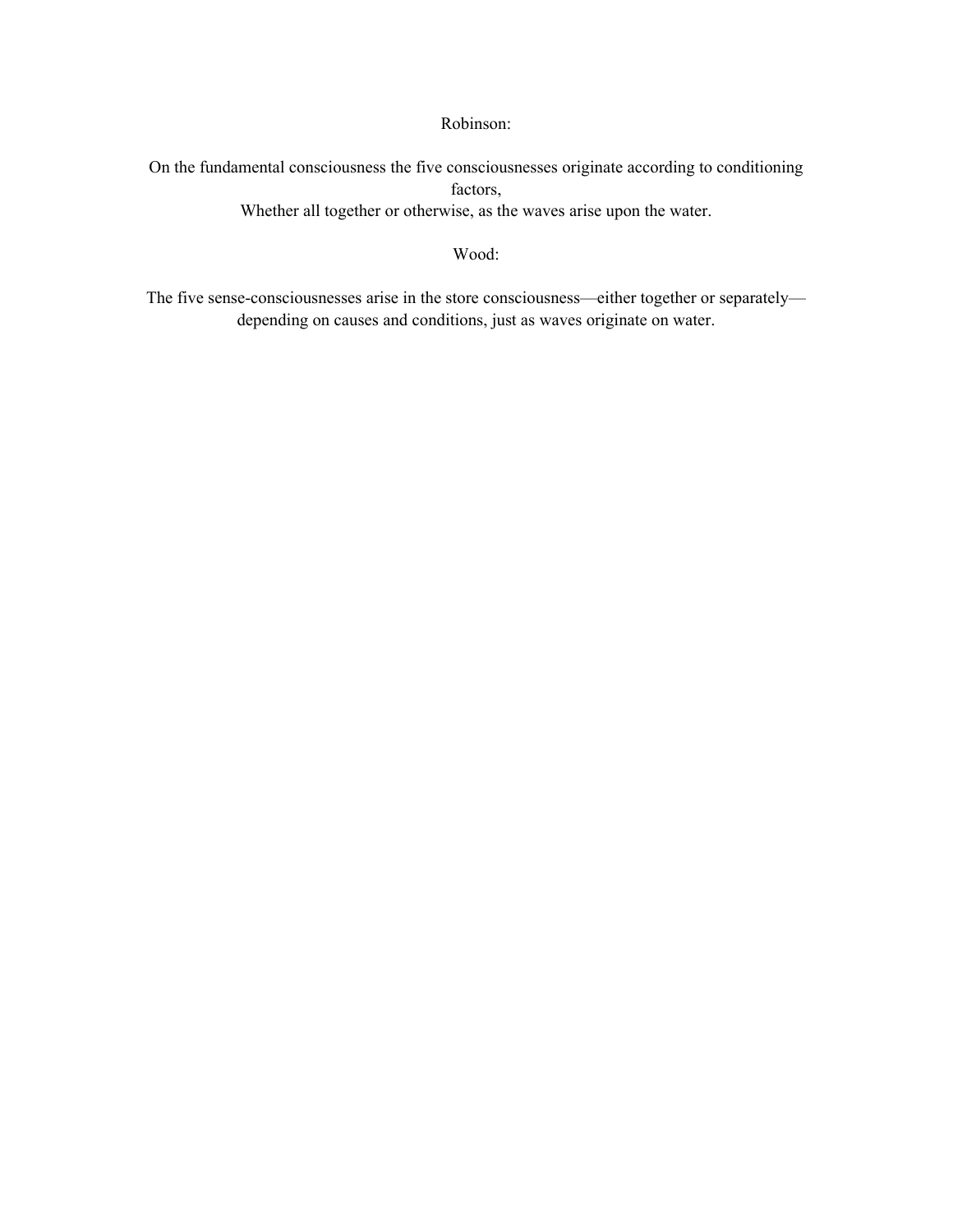*manovijñānasambhūtiḥ sarvadāsaṃjñikād ṛte samāpattidvayān middhān mūrchanād apy acittakāt* 

Tibetan:

yid kyi<sup>13</sup> rnam shes 'byung ba ni rtag tu'o 'du shes med pa dang snyoms par 'jug pa rnam $14$  gnyis dang sems med gnyid dang brgyal ma gtogs

Anacker:

The co-arising of a mental consciousness takes place always except in a non-cognitional state: in the two attainments, or in torpor, or fainting, or in a state without citta.

Chan:

The sense-center consciousness always arises and manifests itself, Except when born in the realm of the absence of thought, In the state of unconsciousness, in the two forms of concentration, In sleep, and in that state where the spirit is depressed or absent.

Kalupahana:

The manifestation of mental consciousness takes place always, except in the sphere of nonperception, in the two attainments and in the state of torpor occasioned by insensibility and absence of thought.

Kochumuttom:

The thought-consciousness, however, Manifests itself at all times, Except for those [i] who are born Into the region where beings are in a state of unconsciousness, [ii] who have entered either of the two trances, In which there is no operation of consciousness, [iii] who are unconscious by reason Of sleepiness or faint.

 $^{13}$  P: kyis

 $\overline{a}$ 

<sup>14</sup> G: *rnams*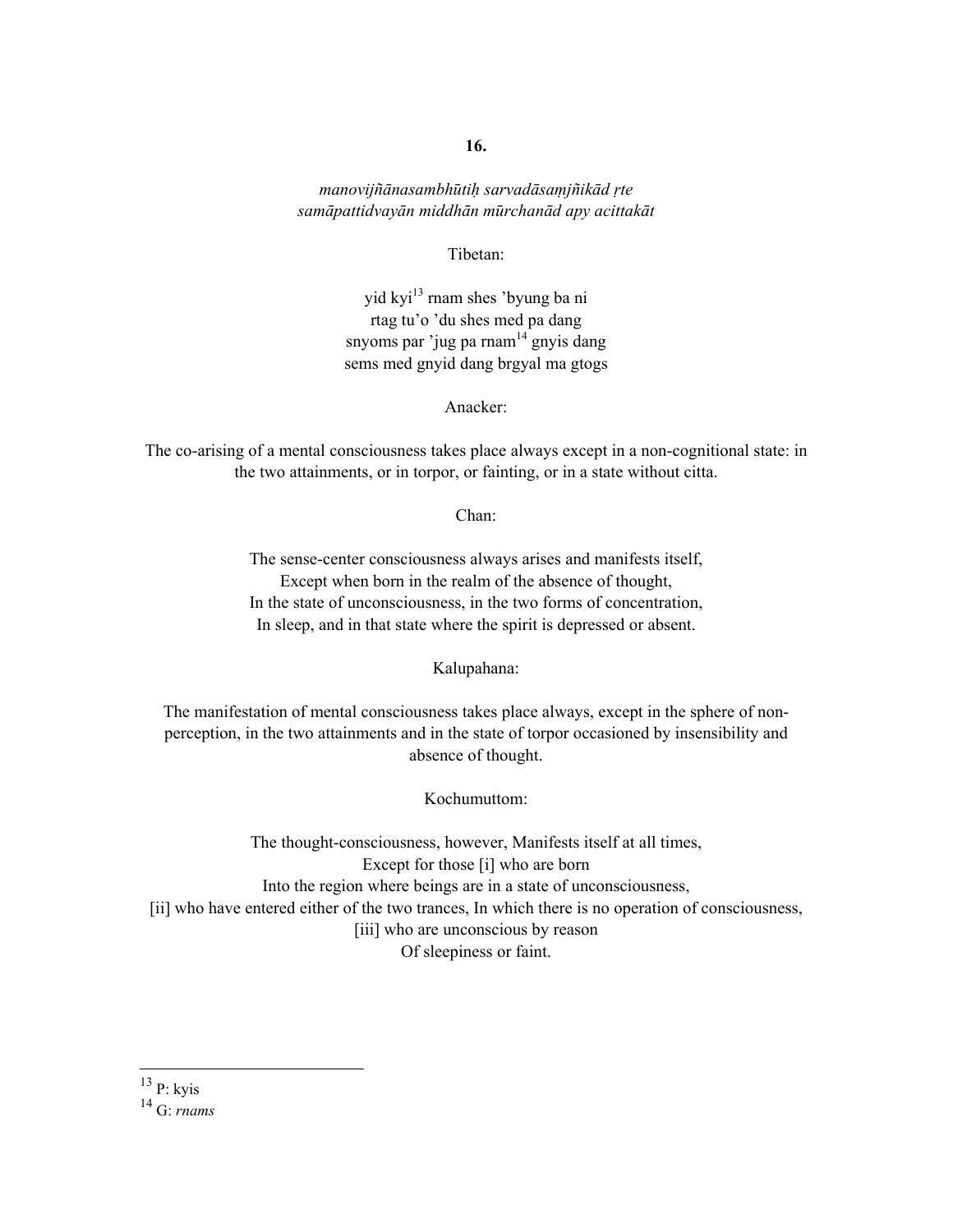### Robinson:

There is co-existence of mental consciousness always except in non-ideation, the two cessations, and torpor and fainting, when there is no awareness.

#### Wood:

The mano-vijñāna arises at all times, except in the case of those who are born in the realms of beings without thought, those who are in the two mindless trances, or those who are in states of stupor or unconsciousness.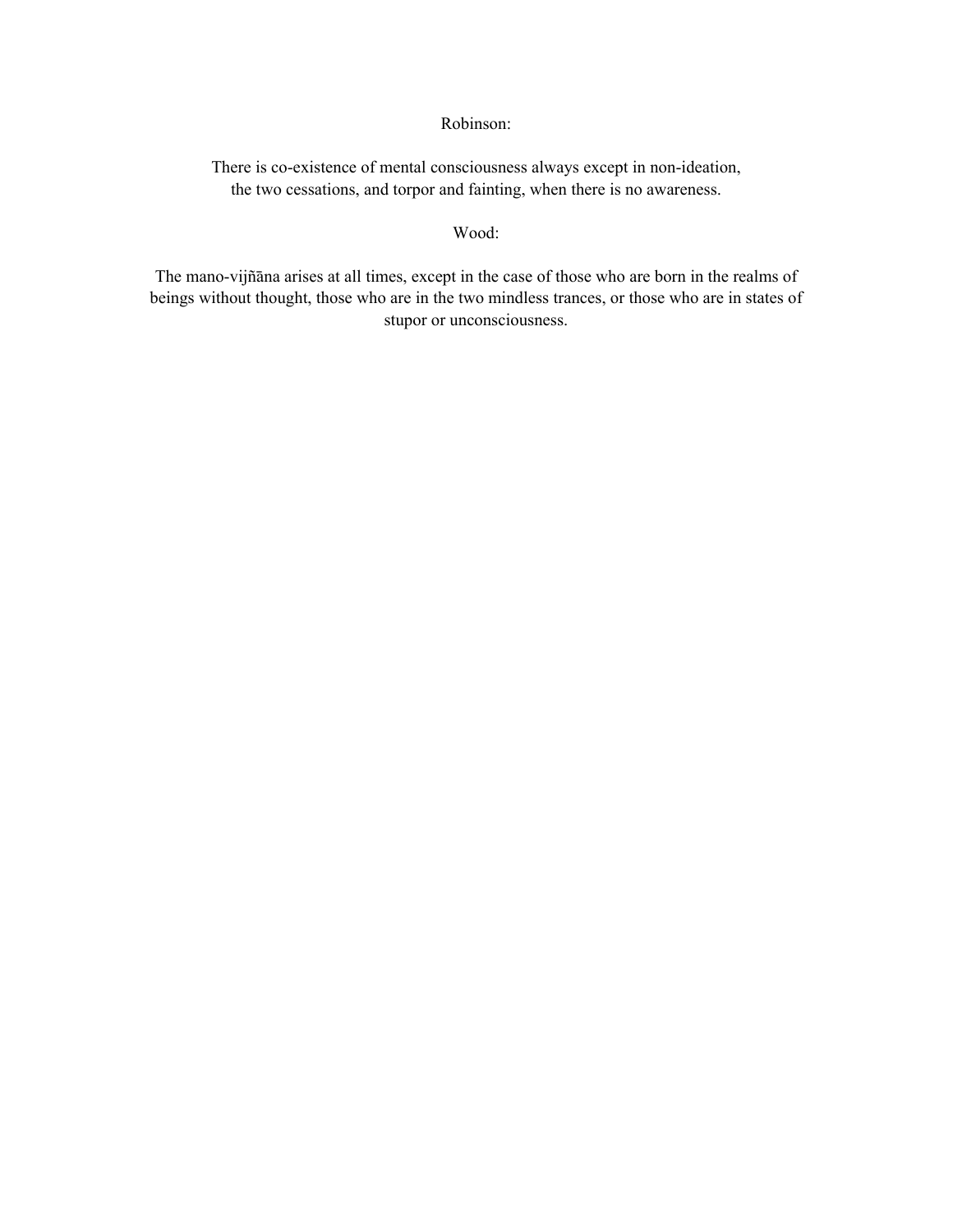*vijñānapariṇāmo 'yaṃ vikalpo yad vikalpyate tena tan nāsti tenedaṃ sarvaṃ vijñaptimātrakam* 

Tibetan:

rnam par shes par gyur pa 'di rnam rtog yin te de yis gang rnam rtags<sup>15</sup> de med des na 'di thams cad rnam par tis<sup>16</sup> pa tsam

Anacker:

This transformation of consciousness is a discrimination, and as it is discriminated, it does not exist, and so everything is perception-only.

Chan:

Thus the various consciousnesses are but transformations. That which discriminates and that which is discriminated Are, because of this, both unreal. For this reason, everything is mind-only.

Kalupahana:

Thus, thought involves this transformation of consciousness. For that reason, what has been thought of does not exist. Therefore, all this is mere concept.

Kochumuttom:

This [threefold] transformation of consciousness Is just the distinction [between subject and object]; What is thus distinguished, Does not exist as [subject and object]. Therefore this is all mere representation of consciousness.

Robinson:

The transformation of consciousness is imagination. What is imagined By it does not exist. Therefore everything is representation-only.

 $\overline{a}$ 

<sup>15</sup> P: *brtags*

<sup>16</sup> G, P: *rig*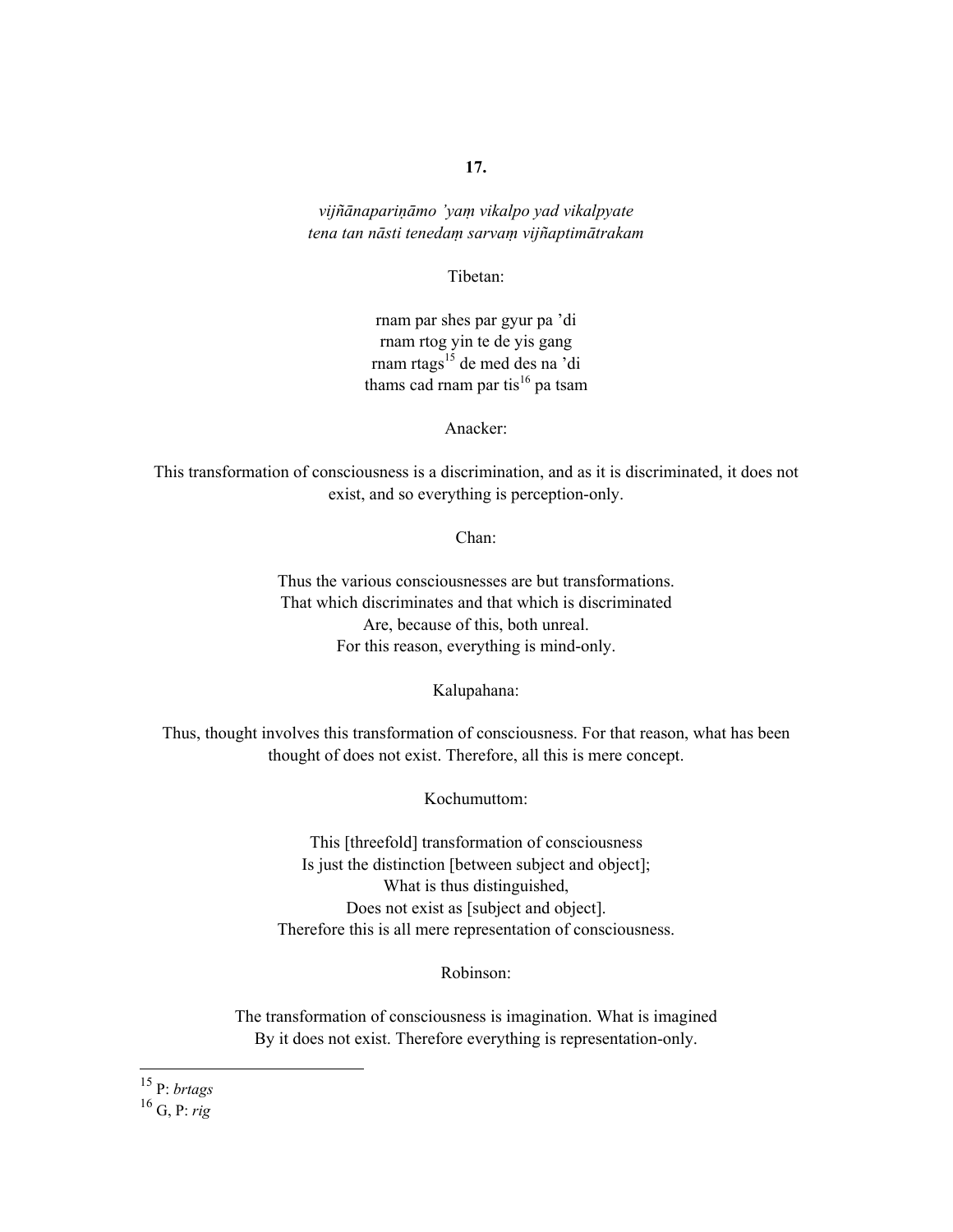This three-fold transformation of consciousness is imagination. What is imagined, therefore, does not exist. Consequently, everything is nothing but representations of consciousness.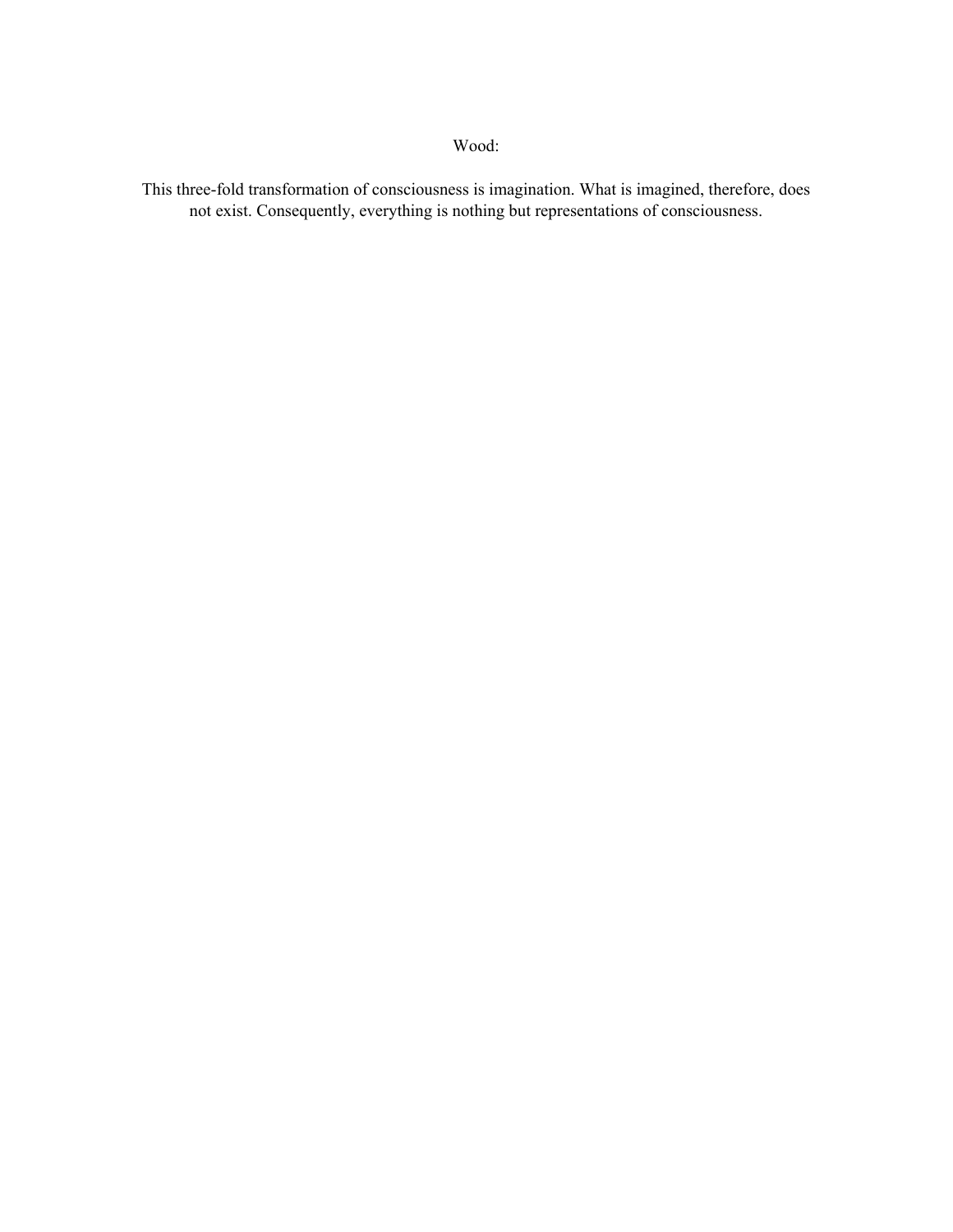*sarvabījaṃ hi vijñānaṃ pariṇāmas tathā tathā yāty anyonya vaśād yena vikalpaḥ sa sa jāyate* 

Tibetan:

rnam shes sa bon thams  $\cos^{17}$  pa phan tshun dag gi dbang gis na de lta de ltar 'gyur bar 'gro des na rnam rtog de de skye

Anacker:

Consciousness is only all the seeds, and transformation takes place in such and such a way, according to a reciprocal influence, by which such and such a type of discrimination may arise.

Chan:

As the result of various ideations which serve as seeds, Different transformations take place. The revulsion-energy of these ideations Gives rise to all sorts of discrimination.

Kalupahana:

Consciousness, indeed, possesses all seeds. Its transformation occurs in a variety of ways. It proceeds on the basis of mutual dependence as a result of which such and such are born.

Kochumuttom:

The consciousness contains all seeds; Its such and such transformations Proceed by mutual influence, On account of which such and such [subject-object] discriminations arise.

Robinson:

For consciousness is the seed of everything. Transformation in such and such ways Proceeds through mutual influence, so that such and such imagination is born.

 $\overline{a}$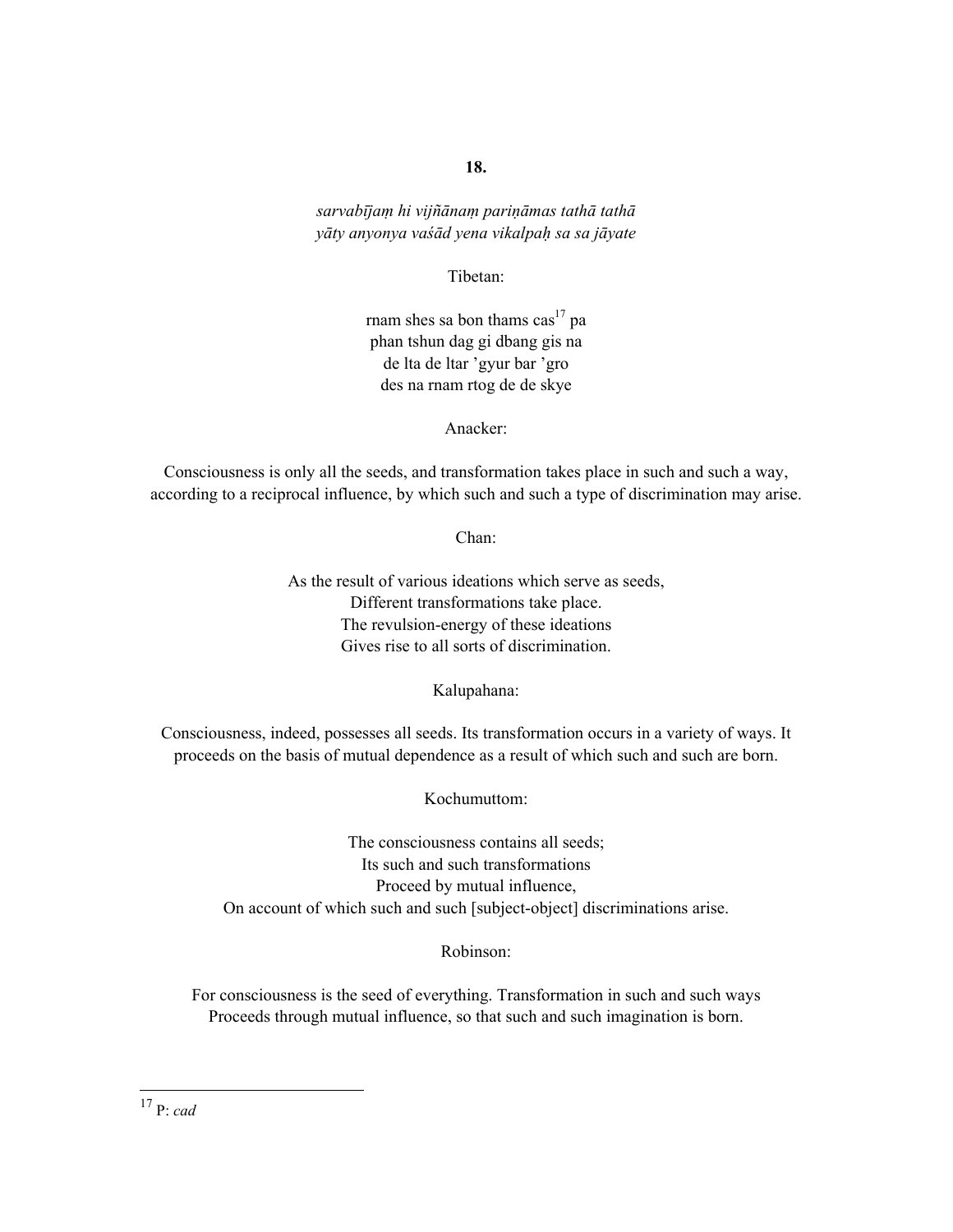Since there is the store consciousness which contains all seeds, there are the transformations of consciousness; these transformations proceed depending upon mutual influences. From this imagination arises.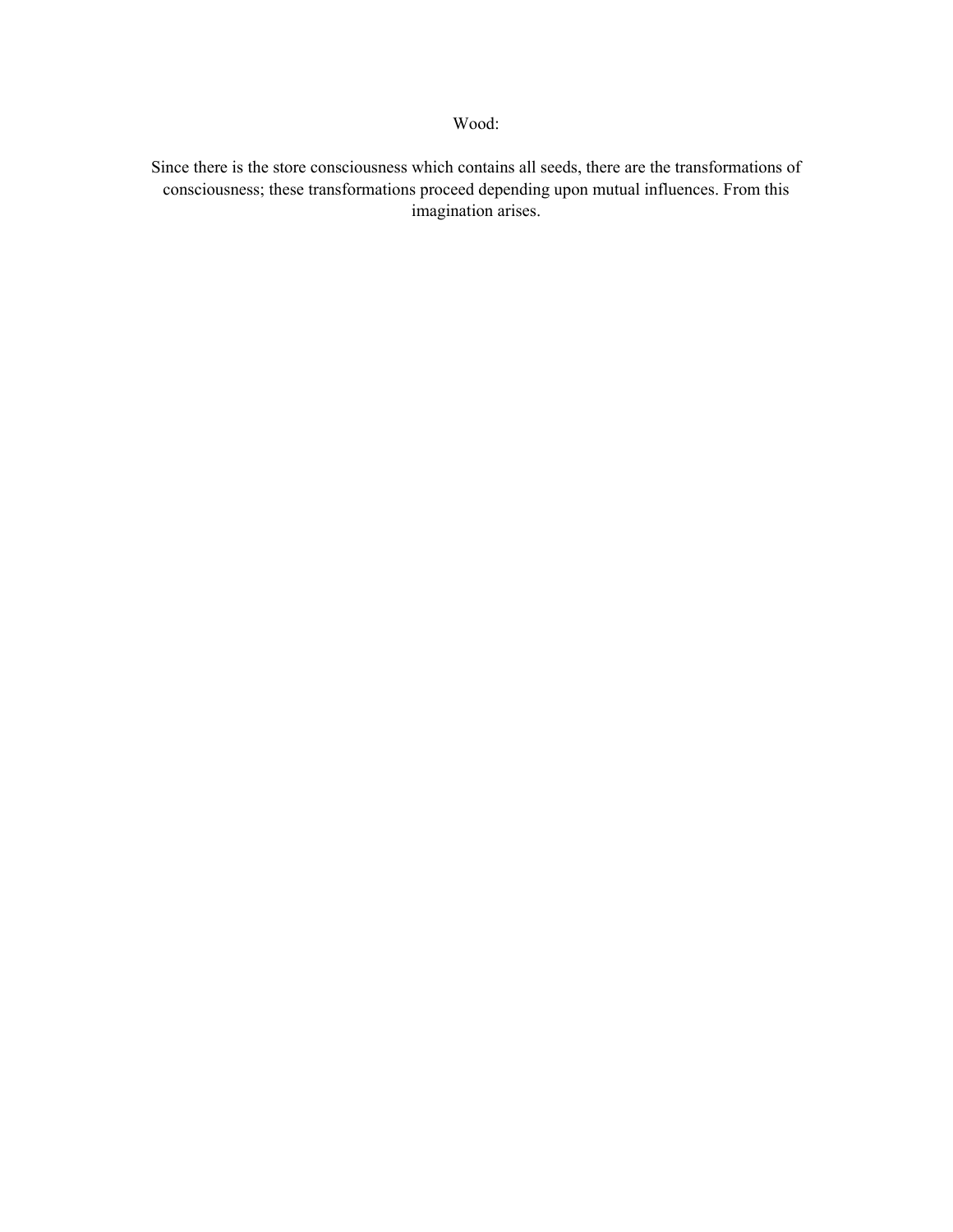*karmāṇo vāsanā grāhadvayavāsanayā saha kṣīne pūrva vipāke 'nyad vipākaṃ janayanti tat* 

Tibetan:

las kyi bag chags 'dzin gnyis kyi bag chags bcas pas snga ma yis rnam par smin pa zad nas gzhan rnam smin skyed pa de yin no

Anacker:

The residual impressions of actions, along with the residual impressions of a "dual" apprehension, cause another maturation [of seeds] to occur, where the former maturation has been exhausted.

Chan:

Due to the habit-energy of various *karmas* The habit-energy of both the six organs and their objects is influenced. As the previous "ripening in a different life" is completed, Succeeding "ripenings in a different life" are produced.

Kalupahana:

Karmic dispositions, together with the two dispositions of grasping, produces [sic] another resultant when the previous resultant has waned.

Kochumuttom:

Once the previous stage of maturation Has been exhausted, The impressions of deeds Along with those of the two-fold grasping Engender the next stage of maturation.

Robinson:

The impressions from action, together with the impressions from the twofold grasping When the former retributions are exhausted, produce other retributions.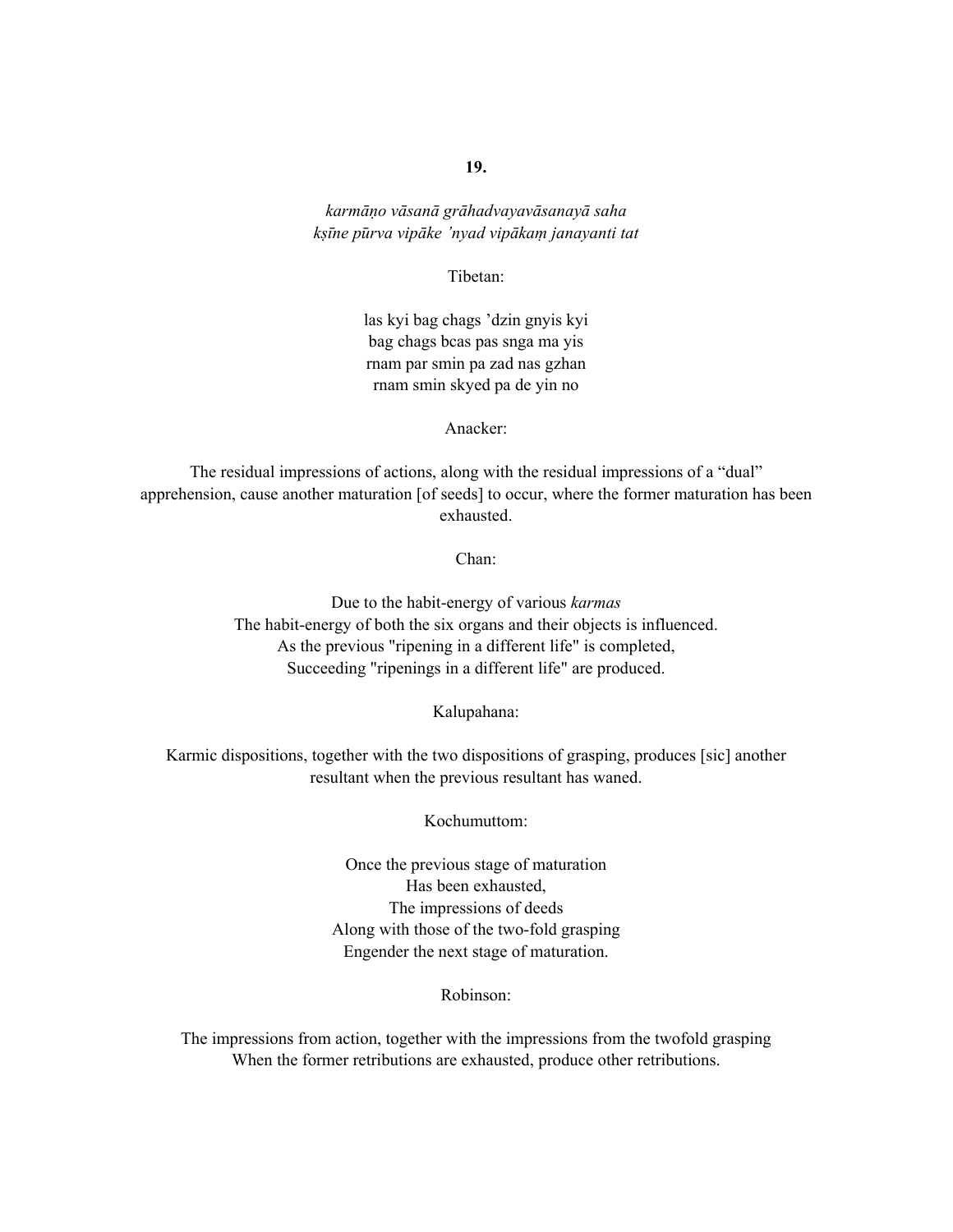Due to the habit-energy of actions and the two-fold grasping, as soon as a previous maturation has been exhausted another maturation arises.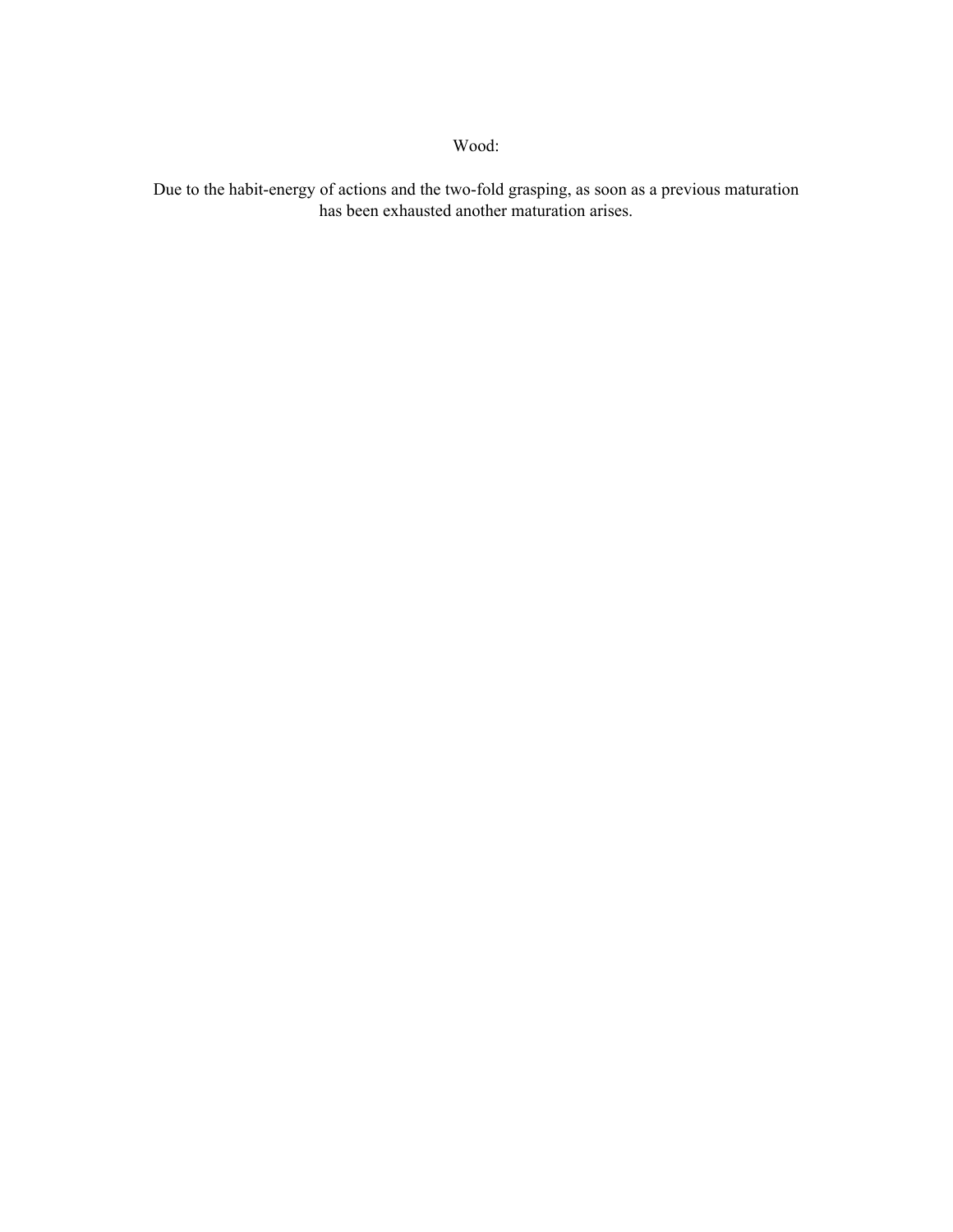*yena yena vikalpena yad yad vastu vikalpyate parikalpita evāsau svabhāvo na sa vidyate* 

Tibetan:

rnam par rtogs $^{18}$  pa gang gang gis dngos po gang gang rnam brtags pa de nyid kun tu brtags<sup>19</sup> pa yi ngo bo nyid med de med do

Anacker:

Whatever range of events is discriminated by whatever discrimination is just the constructed own-being, and it isn't really to be found.—

Chan:

Because of false discriminations, Various things are falsely discriminated. What is grasped by such false discrimination Has no self-nature whatsoever.

Kalupahana:

Whatever thought through which an object is thought of as a substance, that indeed is a fabrication. It is not evident.

Kochumuttom:

The subject-matter that is liable To subject-object distinction By whatsoever sort of subject-object discrimination, Is all just imagined nature; It does not exist.

Robinson:

Whatever thing is imagined by whatever imagining Is of an *imaginary* own nature, and non-existent.

 $\overline{a}$ 

<sup>18</sup> G: *rtog*

<sup>19</sup> G: *brtag*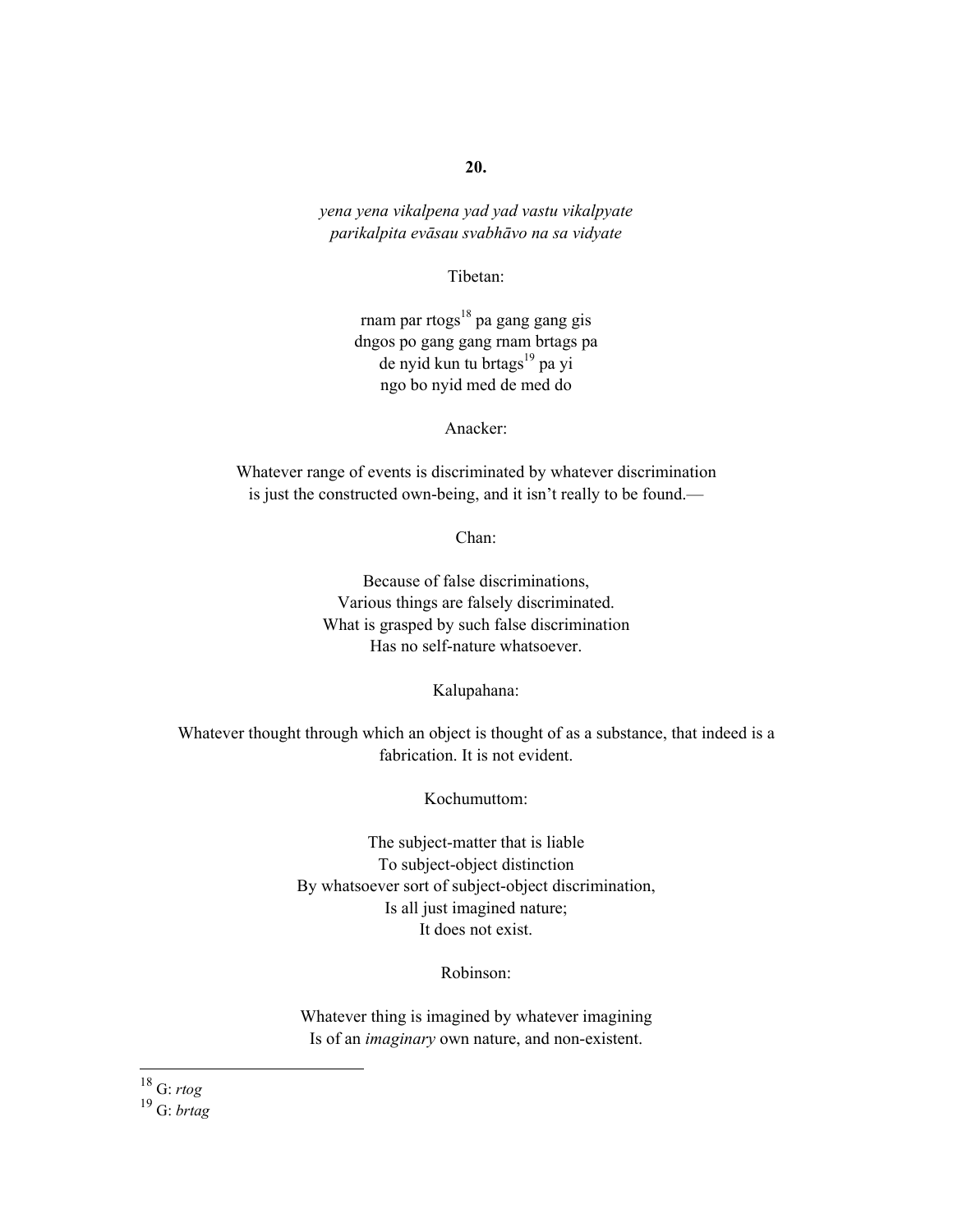Whatever thing is imagined by whatever imagination is purely imaginary. That which is purely imaginary has no self nature.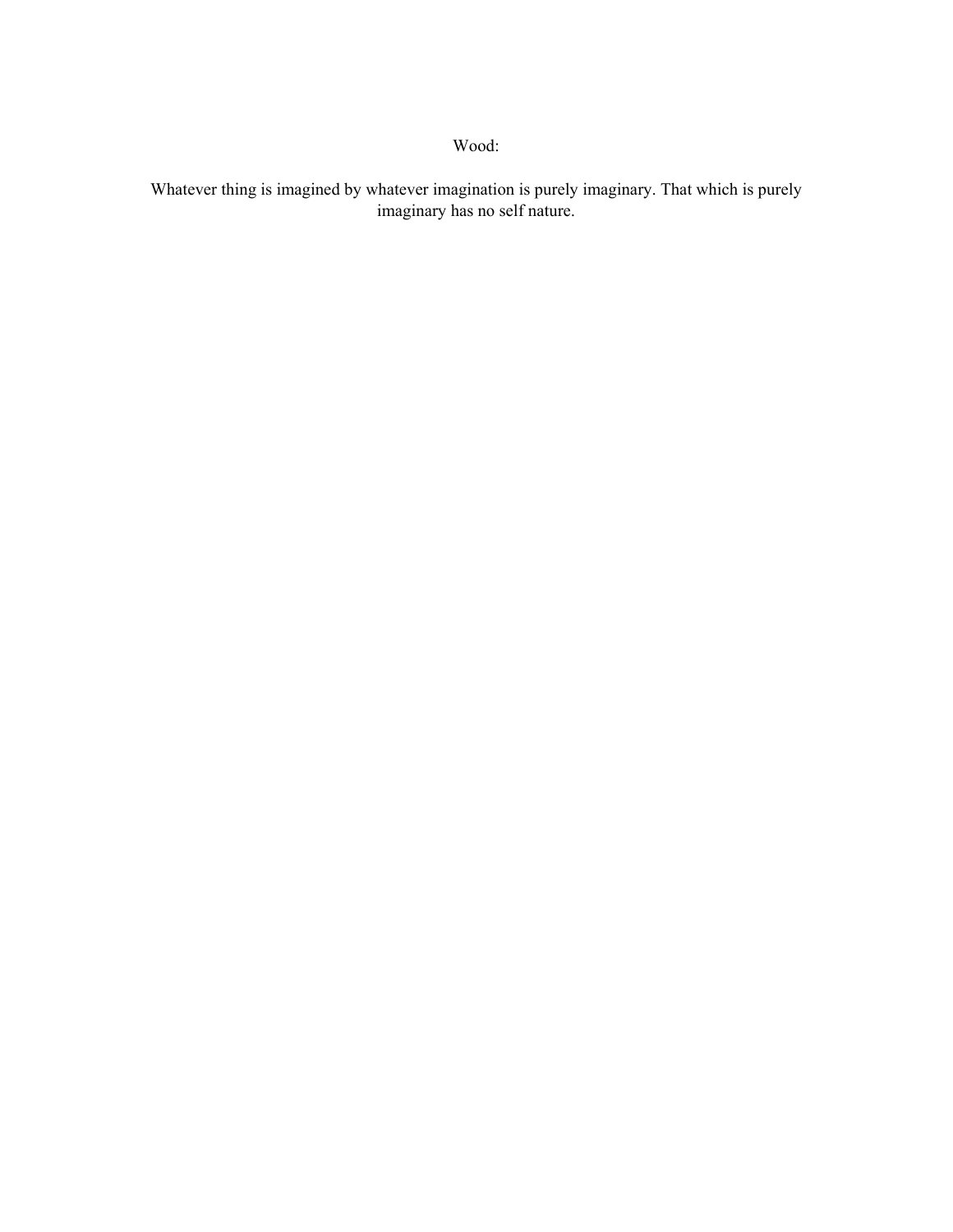*paratantrasvabhāvas tu vikalpaḥ pratyayodbhavaḥ niṣpannas tasya pūrveṇa sadā rahitatā tu yā*

Tibetan:

gzhan gyi dbang gi ngo bo nyid rnam rtog yin te rkyen las byung grub ni de la snga ma po rtag tu med par gyur $^{20}$  pa gang

Anacker:

The interdependent own-being, on the other hand, is the discrimination which arises from conditions, and the fulfilled is its state of being separated always from the former.

Chan:

The self-nature which results from the dependence on others Is produced by the condition of discrimination. The difference between the Absolute (perfect wisdom) and the dependent Is that the former is eternally free from what is grasped by false discrmination.

Kalupahana:

A dependent self-nature is a thought that has arisen depending upon conditions. However, the absence of the one prior to it is always the accomplished.

Kochumuttom:

The other-dependent nature, however, Is the act of grasper-grasped discrimination; It depends for its origin on conditions. The absolutely accomplished nature Is the latter's [i.e. the other dependent nature's] Perpetual devoidness of the former.

Robinson:

The *relative* own-nature is an imagination arising out of conditioning factors. The *absolute* is the latter when it is forever separated from the former.

20 G: *'gyur*

 $\overline{a}$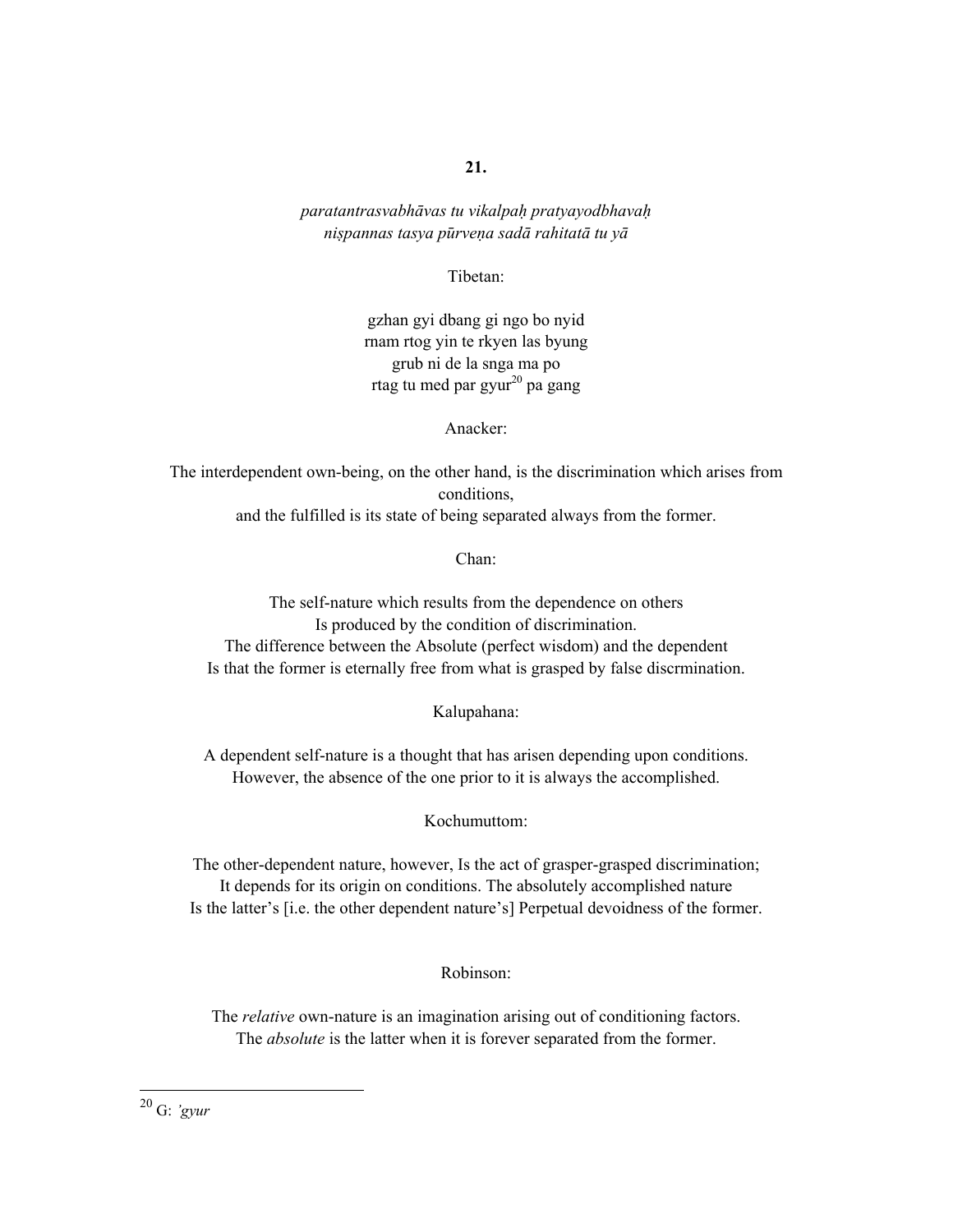Imagination itself, which arises in dependence on causes and conditions, has a self nature, which is that of being dependent. The perfected nature, on the other hand, is that which is the eternal absence of the purely imagined nature in the dependent nature.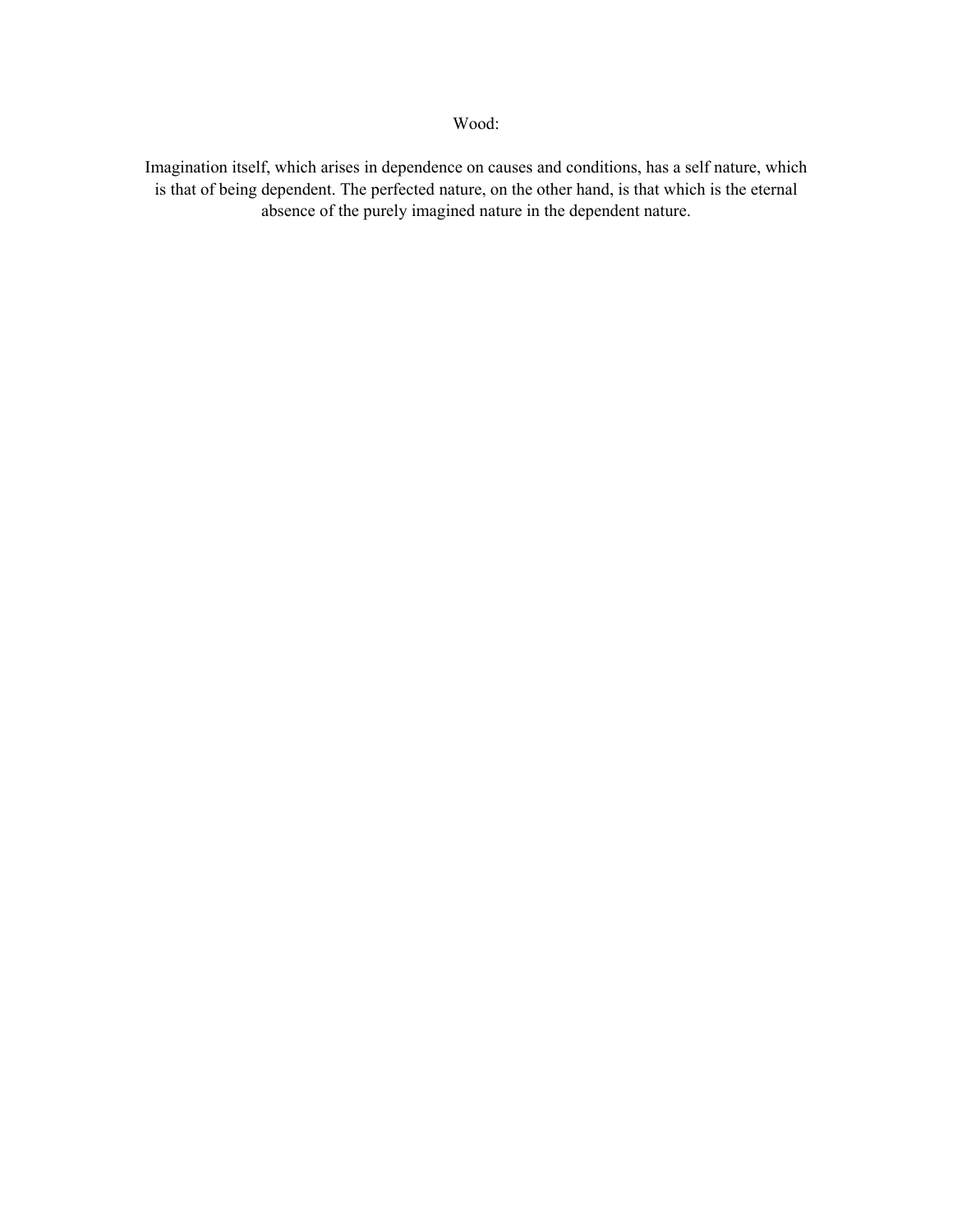*ata eva sa naivānyo nānanyaḥ paratantrataḥ anityatādivad vācyo nādṛṣṭe 'smin sa dṛśyate* 

Tibetan:

de phyir de nyid gzhan dbang las gzhan min gzhan ma yin a' $ang<sup>21</sup>$  min mi rtag pa sogs bzhin du brjod de ma mthong bar de mi mthong

Anacker:

So it is to be spoken of as neither exactly different nor non-different from the interdependent, just like impermanence, etc., for when one isn't seen, the other is.

Chan:

Thus the Absolute and the dependent Are neither the same nor different; As in the case of impermanence and permanence, The one can be seen only in the other.

Kalupahana:

Thus, it [i.e., the accomplished] should be declared to be neither identical nor different from the dependent, like impermanence, etc. When that [i.e., the dependent] is not perceived, this too is not perceived.

Kochumuttom:

For that reason, indeed, It is said to be neither different, Nor non-different From the other-dependent nature. It is like impermanence, etc. As long as this absolutely accomplished nature Is not seen, That other-dependent nature, too, Is not seen.

Robinson:

Thus it is neither other than nor not other than the relative. It must be considered like impermanence, etc. When the one hasn't been perceived, the other isn't perceived.

21 G, P: *pa'ang*

 $\overline{a}$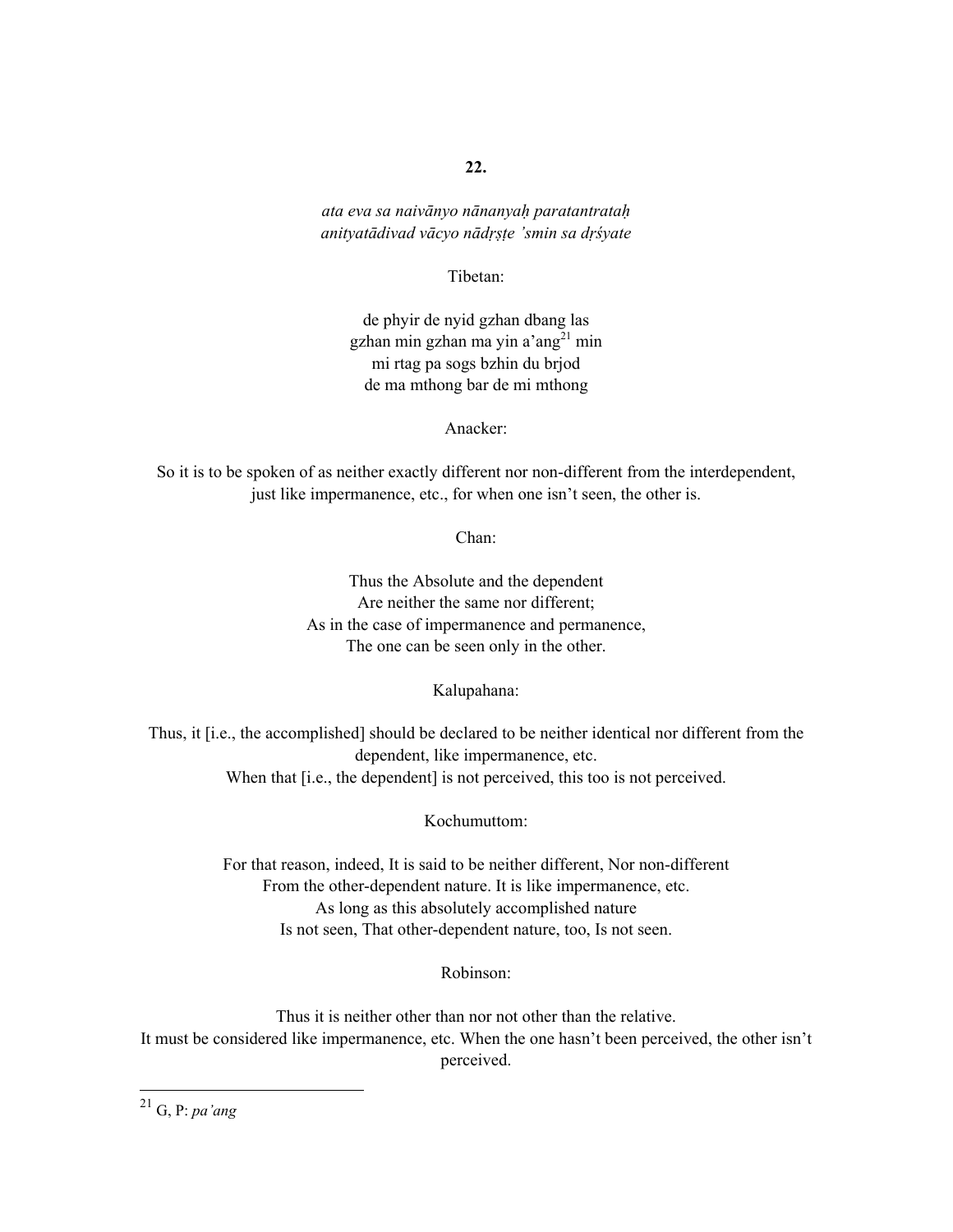For that very reason, the perfected nature is neither the same nor different from the dependent nature. It is like impermanence etc. As long as the perfected nature is not seen, the dependent nature is not seen, either.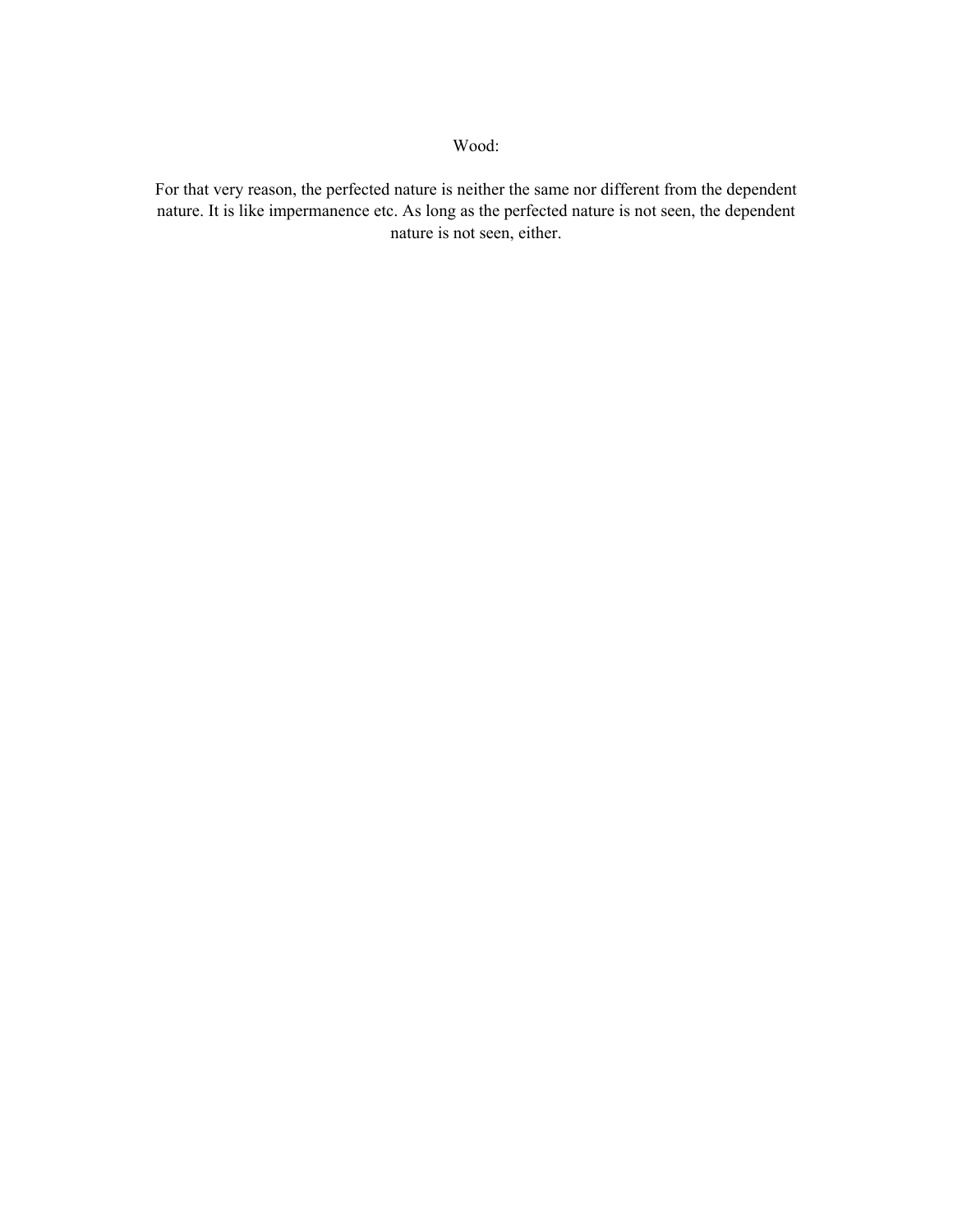*trividhasya svabhāvasya trividhāṃ niḥsvabhāvatām saṃdhāya sarvadharmāṇāṃ deśitā niḥsvabhāvatā*

Tibetan:

ngo bo nyid ni rnam gsum gyis ngo bo nyid med rnam gsum la dgongs nas chos rnams thams cad kyi ngo bo nyid med bstan pa yin

Anacker:

The absence of own-being in all events has been taught with a view towards the three different kinds of absence of own-being in the three different kinds of own-being.

Chan:

From the three aspects of entity, The three aspects of non-entity are established. Therefore the Enlightened One abstrusely preached That all *dharmas* have no entity.

Kalupahana:

The non-substantiality of all elements has been preached for the sake of [establishing] the threefold non-substantiality of the three types of substances.

Kochumuttom:

Corresponding to the three-fold nature There is also a three-fold naturelessness; Referring to this fact it has been said That there is the naturelessness of all elements.

Robinson:

The no-own-nature of all the elements was only preached in connection with The threefold no-own-nature of the threefold own-nature.

Wood: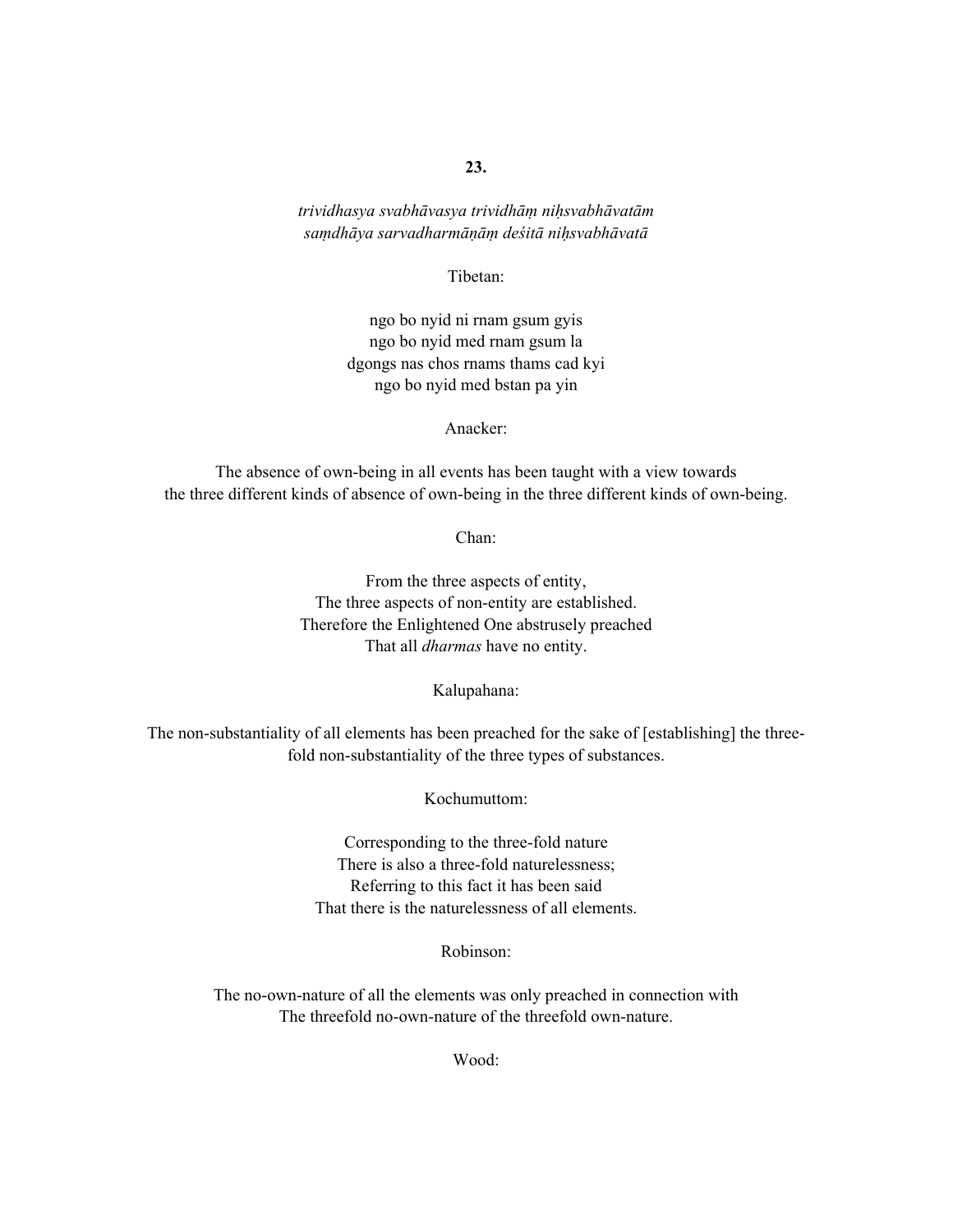Corresponding to the three-fold nature there is the three-fold absence of self-nature. The absence of self-nature of all was taught by the Buddha with a secret intention.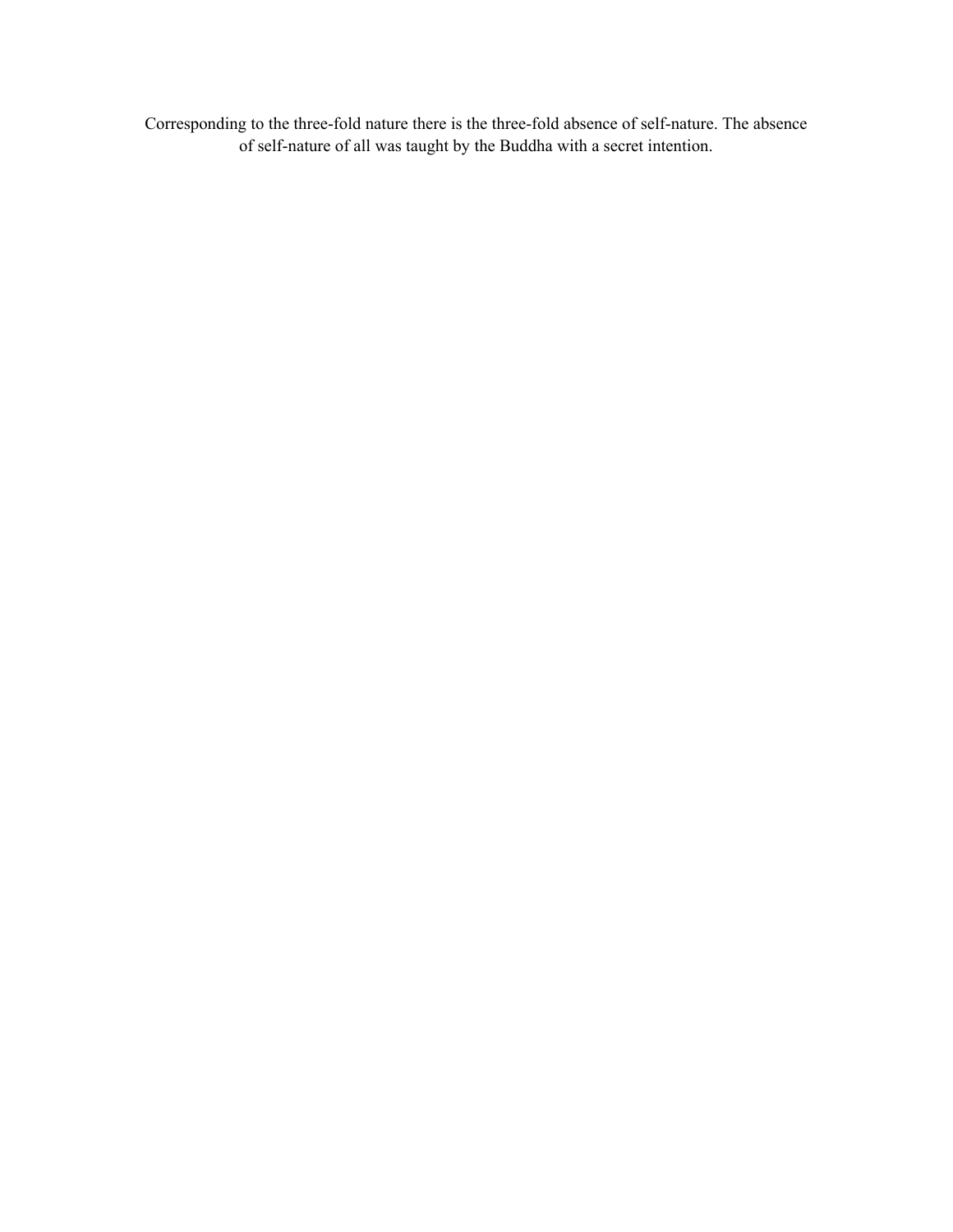*prathamo lakṣaṇenaiva niḥsvabhāvo 'paraḥ punaḥ na svayaṃ bhāva etasyety aparā niḥsvabhāvatā*

Tibetan:

dang po pa ni mtshan nyid kyi $^{22}$ ngo bo nyid med gzhan pa yang de ni rang nyid mi 'byung bas ngo bo nyid med gzhan yin no

Anacker:

The first is without own-being through its character itself, but the second because of its nonindependence, and the third *is* absence of own-being.

Chan:

The first is the non-entity of phenomenon. The second is the non-entity of self-existence. The last is the non-entity of ultimate existence Of the falsely discriminative ego and *dharmas* now to be eliminated.

Kalupahana:

The first is non-substantial in terms of characteristics. The other, again, is one that possesses no self-nature and, as such, is a different [form] of non-substantiality.

Kochumuttom:

The first nature is natureless by its very definition, The second nature, again, does not come into being by itself, And this constitutes the second kind of naturelessness.

Robinson:

The first is without own-nature by its very characteristic. The second Is so because it does not exist by itself. The third is without own-nature.

22 G, P: *kyis*

 $\overline{a}$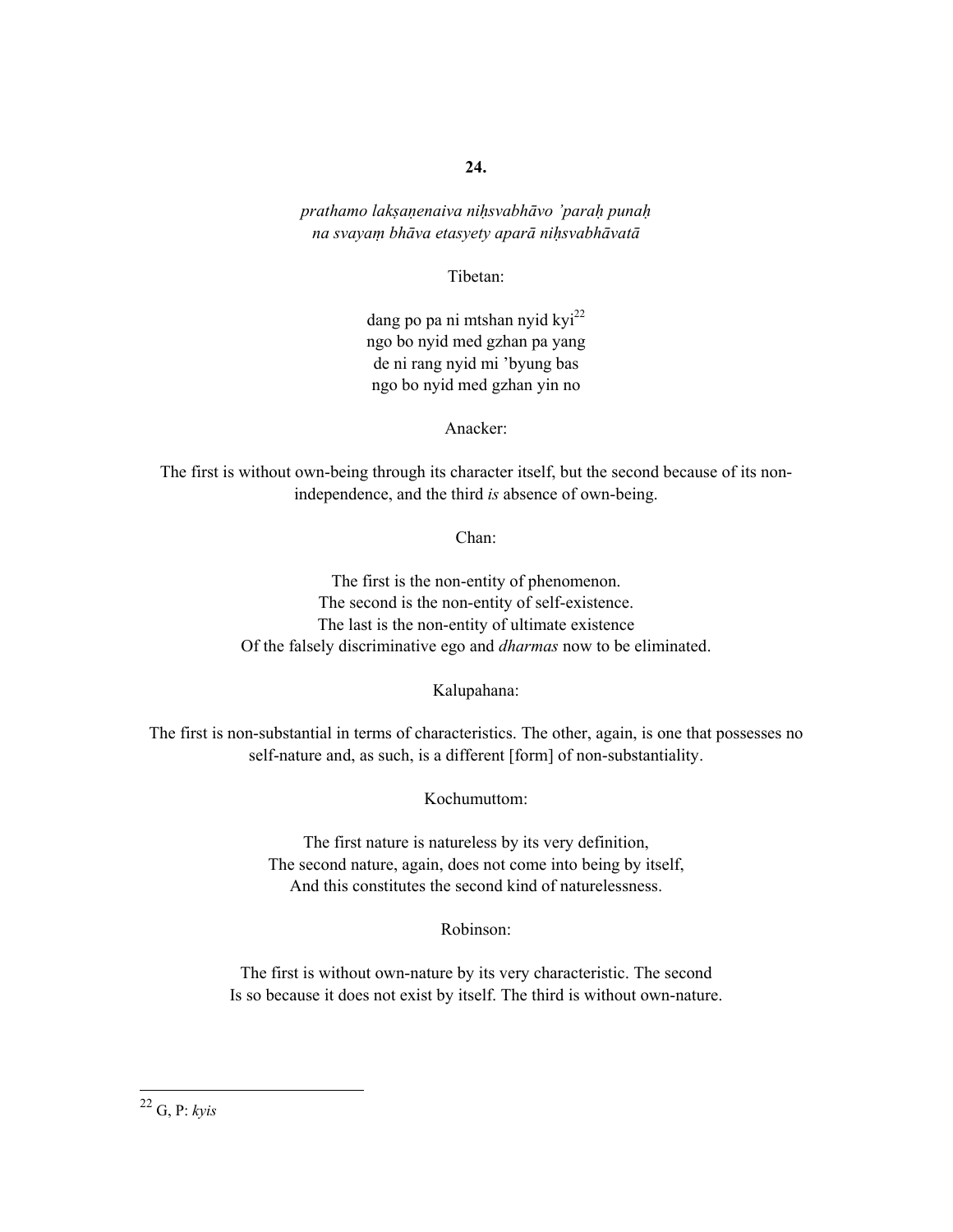The imagined nature is without self-nature by definition. The dependent nature, again, does not come into existence by itself, and accordingly lacks a self nature. The perfected nature is absence of self-nature itself.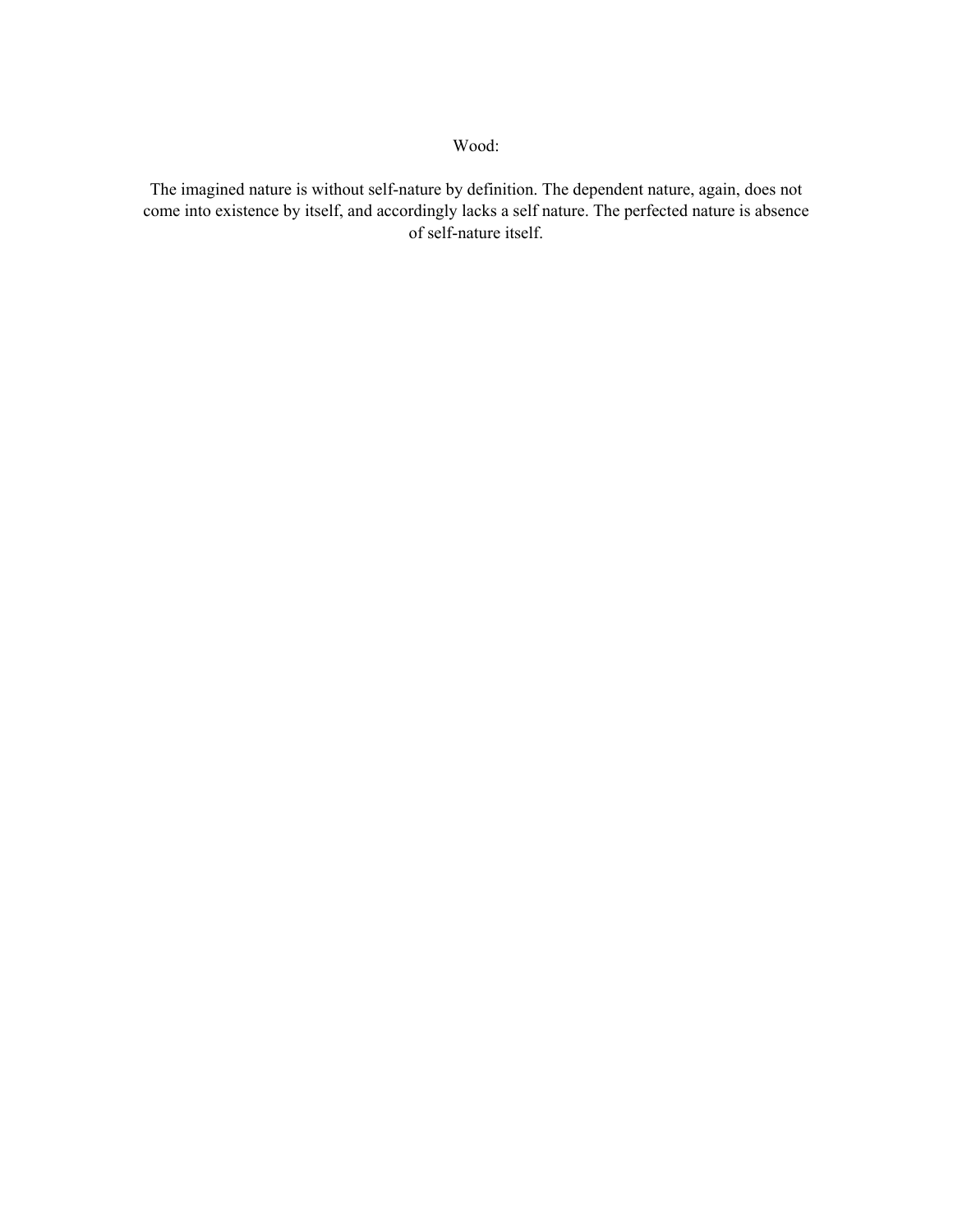*dharmāṇāṃ paramārthaś ca sa yatas tathatāpi saḥ sarvakālaṃ tathābhāvāt saiva vijñaptimātratā*

Tibetan:

chos kyi don kyi23 dam pa'ang de 'de<sup>24</sup> ltar de bzhin nyid kyang de dus rnams kun na'ang de bzhin nyid de nyid rnam par rig pa tsam

Anacker:

It is the ultimate truth of all events, and so it is "Suchness" too, since it is just so all the time, and it's just perception only.

Chan:

The supreme truth of all dharmas Is nothing other than the True Norm [suchness]. It is forever true to its nature, Which is the true nature of mind-only.

Kalupahana:

[The third is] the ultimate meaning of events, because it is also suchness. Since it remains such all the time, it, indeed, is a mere concept.

Kochumuttom:

That from which all elements have their ultimate reality, Is the third naturelessness, It is also called suchness, Because it remains always as such; That is itself the state in which one realizes the meaning Of mere representation of consciousness, too.

 $\overline{a}$ 23 P: *gyi*

24 P: *'di*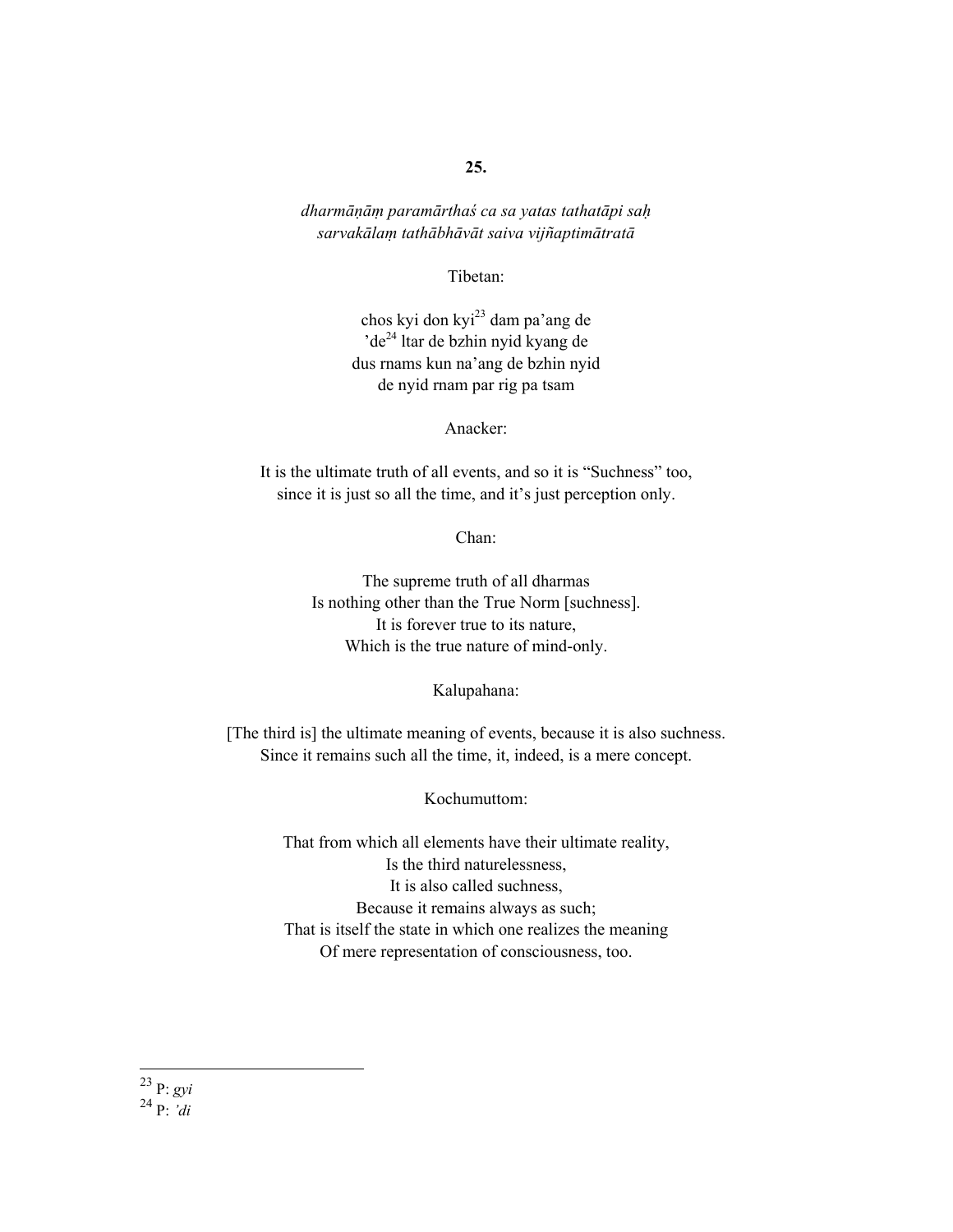## Robinson:

Because it is the absoluteness of the elements and their suchness, Because it is 'so' forever. It alone is perception-only-ness.

#### Wood:

The true nature of mind-only is the true nature of all *dharmas*, because, remaining as it is at all times it is suchness.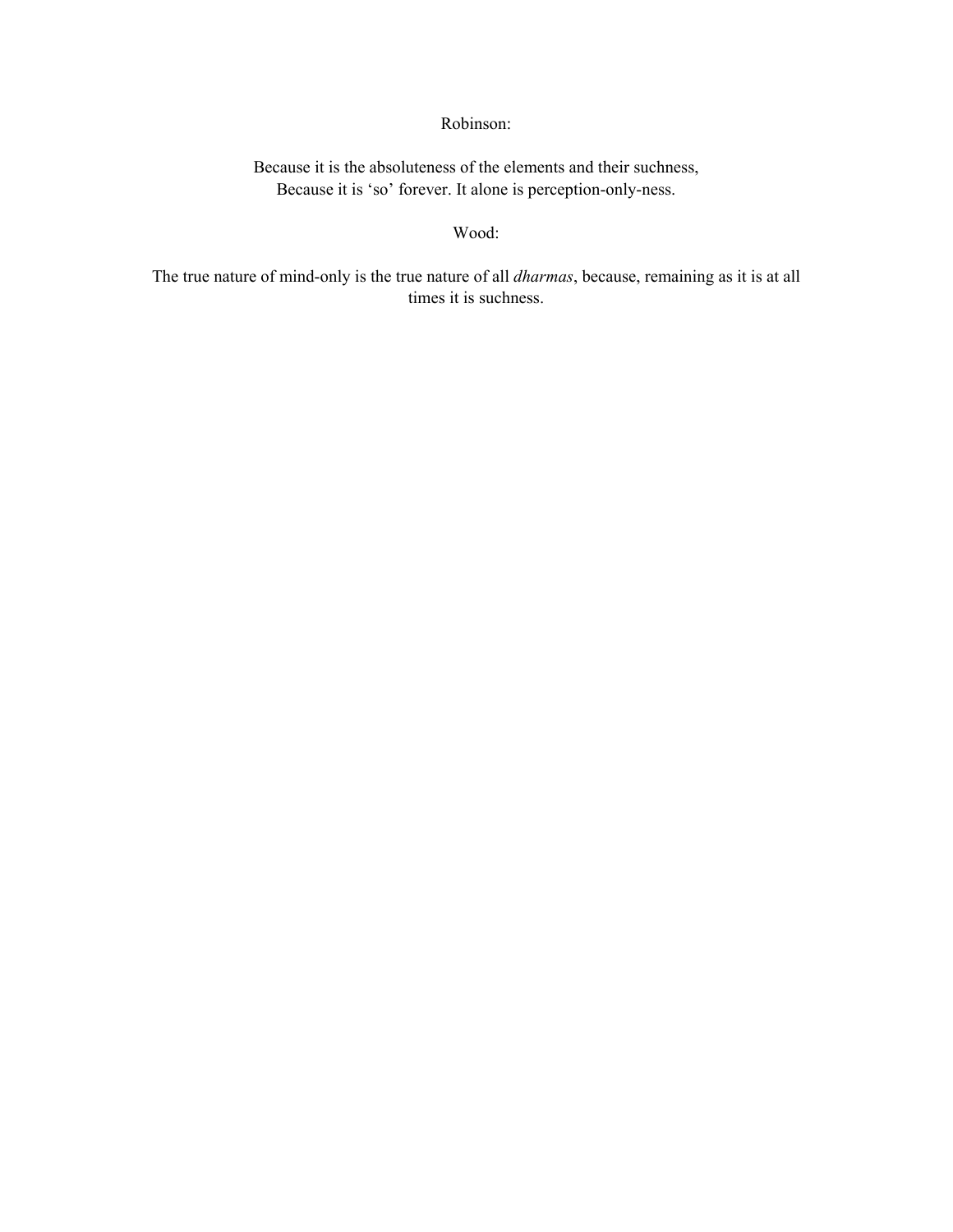*yāvad vijñaptimātratve vijñānaṃ navatiṣṭhati grāhadvayasyānuśayas tāvan na vinivartate* 

Tibetan:

ji srid rnam rig tsam nyid la rnam par shes pa mi gnas pa 'dzin pa gnyis kyi bag la nyal  $de$  nyid<sup>25</sup> rnam par mi ldog go

Anacker:

As long as consciousness is not situated within perception-only, the residues of a "dual" apprehension will not come to an end.

Chan:

Inasmuch as consciousness in its unawakened state Is not in the abode of the reality of mind-only, The six sense-organs, their objects, and the seeds of evil desires Cannot be controlled and extirpated.

Conze:

As long as consciousness does not abide in representation-only So long does one not turn away from the tendency toward the twofold grasping.

Kalupahana:

As long as consciousness does not terminate in mere concept, so long will the dispositions for the twofold grasping not cease.

Kochumuttom:

As long as consciousness does not abide In the realization [that the subject-object designations] Are mere representations of consciousness, The attachment to the twofold grasping Will not cease to operate.

 $\overline{a}$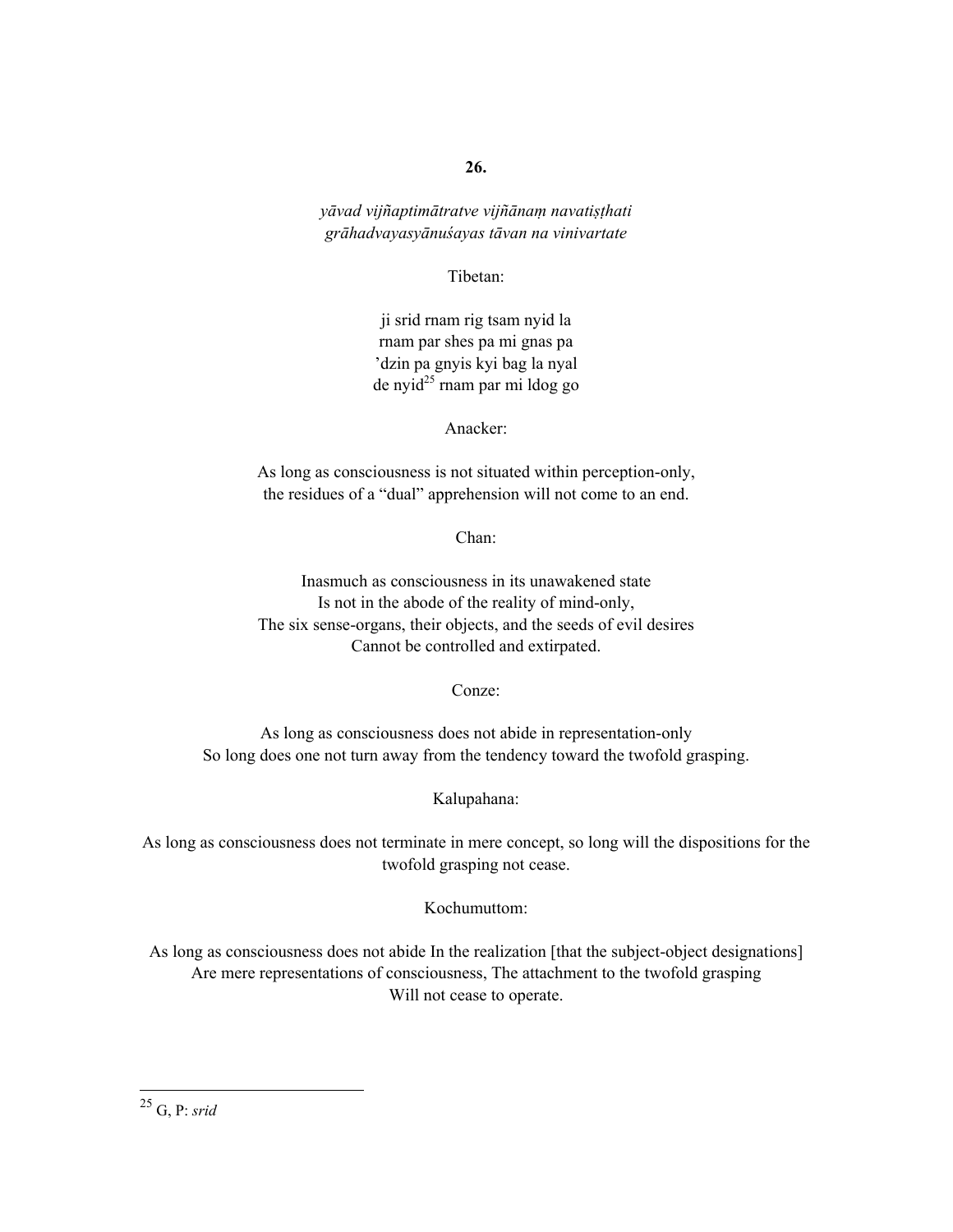Robinson:

So long as consciousness does not remain in the state of representation-only, The residues of the twofold grasping will not cease to function.

Wood:

As long as consciousness does not abide in mind only, the attachment of the subject-object distinction will not cease.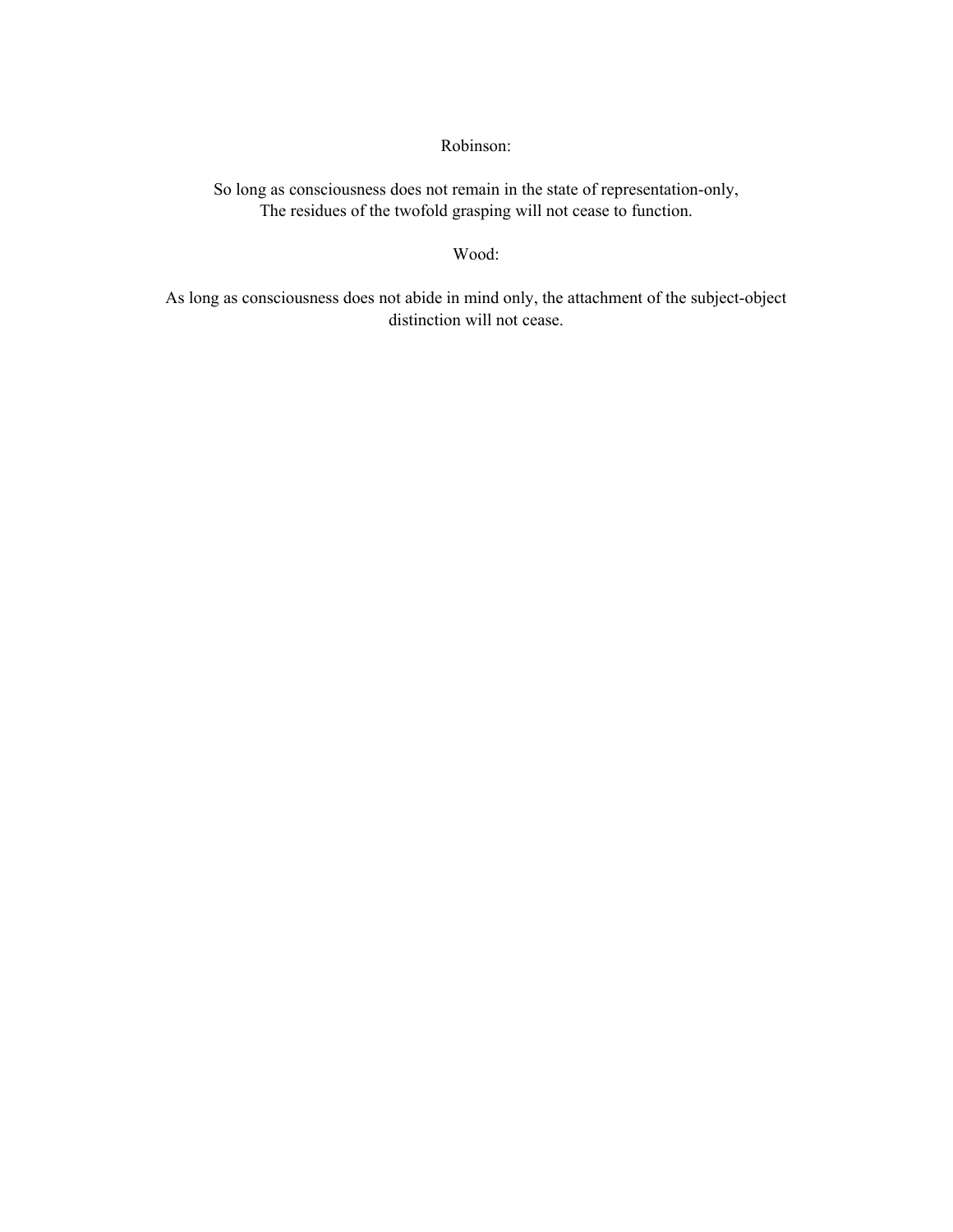*vijñaptimātram evedam ity api hy upalambhataḥ sthāpayann agrataḥ kiṃcit tanmātre nāvatiṣṭhate* 

Tibetan:

'di dag rnam rig tsam nyid ces de snyam du ni dmigs nas su ci yang rung ste mdun 'jog na de ni tsam la mi gnas so

Anacker:

And so even with the consciousness: "All this is perception-only", because this also involves an apprehension, For whatever makes something stop in front of it isn't situated in "this-only".

Chan:

To hold something before oneself And to say that it is the reality of mind-only, Is not the state of mind-only, Because it is the result of grasping.

Conze:

As long as he places something before him, taking it as a basis, saying: 'This is just representation-only', so long he does not abide in that alone.

Kalupahana:

Indeed, one who, one account of one's grasping, were to place some thing before himself [saying]: "This is mere concept," will not stop at "mere-ness."

Kochumuttom:

One does not abide in the realization Of mere representations of consciousness Just on account of the [theoretical] perception That all this is mere representation of consciousness, If one places something before oneself.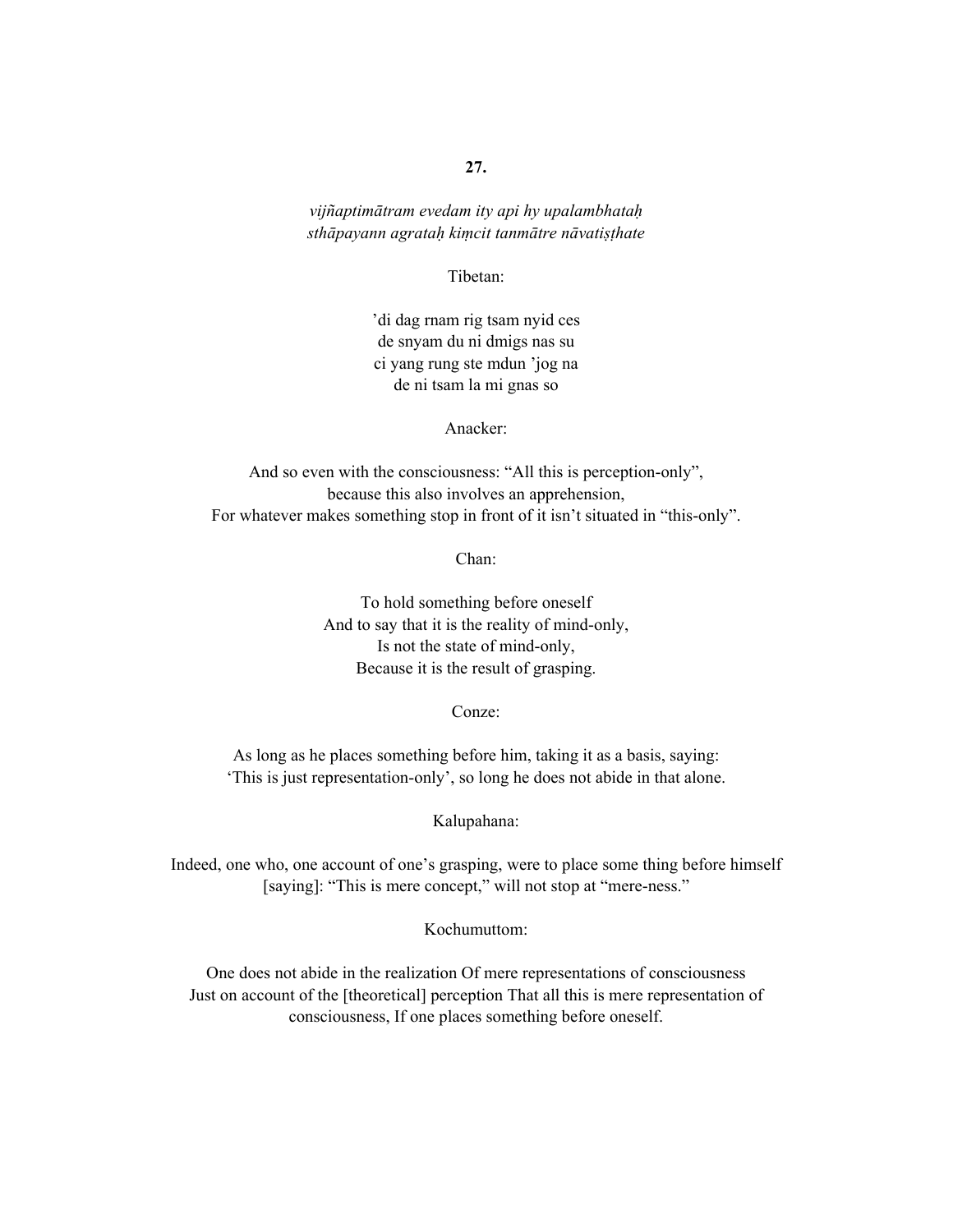# Robinson:

Even in recognizing 'it is representation only' of whatever you make stop before you, you fail to remain in 'that only.'

### Wood:

If a person places something before himself, thinking "This is consciousness only," he does not abide in consciousness only.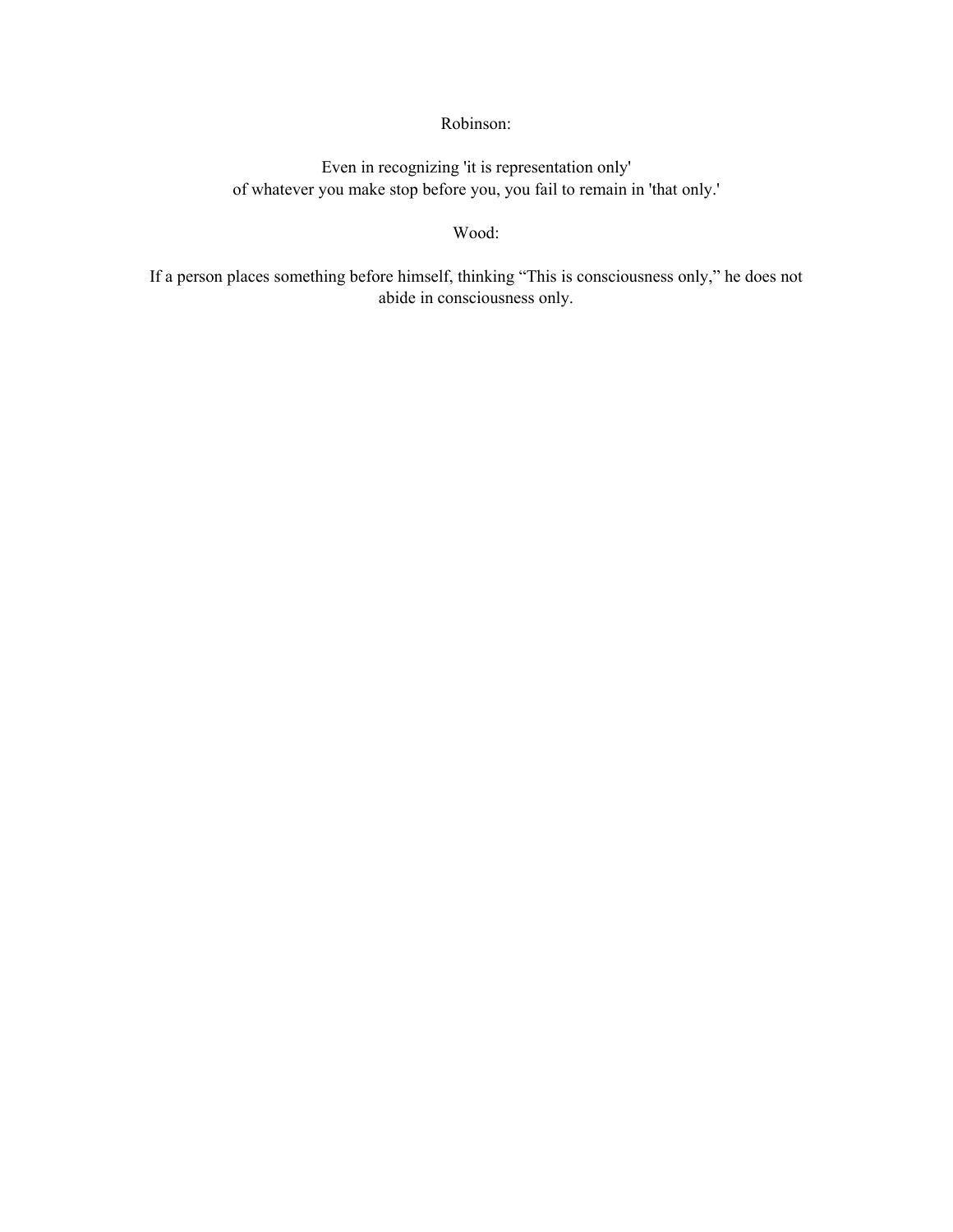*yadālambanaṃ vijñānaṃ naivopalabhate tadā sthitaṃ vijñānamātratve grāhyābhāve tadagrahāt* 

Tibetan:

nam zhig shes pas dmigs pa rnams mi dmigs de yi tshe na ni rnam par rig pa tsam la gnas gzung pa med pas de 'dzin med

Anacker:

When consciousness does not apprehend any object-of-consciousness, it's situated in "consciousness-only", for with the non-being of an object apprehended, there is no apprehension of it.

Chan:

But when [the objective world which is] the basis of conditioning as well as the wisdom [which does the conditioning] Are both eliminated, The state of mind-only is realized, Since the six sense-organs and their object are no longer present.

Conze:

But when cognition no longer apprehends an object, then It stands firmly in consciousness-only, because, where there is nothing to grasp there is no more grasping

Kalupahana:

When consciousness with object is not obtained, then there being no object, one is established in the state of mere concept, for there is no grasping for it.

Kochumuttom:

One does abide in the realization Of mere [representation of] consciousness When one does not perceive also a supporting consciousness, For, the graspable objects being absent, There cannot be either the grasping of that, [Namely, the grasping of the supporting consciousness].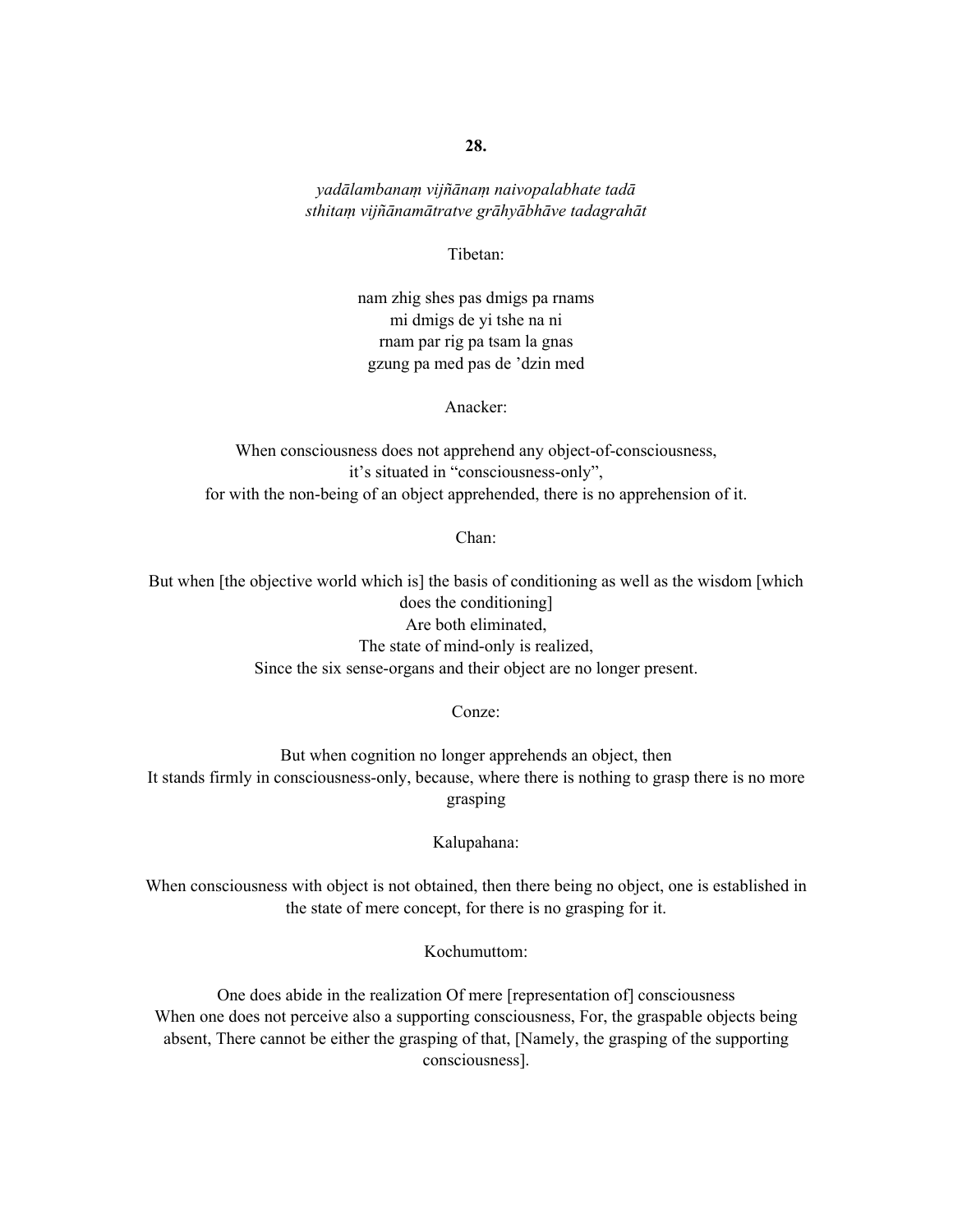### Robinson:

But when consciousness no longer recognizes an object, Then it rests in representation-only, because when there is nothing to grasp, there is no grasping.

#### Wood:

When the mind no longer seizes on any object whatever, then the mind is established in the nature of mind only. When there is nothing that is grasped, that is mind only, because there is no grasping.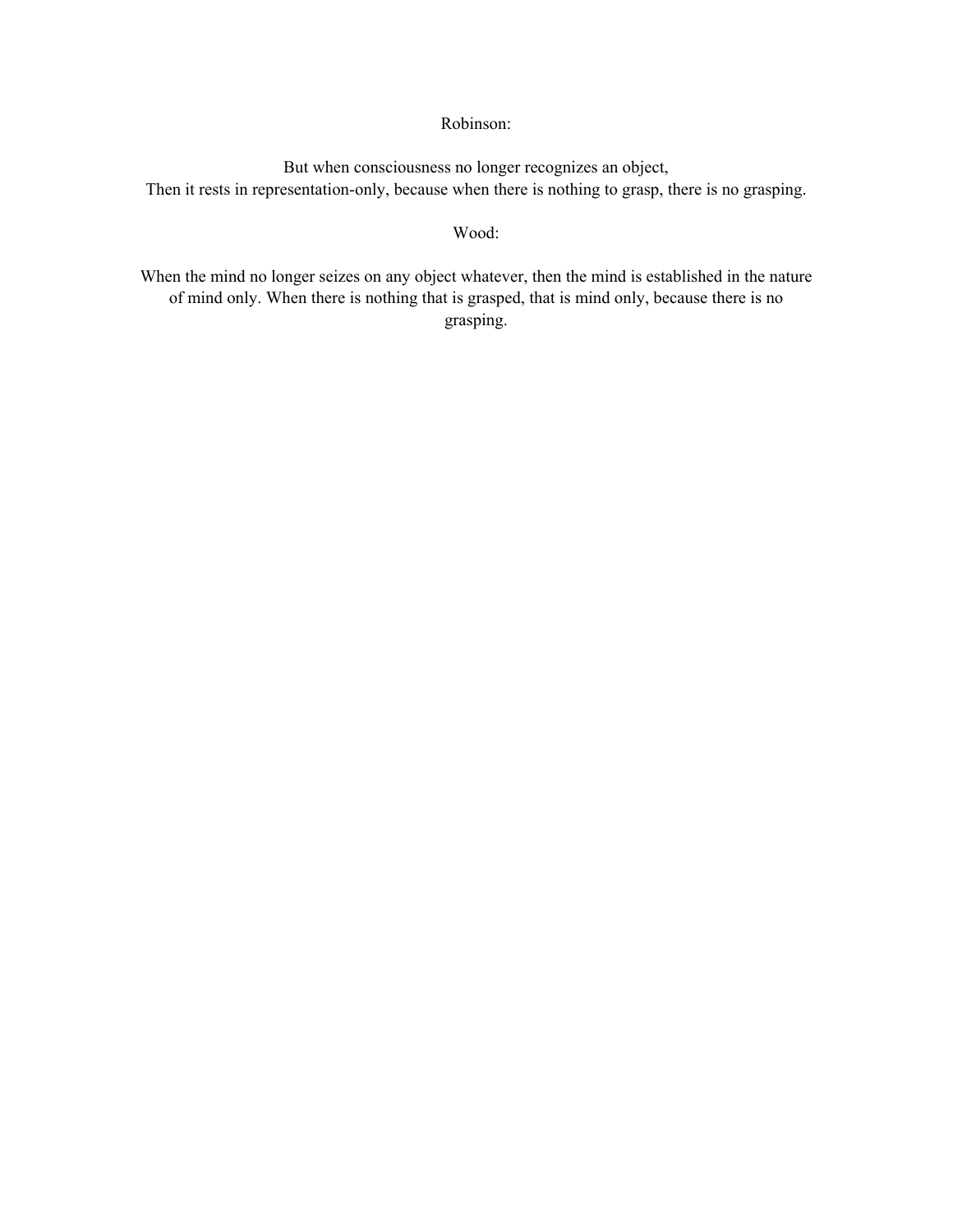*acitto 'nupalambho 'sau jñānaṃ lokottaraṃ ca tat āśrayasya parāvṛttir dvidhā dauṣṭhulyahānitaḥ*

Tibetan:

de ni sems med mi dmigs pa 'jig rten 'das ba'i ye shes med<sup>26</sup> gnas kyang gzhan du gyur pa ste gnas ngan len gnyis spangs pa'o

Anacker:

It is without citta, without apprehension, and it is supermundane knowledge; It is the revolution at the basis, the ending of two kinds of susceptibility to harm.

Chan:

Without any grasping and beyond thought Is the supra-mundane wisdom [of *bodhisattva*hood]. Because of the abandonment of the habit-energy of various *karmas* and the six sense-organs as well as their objects, The revulsion from relative knowledge to perfect wisdom is attained.

Conze:

It is without thought, without basis, and is the supramundane cognition. The revulsion from the substratum results from the loss of the twofold corruption.

Kalupahana:

It is without thought and without object. It is also the supramundane knowledge. Through the destruction of the twofold depravities, there is a reversion of the source [of such depravities].

Kochumuttom:

That indeed is the supramundane knowledge When one has no mind that knows, And no object for its support; It follows the revolution of basis Through the twofold removal of wickedness.

26 G, P: *de*

 $\overline{a}$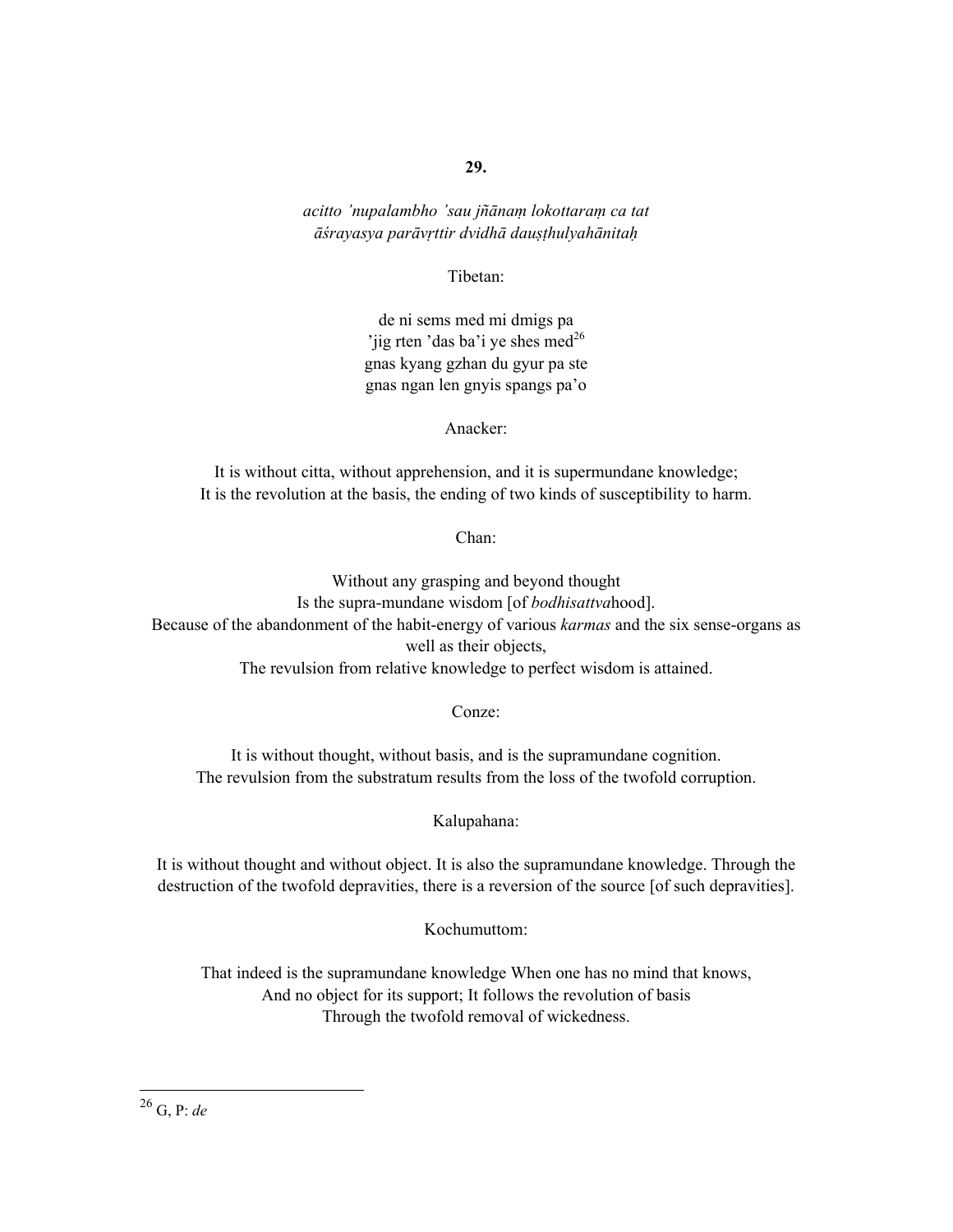### Robinson:

It is without thought, without cognition, supramundane knowledge, Revolution of the basis through elimination of the two kinds of denseness,

#### Wood:

That is the supreme, world transcending knowledge, without mind and without support or object. From the abandonment of the two-fold faults, there occurs the revulsion of the storeconsciousness.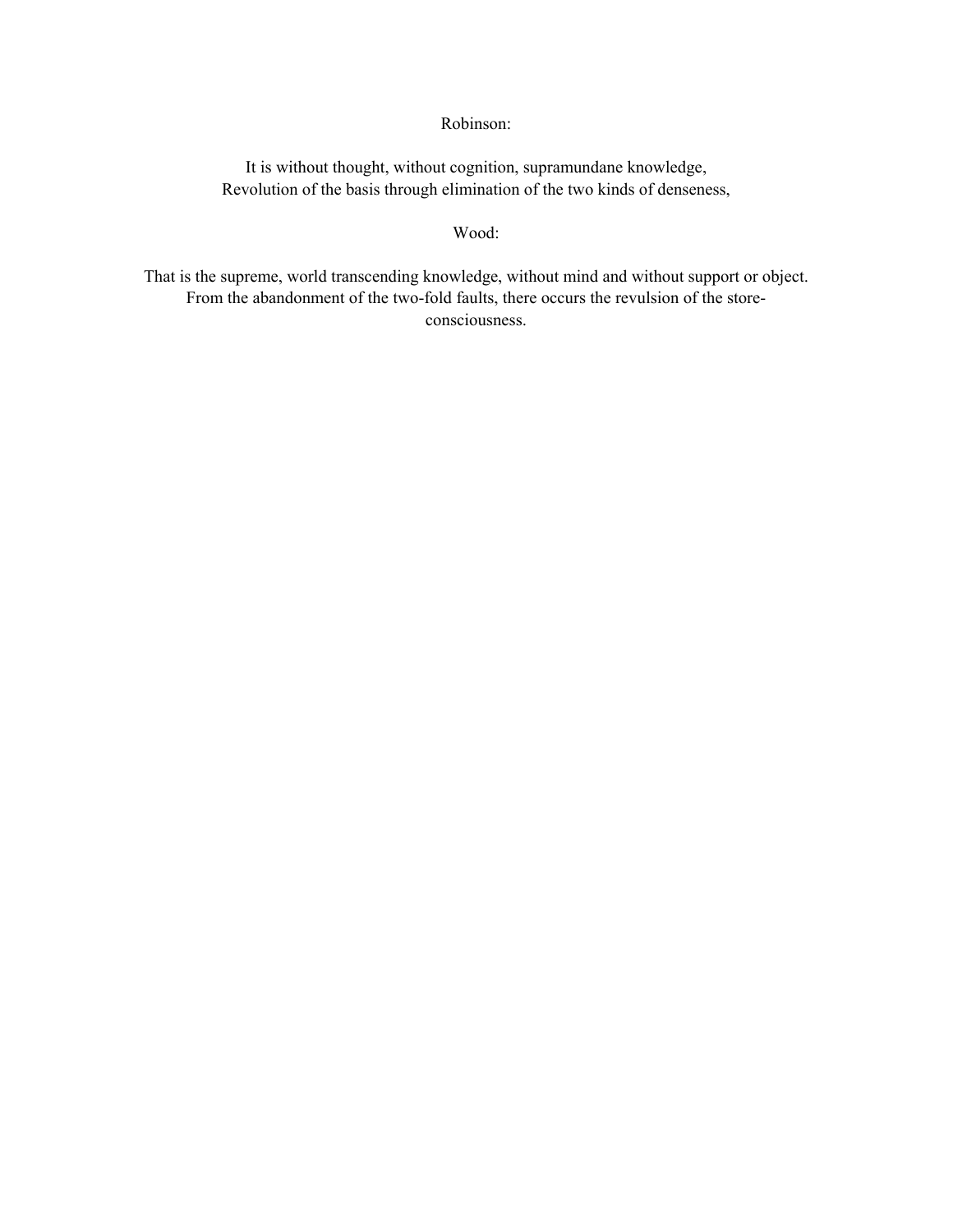*sa evānāsravo dhātur acintyaḥ kuśalo dhruvaḥ sukho vimuktikāyo 'sau dharmakāyo 'yam mahāmuneḥ*

Tibetan:

de nyid zag pa med dang dbyings bsam gyis mi khyab dge dang brtan de ni bde ba rnam grol sku thub ba chen po'i chos zhes bya

Anacker:

It is the inconceivable, beneficial, constant Ground, not liable to affliction, bliss and the liberation-body called the dharma-body of the Sage.

Chan:

This is the realm of passionlessness or purity, Which is beyond description, is good, and is eternal, Where one is in the state of emancipation, peace, and joy. This is the law of the Great Buddha.

Conze:

This is the element without outflows, inconceivable, wholesome and stable, The blissful body of emancipation, the Dharma-body of the great Sage.

Kalupahana:

This, indeed, is the realm free from influxes. It is unthinkable, wholesome and stable. It is the serene body of release. This is called the doctrine of the Great Sage.

Kochumuttom:

That itself is the pure source-reality, Incomprehensible, auspicious, and unchangeable; Being delightful, it is the emancipated body, Which is also called the truth[-body] of the great sage.

Robinson:

It is the uncontaminated, inconceivable, good, immutable and blessed realm,